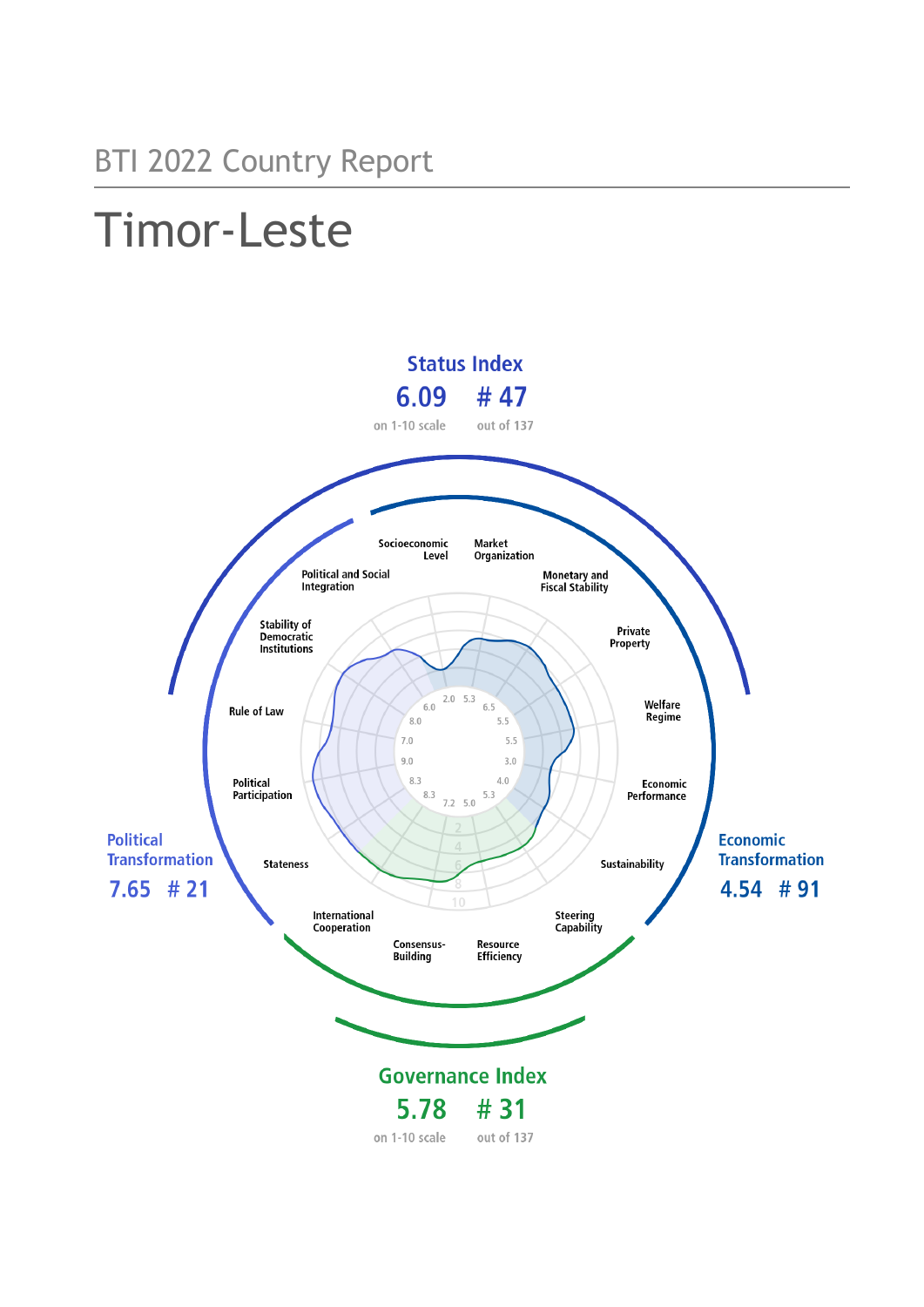This report is part of the **Bertelsmann Stiftung's Transformation Index (BTI) 2022**. It covers the period from February 1, 2019 to January 31, 2021. The BTI assesses the transformation toward democracy and a market economy as well as the quality of governance in 137 countries. More on the BTI at [https://www.bti-project.org.](https://www.bti-project.org/)

Please cite as follows: Bertelsmann Stiftung, BTI 2022 Country Report — Timor-Leste. Gütersloh: Bertelsmann Stiftung, 2022.

This work is licensed under a **Creative Commons Attribution 4.0 International License**.

#### **Contact**

Bertelsmann Stiftung Carl-Bertelsmann-Strasse 256 33111 Gütersloh Germany

**Sabine Donner** Phone +49 5241 81 81501 sabine.donner@bertelsmann-stiftung.de

**Hauke Hartmann** Phone +49 5241 81 81389 hauke.hartmann@bertelsmann-stiftung.de

**Claudia Härterich** Phone +49 5241 81 81263 claudia.haerterich@bertelsmann-stiftung.de

#### **Sabine Steinkamp** Phone +49 5241 81 81507 sabine.steinkamp@bertelsmann-stiftung.de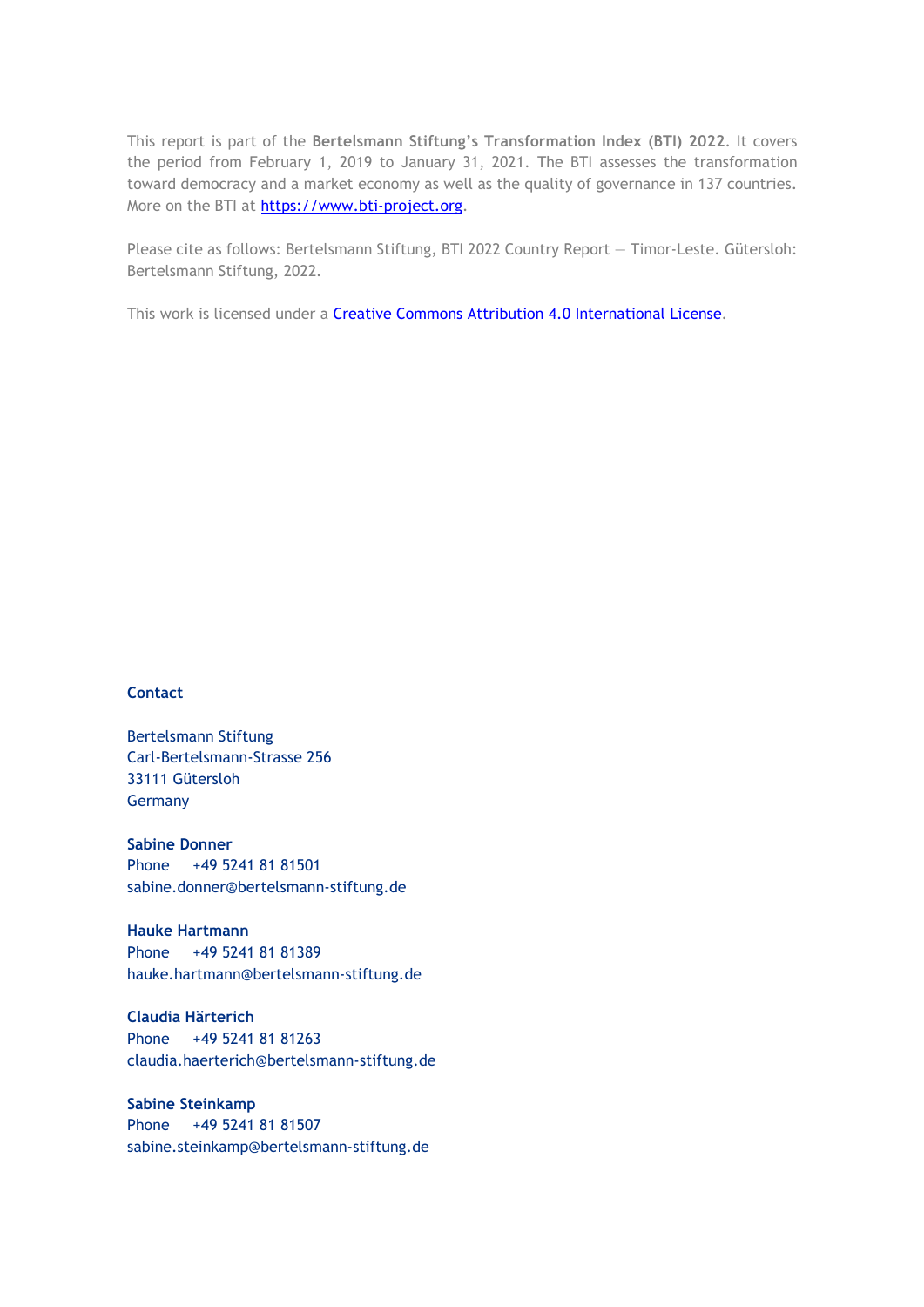#### **Key Indicators**

| Population               | M      | 1.3  | HDI                            | 0.606 | GDP p.c., PPP $\ S$          | 3356  |
|--------------------------|--------|------|--------------------------------|-------|------------------------------|-------|
| Pop. growth <sup>1</sup> | % p.a. | 1.9  | HDI rank of 189                | 141   | Gini Index                   | 28.7  |
| Life expectancy          | vears  | 69.5 | UN Education Index             | 0.510 | Poverty <sup>3</sup><br>$\%$ | 65.9  |
| Urban population %       |        | 31.3 | Gender inequality <sup>2</sup> | ۰     | Aid per capita $\sqrt{2}$    | 182.5 |
|                          |        |      |                                |       |                              |       |

Sources (as of December 2021): The World Bank, World Development Indicators 2021 | UNDP, Human Development Report 2020. Footnotes: (1) Average annual growth rate. (2) Gender Inequality Index (GII). (3) Percentage of population living on less than \$3.20 a day at 2011 international prices.

## Executive Summary

During most of 2019, the cohabitation of the president, from the Frente Revolucionária de Timor-Leste Independente (FRETILIN), and the Congresso Nacional de Reconstrução Timorensedominated parliamentary coalition ambled along, with occasional vetoes and overrides, and adoption of a 2019 state budget and maritime boundary treaty with Australia.

In December 2019, parliamentarians from Congresso Nacional de Reconstrução Timorense (CNRT) declined to support the proposed 2020 budget. The coalition splintered three months later, and People's Liberation Party (PLP) prime minister Taur Matan Ruak offered his resignation. However, the independently-elected president declined to appoint a new prime minister or call new elections.

The COVID-19 pandemic focused many people on the need for a stable government, and in April 2020 a new constellation of parties, including the PLP, Khunto and the FRETILIN former opposition, formed a parliamentary majority. CNRT is now in opposition. Ruak withdrew his resignation and appointed new ministers, primarily from FRETILIN, to replace those from CNRT.

On May 18, 2020, during the election of a new parliamentary speaker, CNRT deputies destroyed the speaker's platform on live television, shocking the nation. CNRT frequently calls the coalition illegitimate and has walked out during key debates and votes. Although their harsh rhetoric reverberates in social and other media, no further violence has transpired.

Timor-Leste declared a COVID-19 State of Emergency in April 2020, extended monthly through to March 2021 and beyond. Notwithstanding some health-related restrictions on travel and assembly, civil liberties and freedom of speech are widely respected.

All key officeholders are now part of the majority coalition, although the 2020 state budget wasn't enacted until two months before the end of the year. During 2020, parliament enacted 15 laws (two state budgets, two transfers from the Petroleum Fund, an anti-corruption law, a civil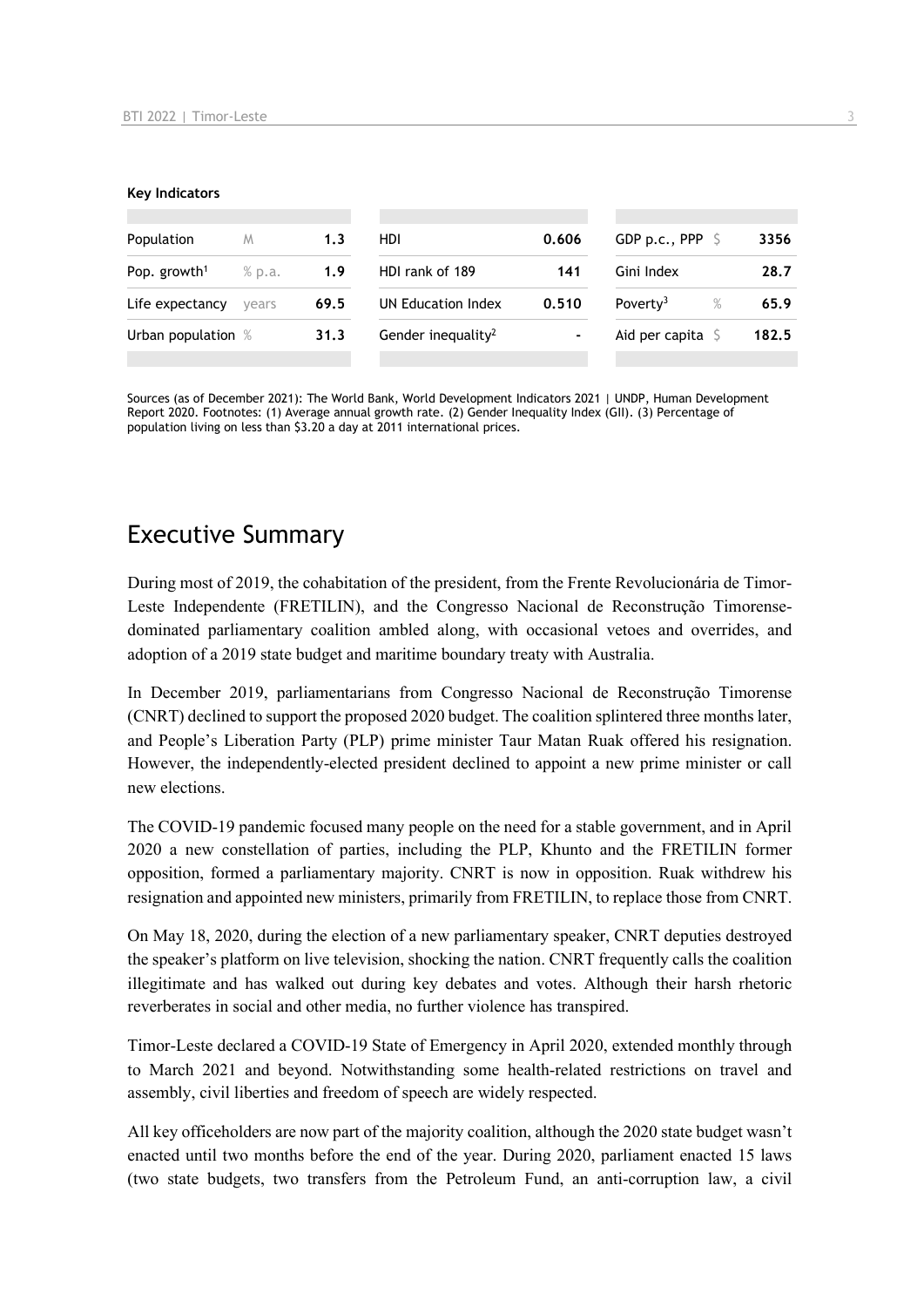protection law and nine monthly authorizations of the State of Emergency), compared with six in 2019 and two in 2018.

The economy continues to depend on government outlays, with little diversification. State spending fell 25% in 2017/18 due to political impasses, and non-oil GDP fell 5%. Although GDP recovered 2% in 2019, the late 2020 budget is projected to lead to a 6% decline in 2020. Real, non-oil GDP per capita in 2020 will be the same as it was nine years ago.

Malnutrition and poverty remain among the worst in the world, and imports outweigh exports by a ratio of 20:1. GDP for productive sectors which are not driven by state spending (agriculture and manufacturing) has not grown since independence in 2002.

Approximately 80% of state expenditures come from the Petroleum Fund (PF). Oil and gas income into this sovereign wealth fund is now almost negligible, as Timor-Leste has already collected 99% of the revenues it will obtain from fields in production. PF income comes from overseas financial instruments, the value of which increased nearly 20% in 2019/20. Although withdrawals were lower in 2019/20, the government plans to withdraw nearly twice as much in the next four years as it did in the last four, and the Petroleum Fund could be depleted entirely within a decade.

The maritime boundary agreement with Australia came into force in 2019, removing some obstacles to extracting more oil and gas, but the Greater Sunrise offshore gas and oil field is the only known large reserve, and it remains stalled due to a lack of financing. Many people expect that other fields will provide significant revenues, but this is highly uncertain.

The state-owned TimorGAP petroleum company has failed to generate any income and is the recipient of rapidly-increasing annual subsidies. In 2019, it borrowed \$650 million from the PF to buy a majority share in Greater Sunrise. In mid-2020, the restructured government replaced longtime leaders of TimorGAP and other key petroleum institutions. The new leaders are reassessing the Tasi Mane petroleum infrastructure mega-project.

Due to its small size, relative isolation and prescient precautions, Timor-Leste has to date prevented fatalities from and community spread of COVID-19, which would be calamitous in light of the country's poor public health, multi-generational extended families, and a severely inadequate health system. A minor outbreak in March 2021 led to the first lockdown being imposed in the capital, Dili. To alleviate the economic impacts of travel and assembly restrictions, the Timor-Leste government is distributing cash and basic goods to nearly all households. Although pandemic precautions have created economic and social hardships, they have also catalyzed the formation of a more stable governing coalition and broadened discussion of more sustainable economic policies.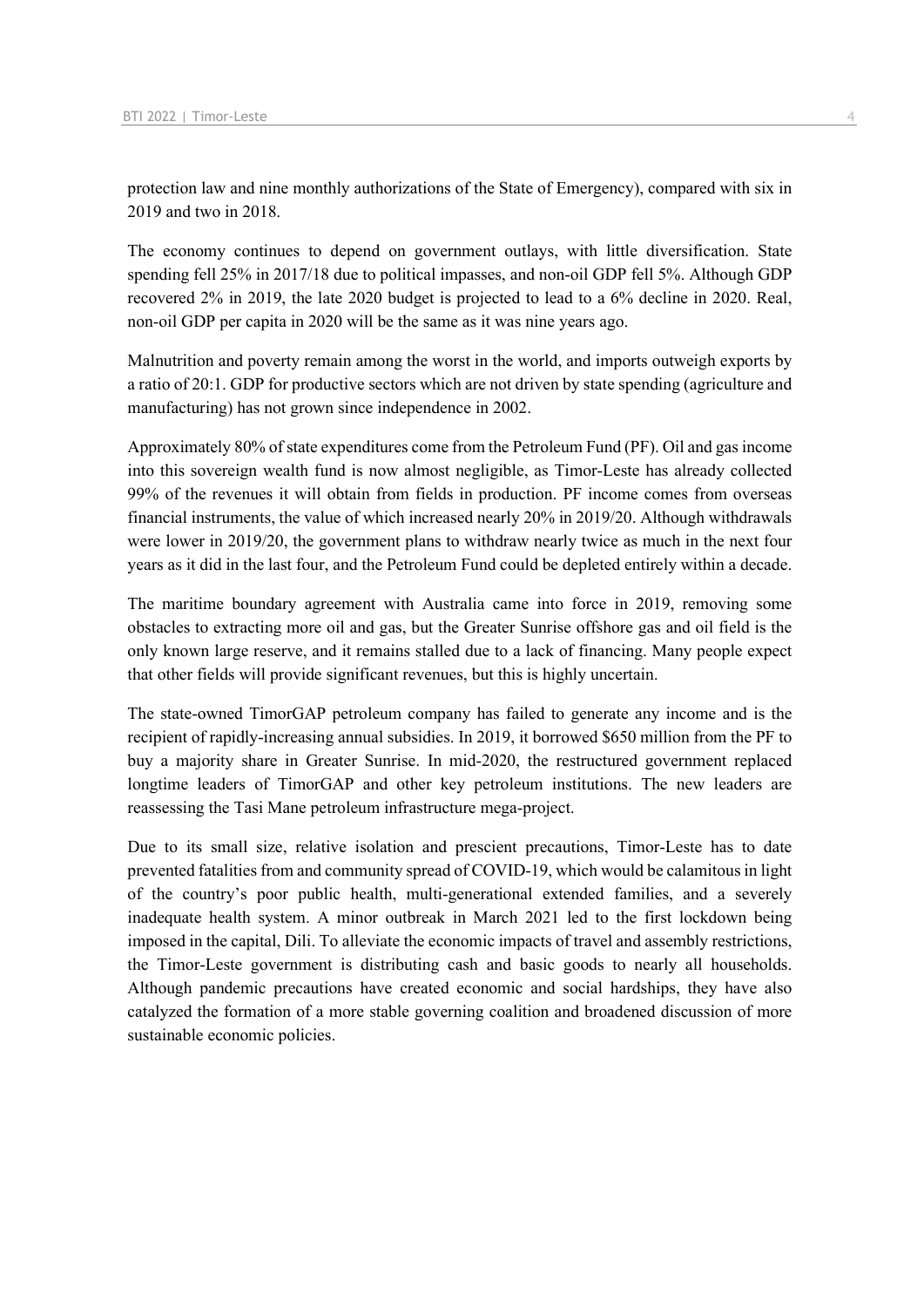## History and Characteristics of Transformation

After more than 400 years of Portuguese colonization and on the heels of the 1974 ouster of dictatorship in Portugal, some East Timorese who had studied abroad during the 1970s and were inspired by the anti-colonial liberation ideologies emerging in other Portuguese colonies, declared independence on November 28, 1975. Indonesia invaded nine days later, beginning 24 years of an illegal, brutal military occupation that killed a quarter of Timor-Leste's people. This brutality provoked a persistent military, underground and diplomatic resistance. In 1999 the United Nations belatedly organized a referendum. After 78.5% of the population voted for independence, Indonesian troops inflicted massive devastation as they departed. After 2½ years of transitional UN rule, Timor-Leste restored its independence on May 20, 2002.

Following 1999, Timor-Leste had to recover from violence and trauma (including people displaced to Indonesia, and the near-total destruction of infrastructure and buildings), draft a constitution and enact all its laws and construct a state administration and public services from scratch. Having endured war and oppression, the Timorese embraced peace, pluralism, democracy and human rights, although neither Timor-Leste's leaders nor people had ever lived under a government that even pretended to address the public interest.

At the start of this century, the Revolutionary Front of Independent Timor-Leste (FRETILIN), a party created in 1974 to support independence, was the strongest political force, winning the country's first free elections that were held in 2001 (for the assembly which wrote the constitution and formed the first parliament, which chose FRETILIN's Mari Alkatiri as prime minister). Resistance leader Xanana Gusmão, who had left FRETILIN in the 1980s, was elected president in 2002.

The constitution provides for a semi-presidential system in which the president and the parliament (which chooses the prime minister) are elected by direct, universal suffrage for five-year terms. Parliamentarians are elected on national party slates with proportional representation.

In 2006, the country experienced a crisis which began with clashes between the military and police but had deeper underlying causes. The prime minister was forced to resign, around 250 people were killed, thousands of houses were burned, and more than 100,000 previously traumatized citizens were displaced. Timor-Leste invited an Australian-led military force to help restore stability, but it took several years and significant government compensation before IDPs could return home.

Nevertheless, the 2007 elections went smoothly, with non-partisan diplomat José Ramos-Horta elected president. A few months later, voters chose a new parliament, and a coalition led by the National Congress for Timorese Reconstruction (CNRT), a party that had just been created by Xanana Gusmão, won a majority and named Xanana as prime minister. In the 2012 elections, CNRT retained control of parliament, but Ramos-Horta was defeated by former resistance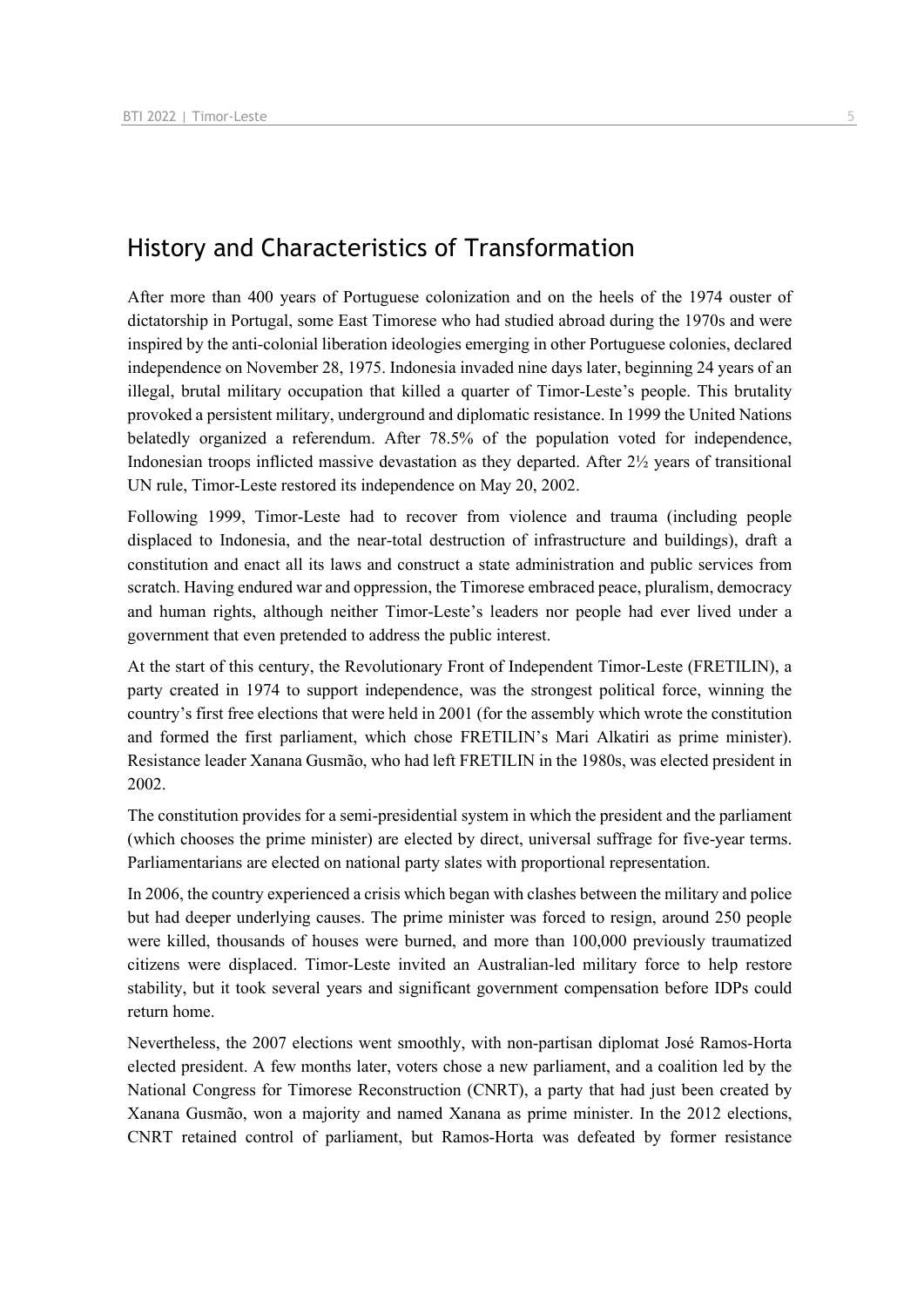commander Taur Matan Ruak. Over the next five years, Taur Matan Ruak visited every village, often expressing his dissent from the CNRT majority.

From 2007 to 2014, FRETILIN comprised the main opposition in the parliament. However, in 2015, Xanana resigned, sharing power with FRETILIN and inviting FRETILIN's Dr. Rui Araujo to be prime minister. This arrangement lasted two years, although Xanana continued to make major policy decisions.

Former resistance officer and attorney Francisco Guterres "Lú-Olo," a FRETILIN leader also backed by CNRT, won the 2017 presidential election. For the parliamentary elections two months later, ex-president Taur Matan Ruak created another new political party, the People's Liberation Party (PLP). FRETILIN won a plurality, but their coalition was short-lived, leading to functional paralysis until an early election was held in May 2018. The coalition of CNRT, PLP and Khunto (a new party based on a martial arts group) won 34 of the 65 seats in parliament and chose Taur Matan Ruak as prime minister. FRETILIN, with 23 seats and support from smaller parties, led a vocal parliamentary opposition, often allied with the president.

The ruling coalition dissolved in early 2020, and a rearranged alignment brought FRETILIN into government with PLP and Khunto, putting CNRT into opposition. There were no new elections, and Taur Matan Ruak remains prime minister. The new coalition is supported by more than 40 members of parliament.

Timor-Leste emerged into nationhood in 2002 as the poorest country in Southeast Asia, with destroyed infrastructure and few financial resources other than donor support. Although some social indicators (maternal and child mortality, TB, malaria) have improved, they are still among the worst in the region. Child malnutrition remains among the highest in the world, and more than 40% of people live in poverty.

Significant income from offshore oil and gas began in 2006, and Timor-Leste's state expenditures grew fourfold over the next five years. However, the reserves in existing fields are almost exhausted; annual petroleum revenues in 2020 were about one-tenth of their peak from 2011 to 2013 and will end entirely in about three years. Although there is only a slight chance that new oil and gas fields could provide another decade's worth of revenues, this mirage dominates policymakers' thinking. Decisions are often afflicted by the resource curse, with little interest in preparing for the inevitable, challenging, post-petroleum future.

Most of the oil revenues have been saved in the Petroleum Fund, which has received \$23 billion in oil and gas income and \$8 billion in returns on overseas financial investments. More than \$12 billion has been withdrawn from the fund, paying for about 80% of state spending, and \$19 billion remains.

Most state spending is on infrastructure (national roads and electricity), with less being channeled to education, health care, water supply or agriculture (the latter of which constitutes the main livelihood of two-thirds of Timorese households).

Timor-Leste imports 25 times as much goods as it exports (excluding oil and gas). Excluding the Petroleum Fund, the annual balance of payments is negative \$1 billion.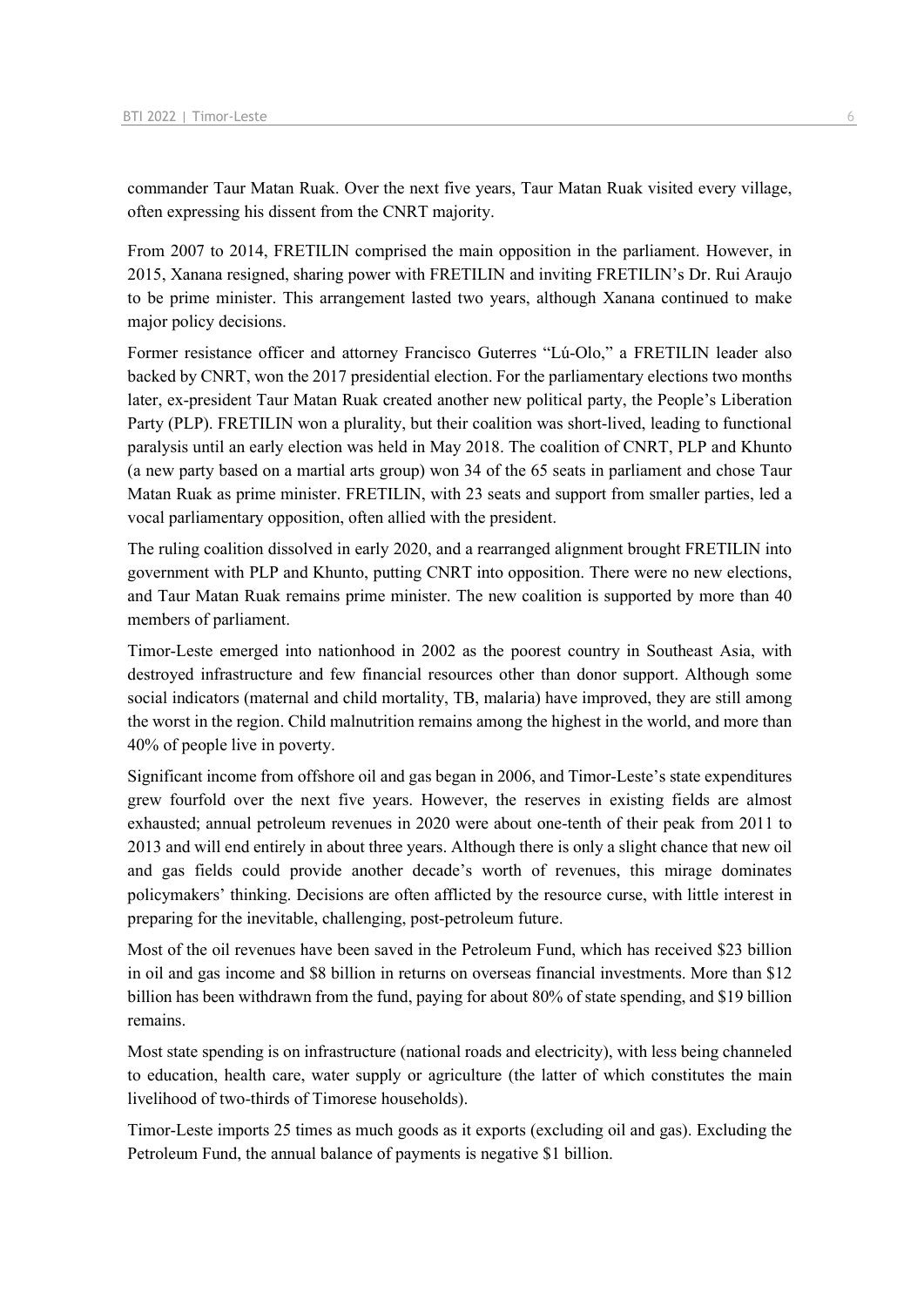Coffee, the only significant non-oil export, brought in about \$18 million per year until 2020, when sales were lower due to COVID-19. Most rural people are subsistence farmers, although agriculture comprises only one-sixth of non-oil GDP. Less than one-tenth of the working-age population has formal private sector employment. Between 2014 and 2018, the number of such jobs fell by 15%, although the employable population grew by 10%.

After matching the rise in oil income, Timor-Leste's UNDP Human Development Index fell sharply. It has declined an average of 0.4% per year during the past decade, worse than every nation except Syria, Libya, Venezuela and Yemen.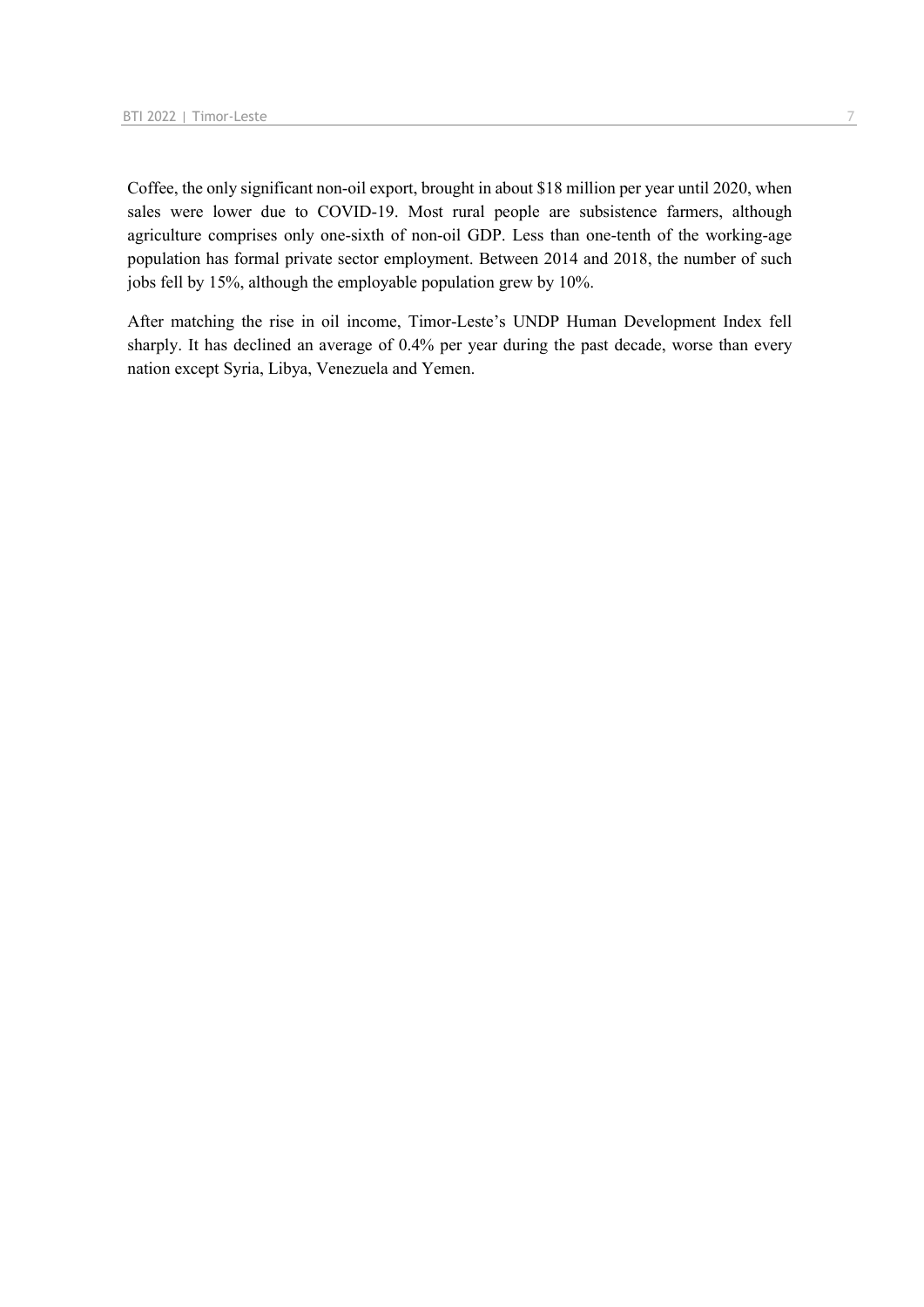The BTI combines text analysis and numerical assessments. The score for each question is provided below its respective title. The scale ranges from 1 (worst) to 10 (best).

# Transformation Status

## I. Political Transformation

#### **1 | Stateness**

Since independence in 2002, stateness has been fragile in Timor-Leste. The use of force by non-state actors was initially a significant problem, but since 2008, the government has secured its monopoly on the use of force.

The national police and military are the only Timorese armed entities in the country, which is entirely under their control. With the exception of a small number of unaccounted-for police weapons, citizens do not possess firearms; infrequent, violent interpersonal or gang ("martial arts groups") conflicts are conducted with weapons like rocks, knives, arrows and machetes, and the targets are almost always members of their own or another martial arts group.

In Timor-Leste, virtually everyone accepts the nation-state as legitimate.

Citizenship is available to everyone born of a Timorese parent (or born in the country of unknown parents or whose parents intend to become Timor-Leste citizens), or who meets the legal residency and/or marriage requirements, although there is occasional bureaucratic red tape. There are no political, ethnic, gender, racial or religious criteria for citizenship, and the constitution prohibits discrimination.

Non-citizens are not allowed to own land.

Some bureaucratic processes, including visa renewals, were suspended during the COVID-19 state of emergency which began in April, but the expiration of temporary documents was also suspended.

#### **Question** Score





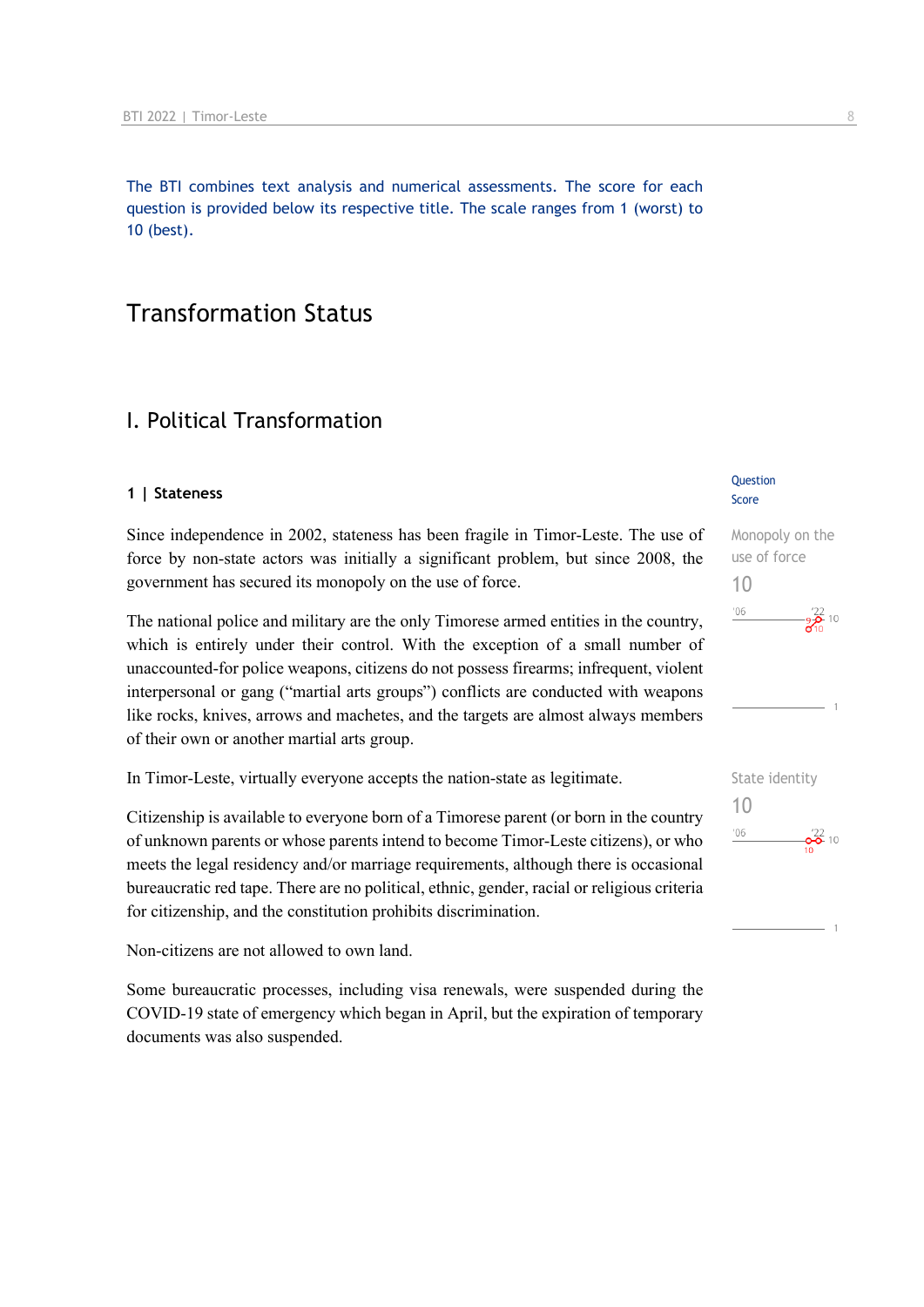In the 2015 census, 97.5% of Timorese identified as Roman Catholic, with 1.95% Protestant and 0.25% Muslim. However, many Timorese, especially in rural areas, continue to co-identify with animist beliefs and traditional religions. Catholic leaders play an active role in many government decisions. Although overt Church political engagement has reduced since 2005, a Concordat with the Vatican sustains special facilities granted to the Catholic community. Some politicians have suggested turning the public school system over to the Catholic Church to manage, as Catholic schools and universities generally provide better education than public ones in the country.

Protestant and Muslim clergy also have access to public officials. The current prime minister grew up in a Protestant family before converting to Catholicism, and his predecessor was Muslim. The constitution prohibits religious discrimination, and both Christian and Muslim holy days are national holidays. Divorce is permitted by mutual consent or when a couple can no longer live together. Although nonreligious marriage is technically allowed, procedures for it were belatedly being enacted in early 2021.

Due to Catholic influence, abortion is a crime, contraceptives are usually unavailable from public health facilities, and sex education (including for HIV-AIDS prevention) is constrained. However, during 2020, public discussion about reducing moralism in sex education increased, especially over how to avoid unwanted pregnancy.

Timor-Leste's people remain extremely poor and are still recovering from a long history of autocratic foreign rule and war. Although the state has spent \$8 billion from its limited, non-renewable petroleum wealth, the results are rarely visible in the rural areas where two-thirds of the population live.

Government administration exists throughout the country, although some functions require one to come to the capital, Dili. However, many public services, including education, health care, transportation, water, sanitation, electrical supply and health care, are less effective and available in rural areas. Even where schools or health care services exist, staffing, resources and facilities are often inadequate.

The national government is responsible for nearly all services; decentralization has been discussed for many years but has not been implemented. Services and infrastructure in the capital, where decision-makers are located, receive more attention and resources.

Although some corruption exists, most of the neglect is legal.

In 2020, the COVID-19 pandemic made things more difficult by limiting in-person schooling, markets, travel and gatherings, and reducing household incomes. The government has undertaken some measures, such as distributing money and basic goods to every household, to try to alleviate these difficulties.

No interference of religious dogmas 8  $^{\prime}06$  $\frac{22}{10}$ ം<br>ഹ

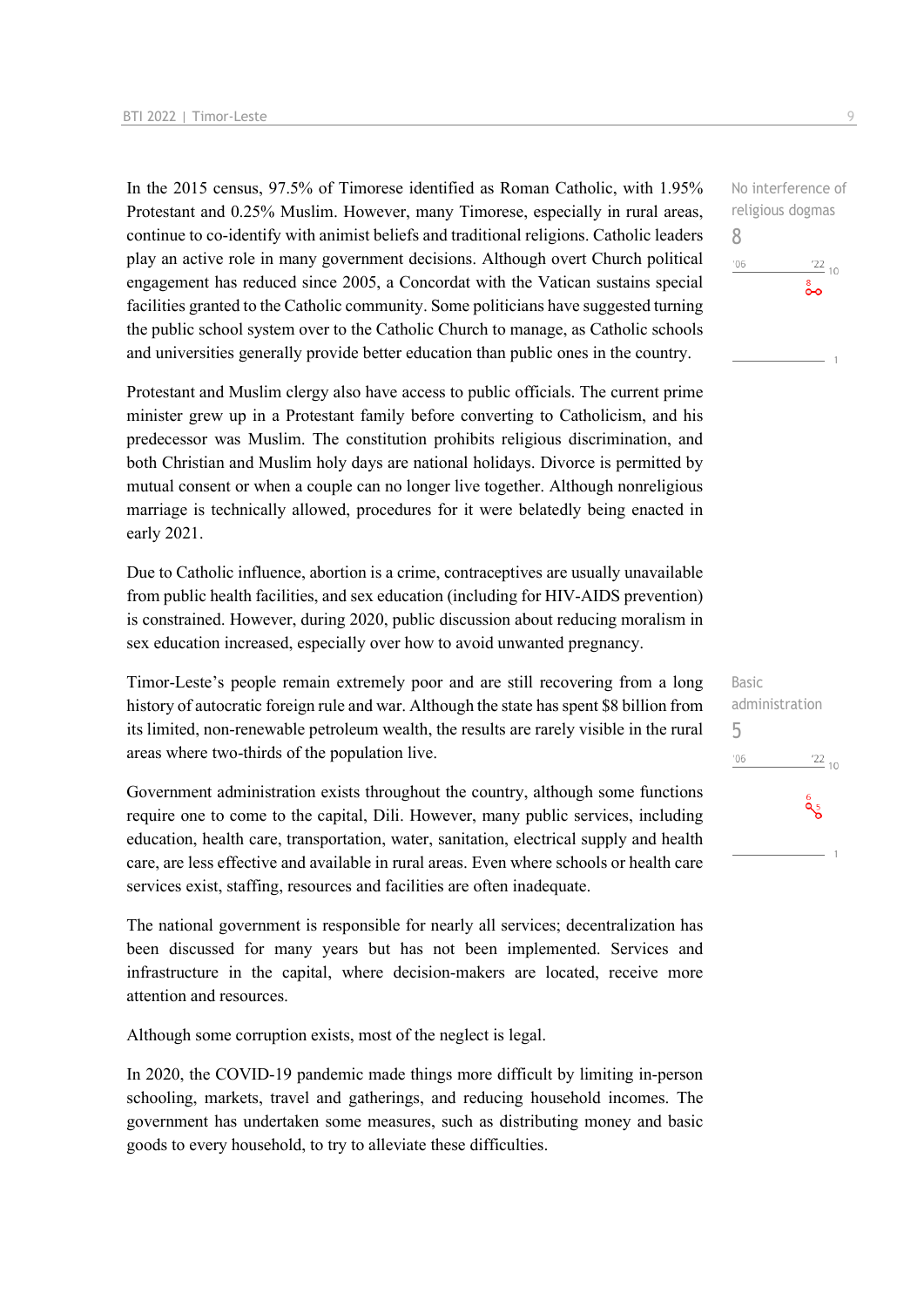#### **2 | Political Participation**

Since 2001, free and fair multiparty elections have been held regularly in Timor-Leste. Universal suffrage is ensured and all political parties are able to run. Hotlycontested national elections in 2017 and 2018 saw no reports of violence and fewer irregularities than in previous elections. The next presidential election is scheduled for 2022 and the next parliamentary one for 2023.

Political posts are filled according to the electoral results, with proportional representation for each party or pre-election coalition receiving at least 4% of the vote.

Candidates for parliament run on national party slates, and therefore owe their seats to their party leadership, rather than to the voters in a particular constituency.

During late 2019 and early 2020, the largest party in the governing parliamentary coalition, the National Congress for Timorese Reconstruction (Congresso Nacional de Reconstrução do Timor/CNRT) declined to support the government's proposed 2020 state budget, and Prime Minister Taur Matan Ruak from the People's Liberation Party (Partido da Libertação Popular/PLP) submitted his resignation in February 2020. The prime minister's resignation was not immediately accepted by President Francisco "Lú-Olo" Guterres, and as the COVID-19 pandemic unfolded, non-CNRT parliamentarians formed a new alliance with the largest former opposition party, the Revolutionary Front for an Independent Timor-Leste (Frente Revolucionário de Timor-Leste Independente/FRETILIN), supporting Taur Matan Ruak to remain as prime minister. At this point most CNRT ministers resigned and were replaced by people from FRETILIN. Although CNRT has been a vocal opposition and sometimes labels the government illegitimate, FRETILIN-aligned President Francisco "Lú-Olo" Guterres has not called an early election. The new parliamentary coalition has enacted many laws, including state budgets for 2020 and 2021, and eight monthly declarations and extensions of the State of Emergency.

The democratically elected members of parliament and the president, and the ministers they select, are able to govern effectively. There is no "veto player" who does not have electoral legitimacy. The semi-presidential system divides power between the directly elected president of the republic and the prime minister (and his cabinet), who is chosen by the parliament. The president has veto powers, which he exercises. Parliament may revert the presidential veto, but in some cases, this requires a two-thirds supermajority. The president's veto over executive decree laws is irreversible.

Most major political leaders (including the current president and prime minister, as well as the still-influential former prime minister, Xanana Gusmão) were senior Free and fair elections 9  $-06$  $-\frac{9}{2}$  10

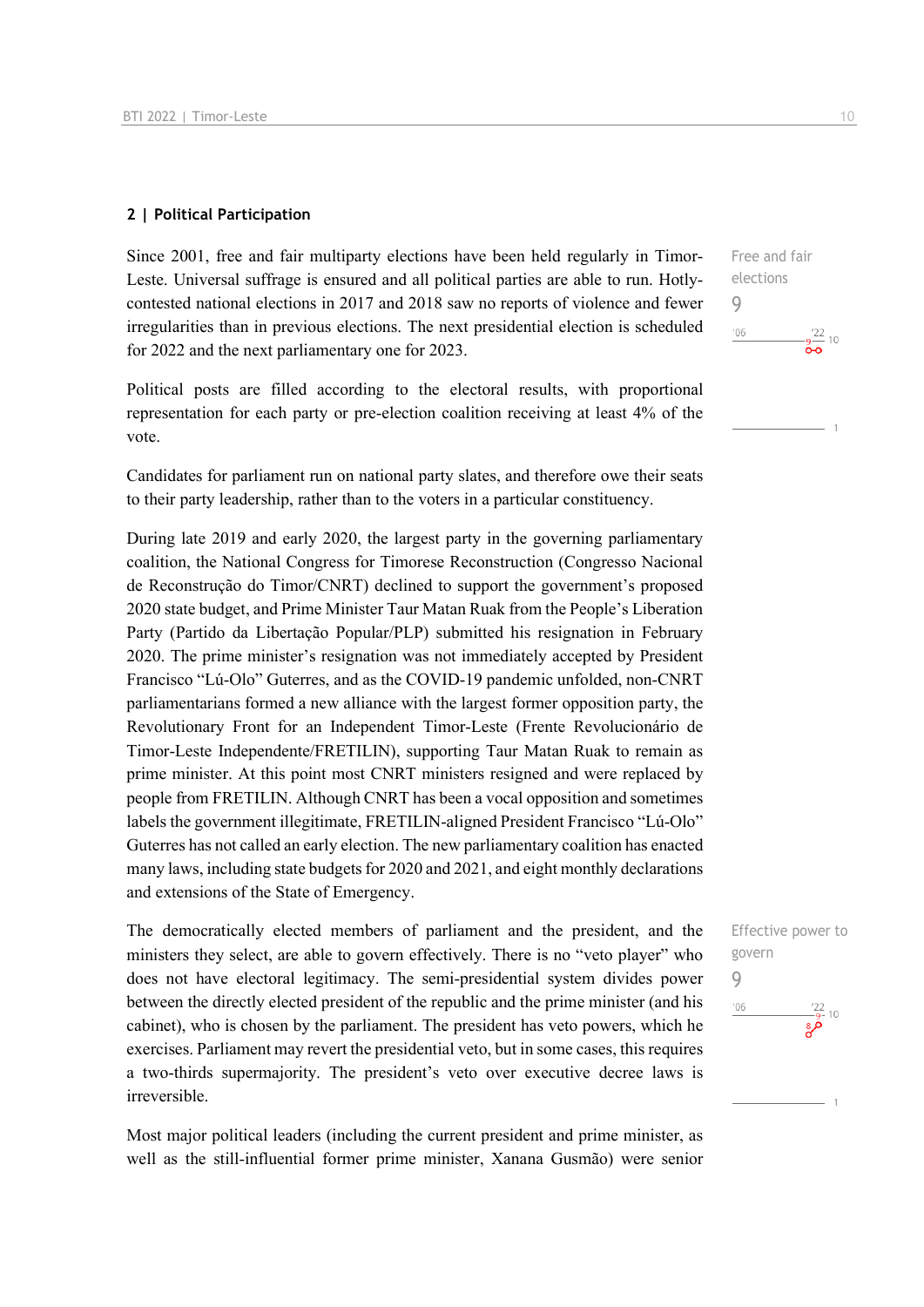figures in the guerrilla resistance, and hierarchical patterns and deference to heroes of national liberation can confer informal legitimacy and political power.

During 2018 and 2019, when the president and the parliamentary majority coalition represented different political parties, the president exercised his veto four times in relation to petroleum-related legislation. In three cases, parliament amended the law and overrode the veto. There were no vetoes in 2020, and, since March, the executive and legislative branches have worked together to adopt, renew and revise the state of emergency in response to the COVID-19 pandemic.

In mid-2020, the recently restructured government appointed three new leaders for agencies related to the petroleum sector. The latter promised a re-evaluation of past decisions in this area. However, no change in direction had occurred by early 2021, partly due to interest groups, and partly due to the widely-held, but perhaps misguided public perception that oil and gas rents will continue to finance Timor-Leste's economy and state operations, even as petroleum reserves are depleted.

Association rights are protected by the constitution and generally observed in the country.

Many NGOs exist. Although civil society organizations must register with the government, they are not treated in a discriminatory or restrictive manner. Therefore, civil society organizations can work without significant interference from the government, although their influence over political decisions is limited. Many CSOs receive government funding. Aside from rules prohibiting protests within a certain distance of foreign embassies, which are occasionally invoked, there are no significant non-COVID-19 restrictions on freedom of association and assembly.

At the onset of the pandemic, Timor-Leste declared a State of Emergency in early April 2020, which has been renewed monthly through March 2021. The restrictions have varied, but in general they have limited international entry, required mandatory quarantine for people entering the country, and restricted domestic travel. To date, there has been no known community spread or deaths from COVID-19. Imported cases increased in December 2020, and current rules ban gatherings of more than 10 people who are not from the same household. There does not appear to be a discriminatory application of these rules.

There are no systematic restrictions on freedom of expression and access to information, which are guaranteed by the constitution. Public and private print, electronic, online and social media are uncensored, although investigative reporting is limited and media outlets often unquestioningly echo the views of prominent people.

Media reports (including from the Tatoli state press agency) are frequently inaccurate or lack context, but this is primarily due to lack of knowledge, not to political



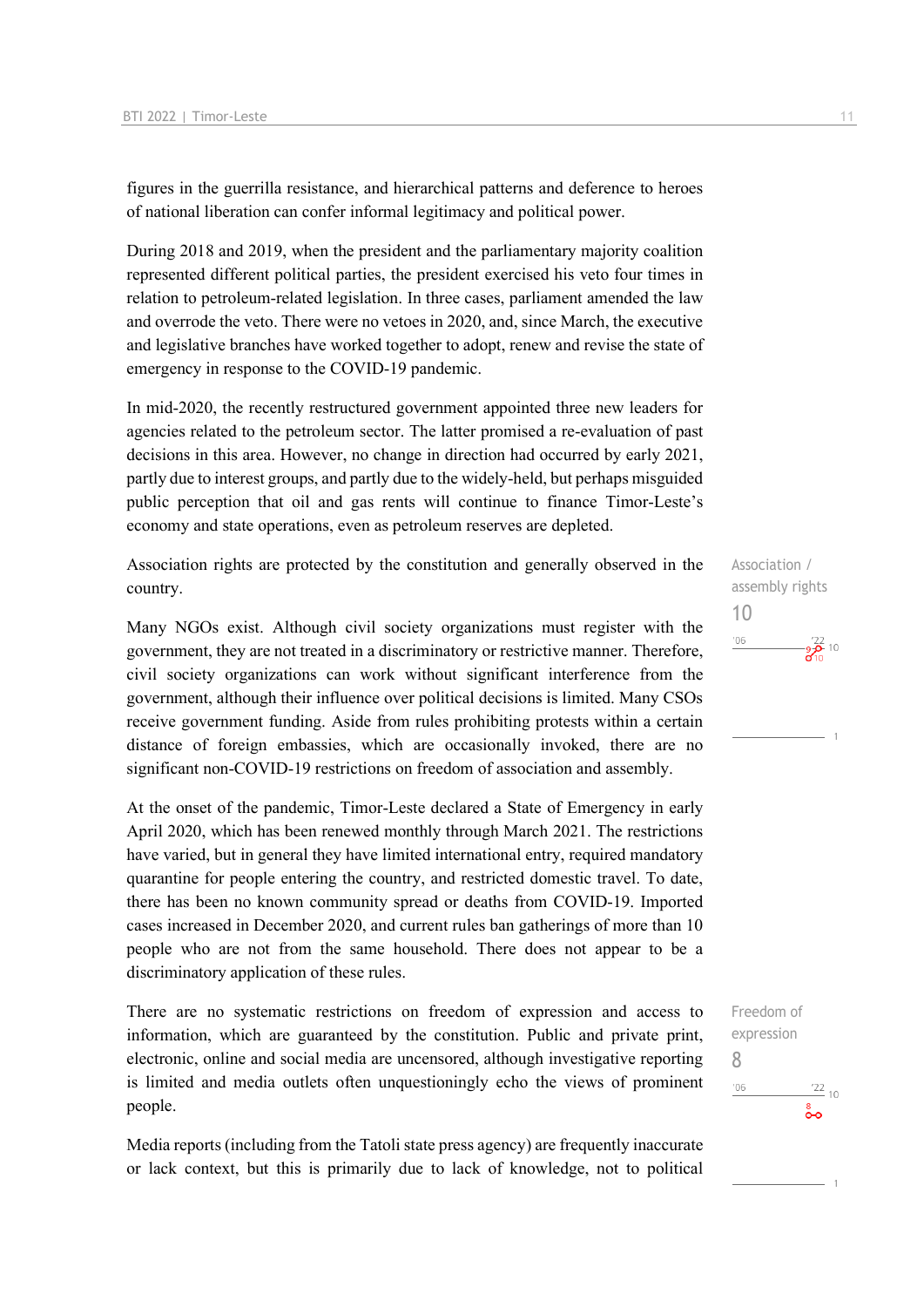interference. Print and electronic media publish a variety of viewpoints with no censorship.

The Press Council created by the potentially restrictive 2014 Media Law has not acted to limit free expression, and its president, who was drawn from civil society and supports a hands-off approach, was reappointed in January 2021.

In mid-2020 the Ministry of Justice circulated a draft law to criminalize defamation, by speech or in writing, in-person, on media or on social media. There was strong push-back from journalists, civil society and some political leaders, and the law has not been submitted to the Council of Ministers or National Parliament. However, the Penal Code article on "defamatory false information" undercuts full freedom of expression. Journalists exert self-censorship. Nobody has been prosecuted for inaccurate articles since 2015, and no journalists have been imprisoned.

Although freedom of information legislation has been in effect since 2016, many state agencies are not forthcoming with complete information, partly due to resource limitations. Still, Timor-Leste has been a world leader in transparency relating to public finances and extractive industry revenues, although this has been declining in recent years.

After some initial confusion, the government is trying hard to disseminate accurate information on the COVID-19 pandemic in the country, and the media reports it. In January 2021, a "cyber-crime" law was suggested by the Prosecutor-General to limit defamation on social media.

#### **3 | Rule of Law**

The constitution provides for checks and balances, and for separation of powers. This is the classic separation of executive, legislative and judiciary as well as a separation between presidential and cabinet powers in the executive.

As an adolescent democracy, officials and citizens of Timor-Leste are still learning about and experimenting with this and other aspects of constitutional rule of law. In late 2019, separation of powers was tested when the National Congress for Timorese Reconstruction (Congresso Nacional de Reconstrução do Timor/CNRT), the largest party in the governing coalition, voted against the proposed 2020 state budget. The coalition splintered in February 2020 and the People's Liberation Party (Partido da Libertação Popular/PLP) Prime Minister Taur Matan Ruak resigned. However, independently-elected President Francisco Guterres "Lú Olo," from the Revolutionary Front for an Independent Timor-Leste (Frente Revolucionário de Timor-Leste Independente/FRETILIN), declined to appoint a new prime minister or call new elections.

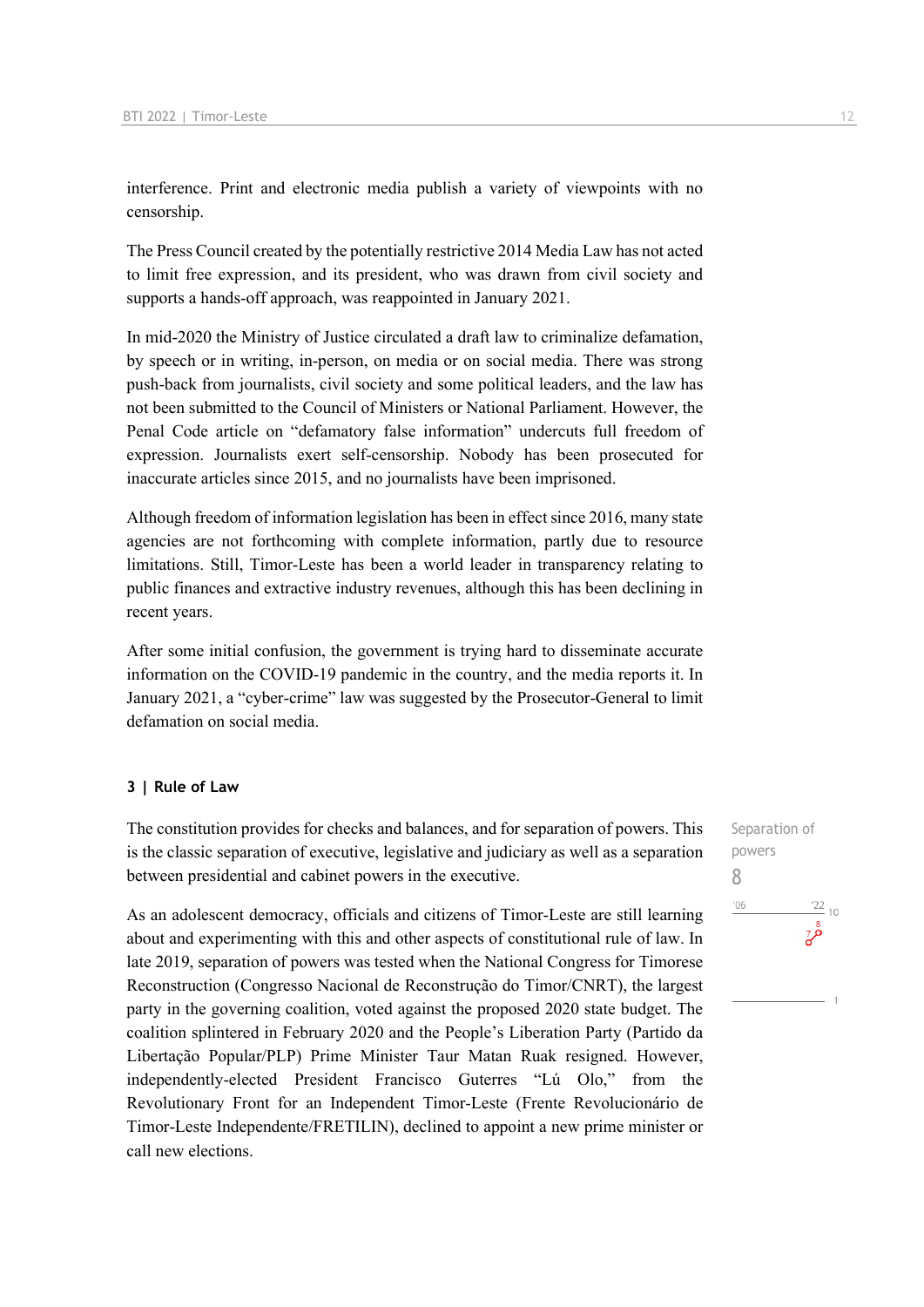The majority of people felt that Timor-Leste needed a stable government to deal with the COVID-19 pandemic, and two months later a new coalition of parties formed a parliamentary majority. Ruak withdrew his resignation and appointed new ministers to replace the CNRT ones, whose party had instructed them to resign. 19 CNRT members of parliament sought to challenge the president's decisions in the Court of Appeal, but the court responded with a clear statement that there would be no judicial review of political discretion of the elected president unless and until the formal impeachment procedure is used. This decision was broadly consistent with international practice: in systems with directly elected presidents, a supermajority in the legislature is normally required to trigger a judicial review of presidential actions. Separately, the Court of Appeal also affirmed parliament's powers to control its own procedures when it rejected a CNRT appeal over the removal of their president of parliament (akin to the speaker) in an irregular parliamentary vote.

A State of Emergency was enacted in April 2020 and has been extended monthly through March 2021 using transparent legal processes involving both executives and the legislature.

Now that the president's party (FRETILIN) has moved from opposition to part of the governing coalition, he is less inclined to contest decisions by ministers and parliament.

Parliament and government have continued to function during the State of Emergency, and two annual state budgets have been enacted.

The judiciary is independent. Rotating opposition parties often challenge the validity of legislation they disagree with in court, but the courts generally uphold legislative processes. The last clear case of executive interference in the judiciary was in 2014.

In 2019, Timor-Leste enacted legislation to remove the power of the Audit Court to conduct prior review of large contracts in the petroleum sector.

Otherwise, the courts are generally independent, although the Court of Appeals continues to serve as the interim replacement for the constitutionally-defined Supreme Court. In January 2021, the Court of Appeals overturned the 2017 corruption conviction of two fugitive expatriates, reasserting the rule of law, but highlighting the occasional incapacity of the lower courts.

Independent judiciary 8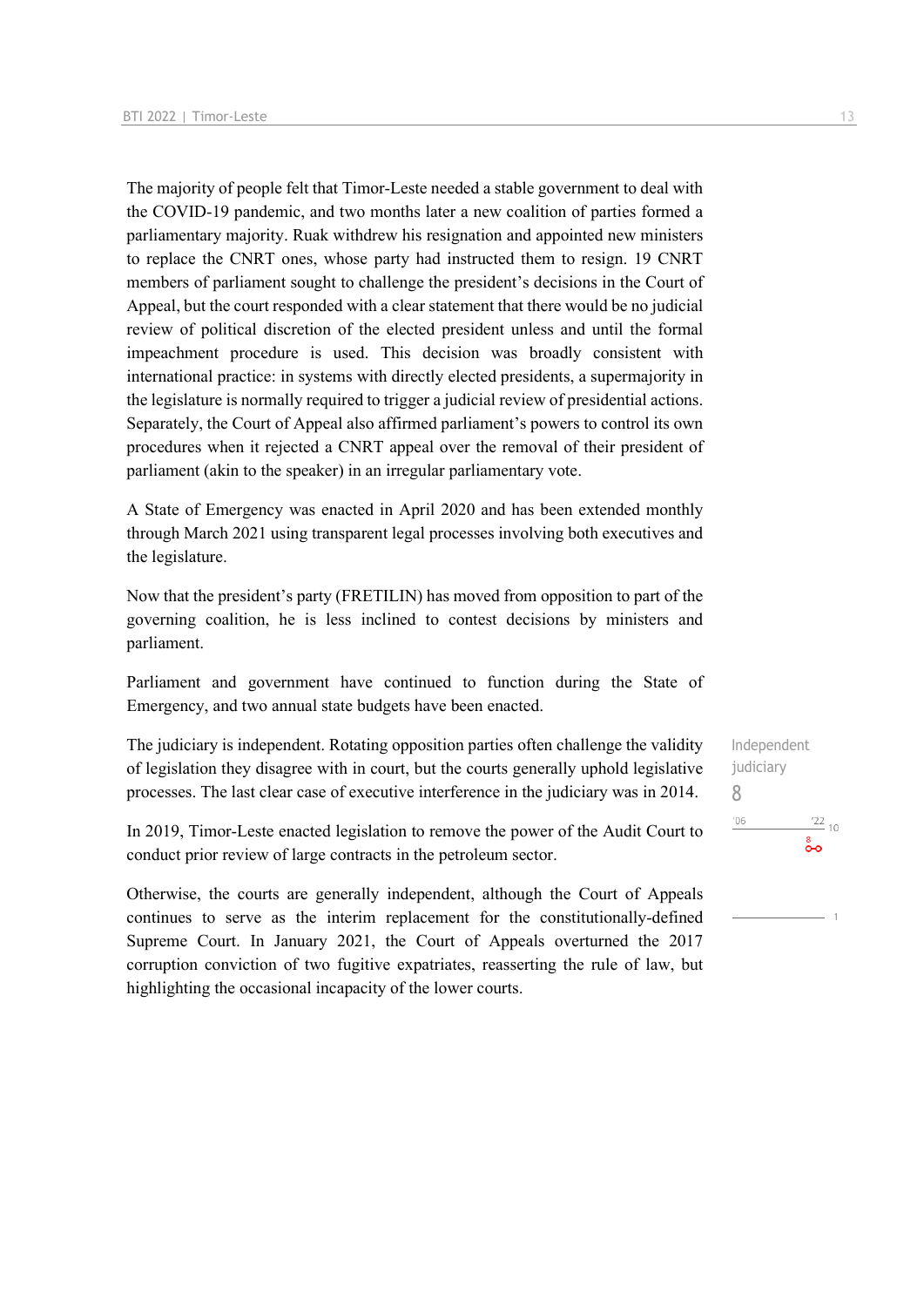In August 2020, the legislature passed a new anti-corruption law ("Measures for Preventing and Countering Corruption") which entered into force on February 22, 2021. The new law includes an obligation on public officeholders to declare income, assets and interests, and contains new provisions aimed at preventing corruption. Although prosecutions are sometimes politically motivated, the shifting of power between parties in 2007, 2017, 2018 and 2020 has helped keep prosecutions and the operations of East Timor's Anti-Corruption Commission (CAC) non-partisan. According to its 2020 annual report, the criminal investigation unit of the CAC investigated 73 cases of alleged corruption, of which 17 related to cases in 2019. The report notes the adverse impact of the pandemic on the agency's ability to operate, making the CAC's fight against corruption "more difficult."

The CAC and the Provedor (Ombudsman) for Human Rights and Justice investigate allegations of maladministration and corruption but have no power to prosecute. Their referrals to the Public Prosecutor are not public, so it is hard to assess if referrals are consistently pursued. In the past, however, large-scale cases of corruption, involving tens of millions of dollars or more, have proven to be too sensitive to bring to court.

Many of the frequent (and sometimes not well-founded) allegations of abuse of power on social media do not result in prosecution. At least one person convicted of corruption has fled the country. Although a number of officials, including ministers, have been prosecuted and convicted in the past, mostly for relatively small cases, petty corruption is common and perceptions of larger violations are widespread.

Prior to the COVID-19 pandemic, civil rights were usually guaranteed and protected. The police sometimes exploit the 72-hour maximum for preventive detention to imprison people without trial.

Gender-based violence is widespread. It is illegal, but authorities are often unable or unwilling to provide redress, although public education has sought to reduce it. Although same-sex sexual orientations were often concealed in the past, Timor-Leste has the most active and visible LGBTQ+ rights movement in Southeast Asia, which is rapidly changing public attitudes.

Torture is rare, there is no capital punishment, and no extrajudicial killings have taken place since 2015. An intermittently-enforced law limiting public demonstrations has not led to major rights violations.

Due to limitations on travel and public gatherings to prevent the spread of COVID-19, people have not been able to freely exercise their civil rights since April 2020. However, these rights are still legally guaranteed and there has been no significant curtailment beyond that necessary to protect public health.

Civil rights 7 $'06$  $\frac{22}{10}$  $\overline{0}$ 

Prosecution of office abuse 5  $^{\prime}06$  $\frac{22}{10}$ **g** 5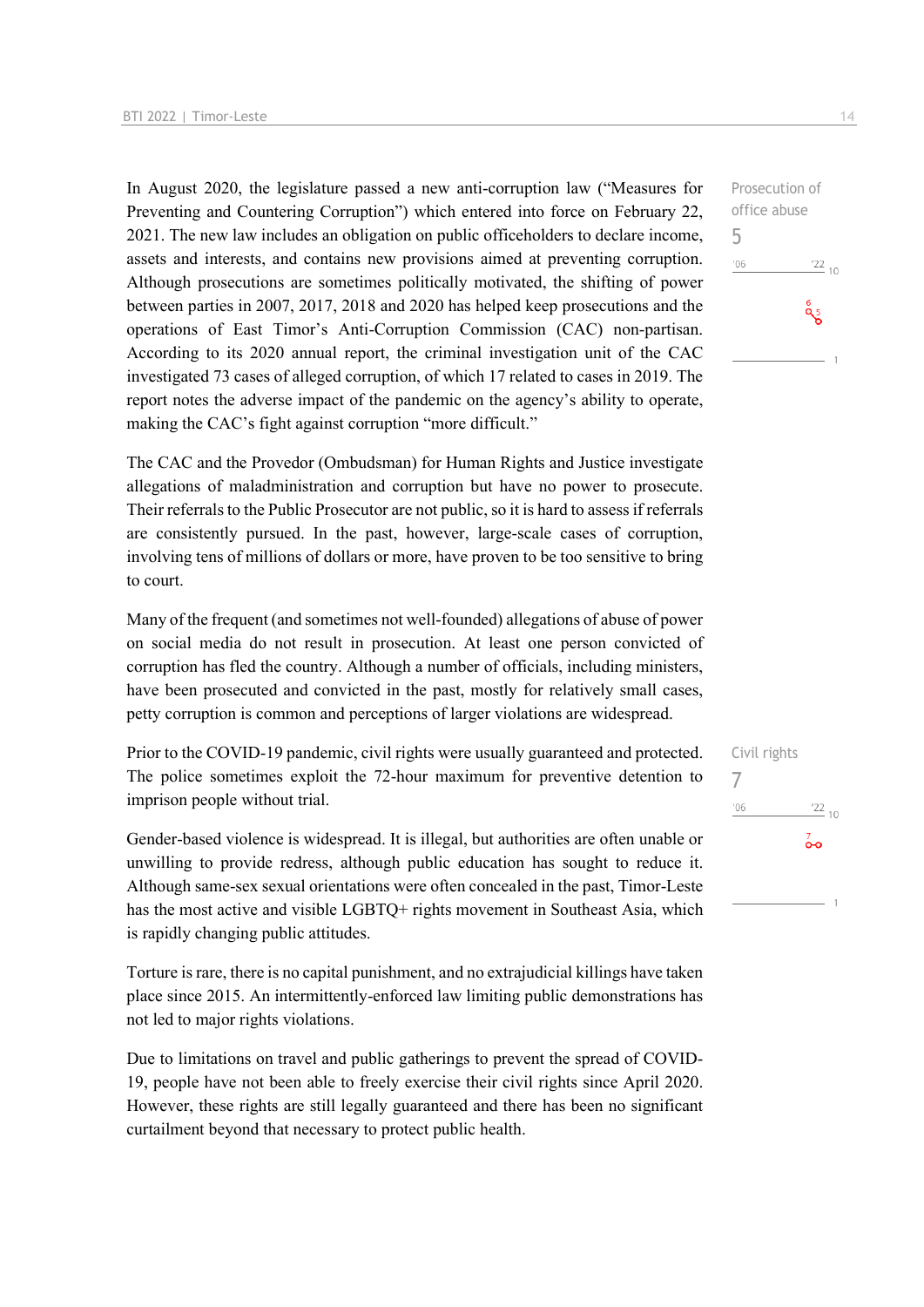#### **4 | Stability of Democratic Institutions**

Timor-Leste has a unicameral parliament elected on national party slates through proportional representation, and a separately elected president. President Francisco Guterres "Lú Olo" from the FRETILIN party was elected in 2017. The parliament elected in 2017 was unable to form a stable governing coalition, and early parliamentary elections in 2018 were won by a coalition headed by Prime Minister Taur Matan Ruak from the PLP party but dominated by Xanana Gusmão's CNRT party. This coalition disintegrated when CNRT declined to support the government's proposed 2020 state budget at the end of 2019. The prime minister offered his resignation in February 2020.

At the beginning of the COVID-19 pandemic, Prime Minister Ruak withdrew his resignation (in April 2020), and parliamentarians formed a new parliamentary alliance which included the former opposition party FRETILIN. CNRT went into opposition and directed its ministers to resign. The majority of the new ministers are from FRETILIN.

On May 18, 2020, during the transition of coalitions and election of a new parliamentary speaker, members of parliament shouted at each other, and CNRT deputies destroyed the speaker's platform on live television, shocking the nation.

CNRT, now in opposition, frequently declares that it does not recognize the legitimacy of the administration and walks out of parliament, including during key votes. Nevertheless, parliament and the administration function smoothly, as all key players are members of the majority coalition. The administration proposes legislation, parliament enacts it, and the president promulgates it.

All democratic institutions are accepted by virtually everyone. Constitutional procedures are almost always followed.

However, the CNRT (the second largest party, currently in opposition) frequently says it does not accept the legitimacy of the current governing coalition. However, this rhetoric has not undermined the institutions.

The COVID-19 pandemic has not affected democratic institutions. The provedor (ombudsman) has reported on the implementation of the State of Emergency, and has made some critical observations, as has civil society, but nobody has raised serious questions about the legal processes for enacting the restrictions.

Performance of democratic institutions 7  $106$  $\frac{22}{10}$  $\frac{7}{2}$ 

Commitment to democratic institutions 9 $'06$  $-\frac{9}{2}$  10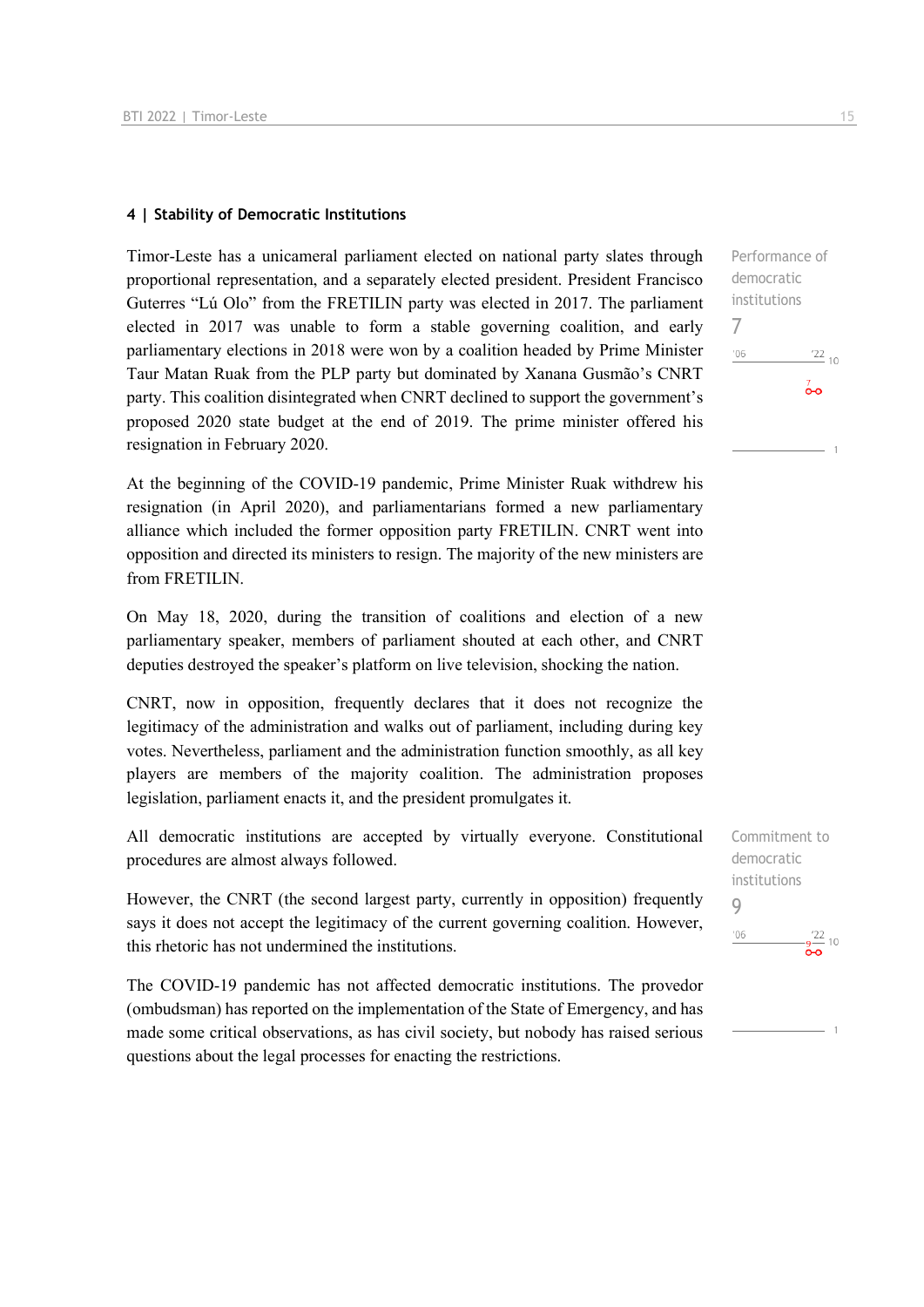#### **5 | Political and Social Integration**

The party system in Timor-Leste includes established parties (FRETILIN and PD) and others created by former presidents in order to pursue the executive powers allocated to the prime minister (CNRT, PLP). CNRT, formed in 2007 by resistance leader and President Xanana Gusmão, and the historic independence party (FRETILIN) are the two largest parties. FRETILIN has a grassroots base, while CNRT is supported primarily by those who are loyal to Xanana or who benefited from CNRT's use of state resources. Three other parties have significant parliamentary representation: PD, which emerged in 2001 out of the student resistance movement; PLP (formed by former president and current prime minister, Taur Matan Ruak, in 2017; and KHUNTO, a smaller party associated with youth movements and related to a "martial arts group".

The majority of political parties are organized around strong leaders, rather than policy or ideology. No significant new parties have emerged since the 2017 parliamentary election, although there was an early election in 2018.

Until late 2019, the majority coalition was comprised of PLP, CNRT and Khunto, but CNRT's rejection of the administration's proposed budget for 2020 led to a realignment in May 2020, and the current parliamentary majority supporting the government comprises PLP, FRETILIN and Khunto.

There are several smaller parties, who sometimes win parliamentary representation by exceeding the 4% proportional representation threshold from the single national electorate. Internal democracy is limited in all parties, and many are dominated by strong leaders and have limited capacity to represent rural or grassroots interests. Voter volatility is moderate.

Political polarization, particularly the competition between CNRT and FRETILIN, has been a dominant factor in Timor-Leste politics since 2006 (except for a brief period between 2015 and 2017). CNRT, now in opposition, does not accept the legitimacy of the new parliamentary majority, calling it "de facto" and often walking out of parliament during key votes.

Although clientelism continues, it appears to be less widespread than when a single party (either CNRT or FRETILIN) governed in past years. Smaller and more efficient state budgets, with fewer large-scale infrastructure projects, have reduced opportunities for patronage.

In late 2020 and early 2021, several new parties filed papers to register in preparation for the 2023 parliamentary elections.

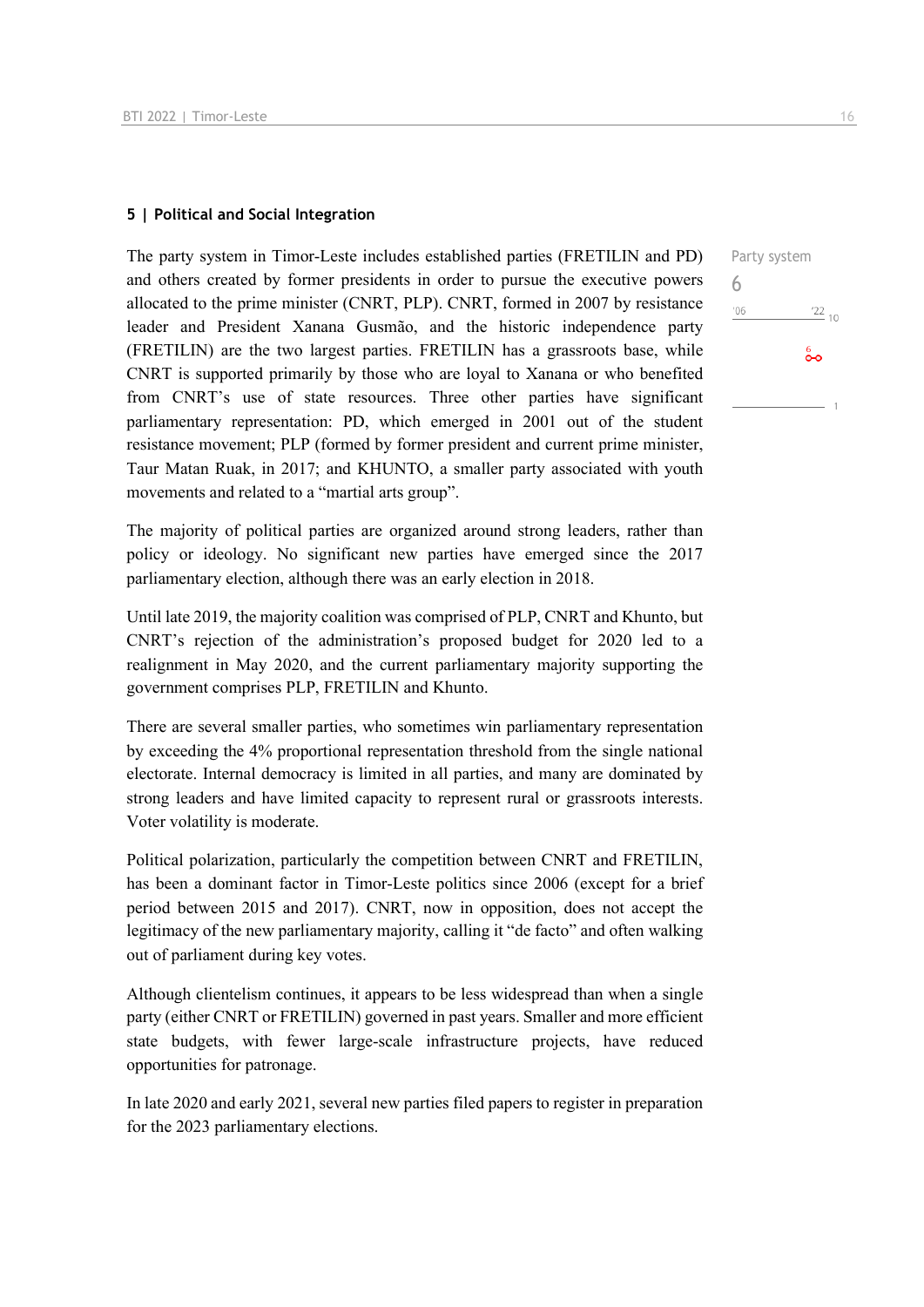Independent civil society groups are numerous but mostly concentrated in the capital Dili. Many depend on government funding. The rural majority, primarily poor subsistence farmers, are not effectively represented by organizations. The Catholic Church is highly influential, especially in the wake of the 2015 Concordat, and has a significant influence on public policy debates. Student groups are vocal and sometimes influential. Because most people work outside the cash economy or in subsistence farming, trade unions are mostly irrelevant. Social interests are frequently represented through personal or informal channels.

Social media is unrestricted, influential and widely used, but accessible by the minority who can afford internet access via mobile phone. Online publications are increasing. Many organizations (and some state agencies) use Facebook as their principal way to disseminate information.

People in Timor-Leste value constitutional democracy because of the tremendous struggle and suffering they went through to achieve it. Voter turnout is high and major political disputes are resolved through elections, demonstrating that most citizens approve of democratic procedures. There is no formal opposition to these rules. No significant social movement questions the processes by which the country has been governed since the restoration of independence in 2002. The traumas of the Indonesian occupation were refreshed during the 2006 "crisis," reinforcing people's appreciation of democratic procedures as essential.

Public opinion surveys are not common in Timor-Leste, and historic and cultural traditions (e.g., telling questioners what the respondent thinks they want to hear) make most polls unreliable. However, a telephone survey conducted by The Asia Foundation in May and July 2020 found an increase in public confidence (54% said the country is going in the right direction), and listed politics (19%) as a less important challenge than COVID-19 (52%), with 64% (up from 49% in May) trusting the government to manage the pandemic.

Although Facebook debates often descend into diatribes or personal attacks, with people strongly aligning with a particular leader or political party, fundamental democratic principles are rarely questioned. While confidence in the performance of democratic institutions is variable and occasionally questioned by some Timorese, the questioning of democratic norms and principles is rare.



Approval of democracy 8 $106$  $\frac{22}{10}$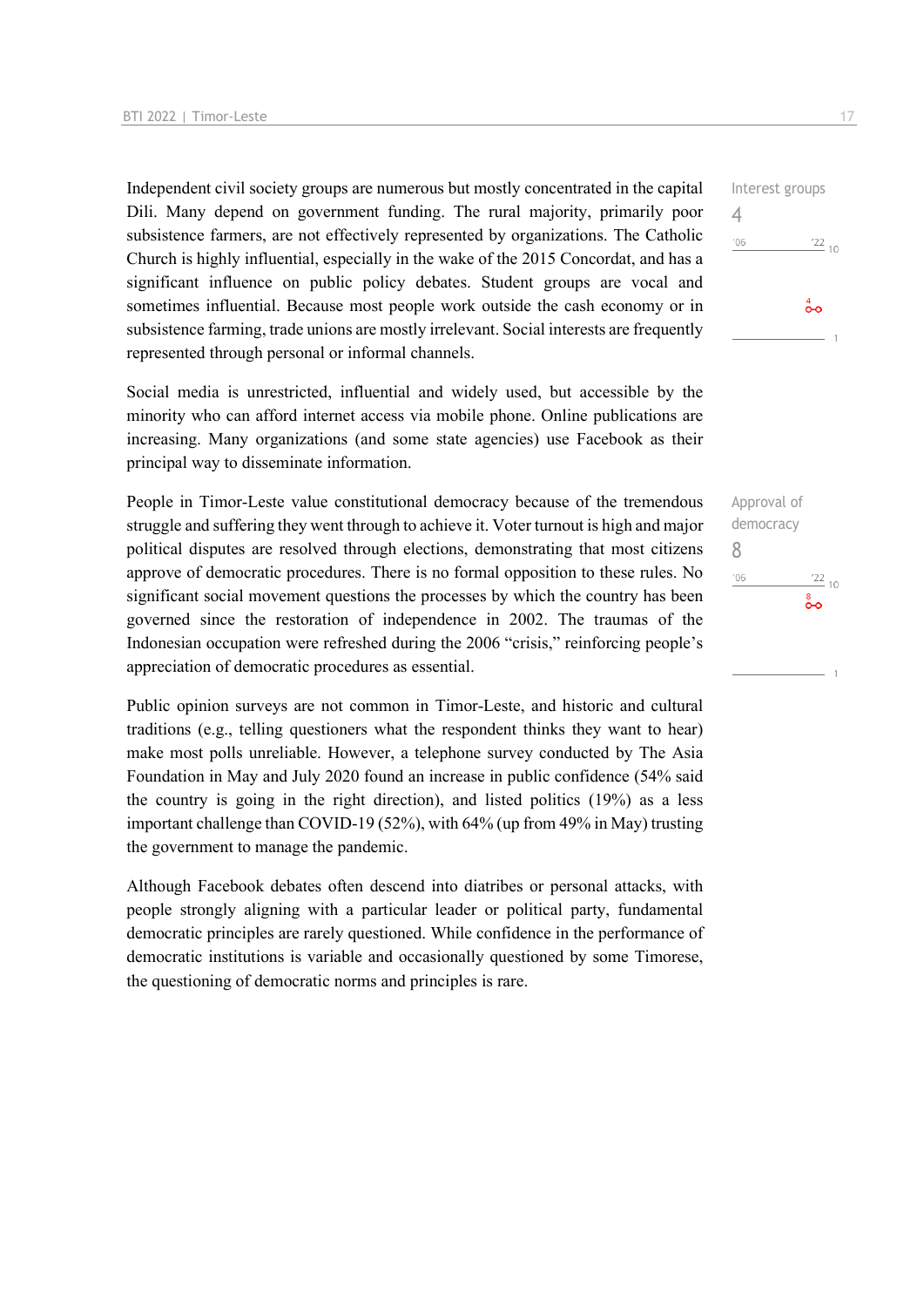Many people participate in civil society organizations, including church-affiliated ones. In addition, traditional networks formed of extended families, clans, and regional or language groups are strong, as are organizations that are based in networks or were created to resist the Indonesian occupation. However, these associations are often not visible through public opinion surveys.

According to The Asia Foundation survey in July 2020, 88% of people in Timor-Leste believe that community relationships have become stronger during the pandemic, although intolerance of outsiders has increased.

## II. Economic Transformation

#### **6 | Level of Socioeconomic Development**

In 2014, 41.8% of the Timorese population lived under the national poverty line (government Living Standards Survey – latest official data is available). Poor people reside predominantly in rural areas, and poverty is worse among women. Urban areas offer better opportunities but show a marked imbalance in the distribution of income and wealth.

Published data shows inequality in Timor-Leste to be less than in comparable countries, but this may be because the very small number of very wealthy people are not captured in statistics, while the rural majority (mostly subsistence farmers) live below or near the poverty line

About a quarter of the working-age population works in the formal economy, while a larger proportion are subsistence farmers and fishermen. The public and private sectors each employ approximately 9% of the working-age population. Women are more prevalent in lower-paid occupations.

Rapid growth of state spending was moderated in 2012, which rippled through the economy. Between 2014 and 2018, employment by private sector businesses declined by 15% (government Business Activities Survey), even as the working-age population grew by 11%. Decreased state spending in 2017, 2018 and 2020 due to political uncertainty, the associated failure to pass certain annual budgets and the COVID-19 pandemic, all resulted in negative GDP growth. This trend is expected to continue.

The UNDP Human Development Index (HDI) for Timor-Leste improved significantly in the years up to 2015 due to rising petroleum income. In the 2020 HDI, Timor-Leste ranked 141, the same as the year before. However, its rank had fallen 12 places in the last five years, the third largest fall of all countries. Since 2010, Timor-

#### Question Score

#### Socioeconomic barriers  $\overline{\phantom{0}}$  $^{\prime}06$  $\frac{22}{10}$

$$
\overset{3}{\mathbf{Q}}_{\mathbf{C}}
$$

Social capital 6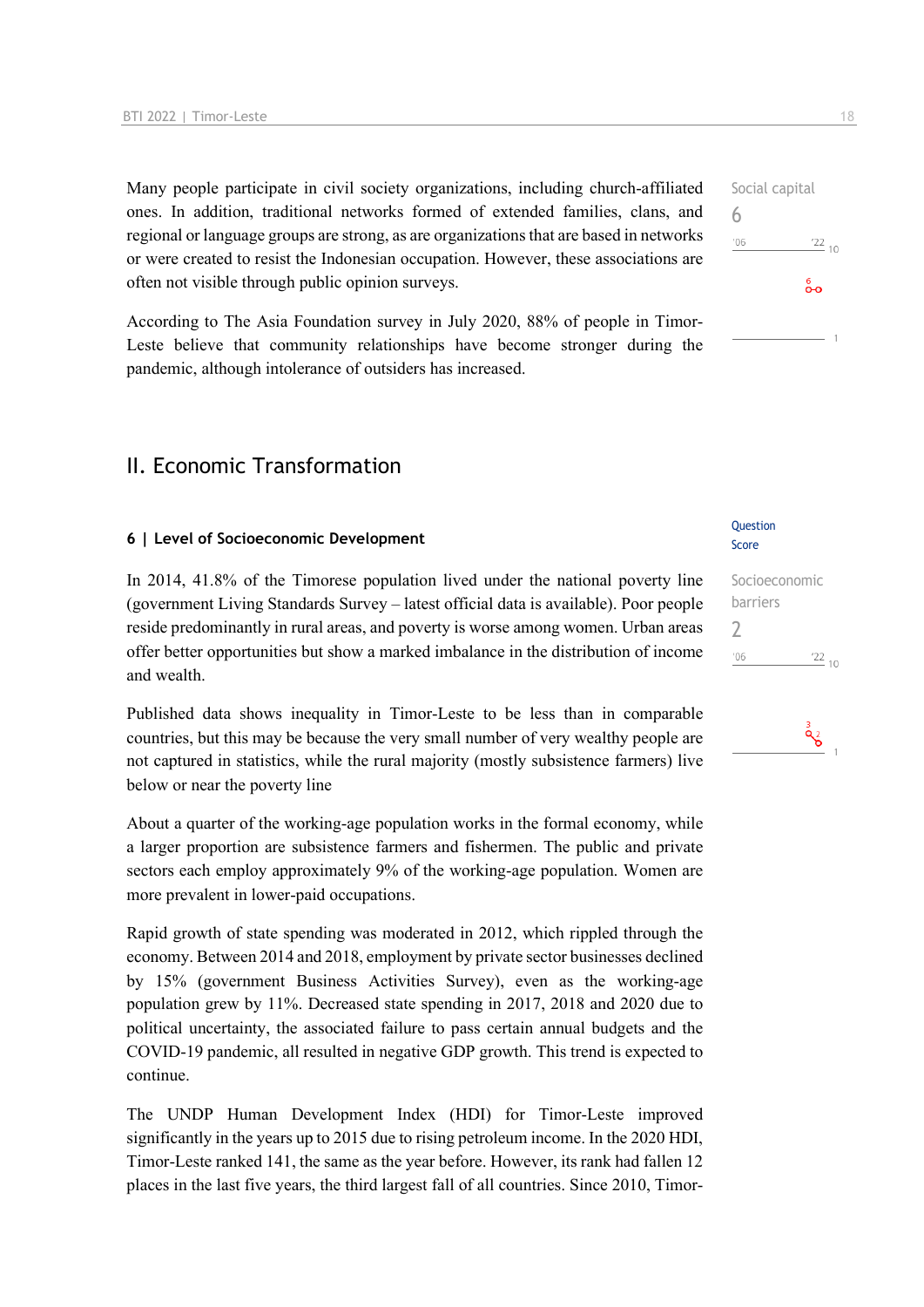Leste's HDI has declined an average of 0.4% per year – only Syria, Libya, Venezuela and Yemen fell further. This is caused by the sharp decrease in oil and gas income as reserves are depleted, combined with little progress in economic diversification or improving services and living standards for the rural majority.

| <b>Economic indicators</b> |          | 2017     | 2018     | 2019   | 2020     |
|----------------------------|----------|----------|----------|--------|----------|
| <b>GDP</b>                 | \$ M     | 1599.3   | 1559.9   | 2017.9 | 1821.0   |
| GDP growth                 | $\%$     | $-4.1$   | $-1.1$   | 18.7   | $-8.7$   |
| Inflation (CPI)            | $\%$     | 0.5      | 2.3      | 1.0    |          |
| Unemployment               | $\%$     | 4.6      | 4.5      | 4.4    | 5.1      |
| Foreign direct investment  | % of GDP | 0.4      | 3.1      | 3.7    |          |
| Export growth              | $\%$     | $-39.1$  | 16.6     | 1247.4 |          |
| Import growth              | $\%$     | $-8.7$   | 2.8      | 22.7   |          |
| Current account balance    | \$ M     | $-339.1$ | $-191.1$ | 134.0  | $-356.8$ |
| Public debt                | % of GDP | 6.6      | 9.3      | 9.6    | 12.3     |
| External debt              | \$ M     | 124.5    | 158.1    | 203.4  | 231.8    |
| Total debt service         | \$M      | 1.8      | 3.2      | 7.2    | 8.1      |
| Net lending/borrowing      | % of GDP | $-12.1$  | $-2.8$   | 5.8    |          |
| Tax revenue                | % of GDP | 20.0     | 25.2     | 23.0   |          |
| Government consumption     | % of GDP | 54.6     | 56.4     | 47.4   |          |
| Public education spending  | % of GDP | 7.1      | 6.8      |        |          |
| Public health spending     | % of GDP | 2.9      | 2.6      |        |          |
| R&D expenditure            | % of GDP |          |          |        |          |
| Military expenditure       | % of GDP | 0.9      | 0.8      | 1.2    | 1.2      |
|                            |          |          |          |        |          |

Sources (as of December 2021): The World Bank, World Development Indicators | International Monetary Fund (IMF), World Economic Outlook | Stockholm International Peace Research Institute (SIPRI), Military Expenditure Database.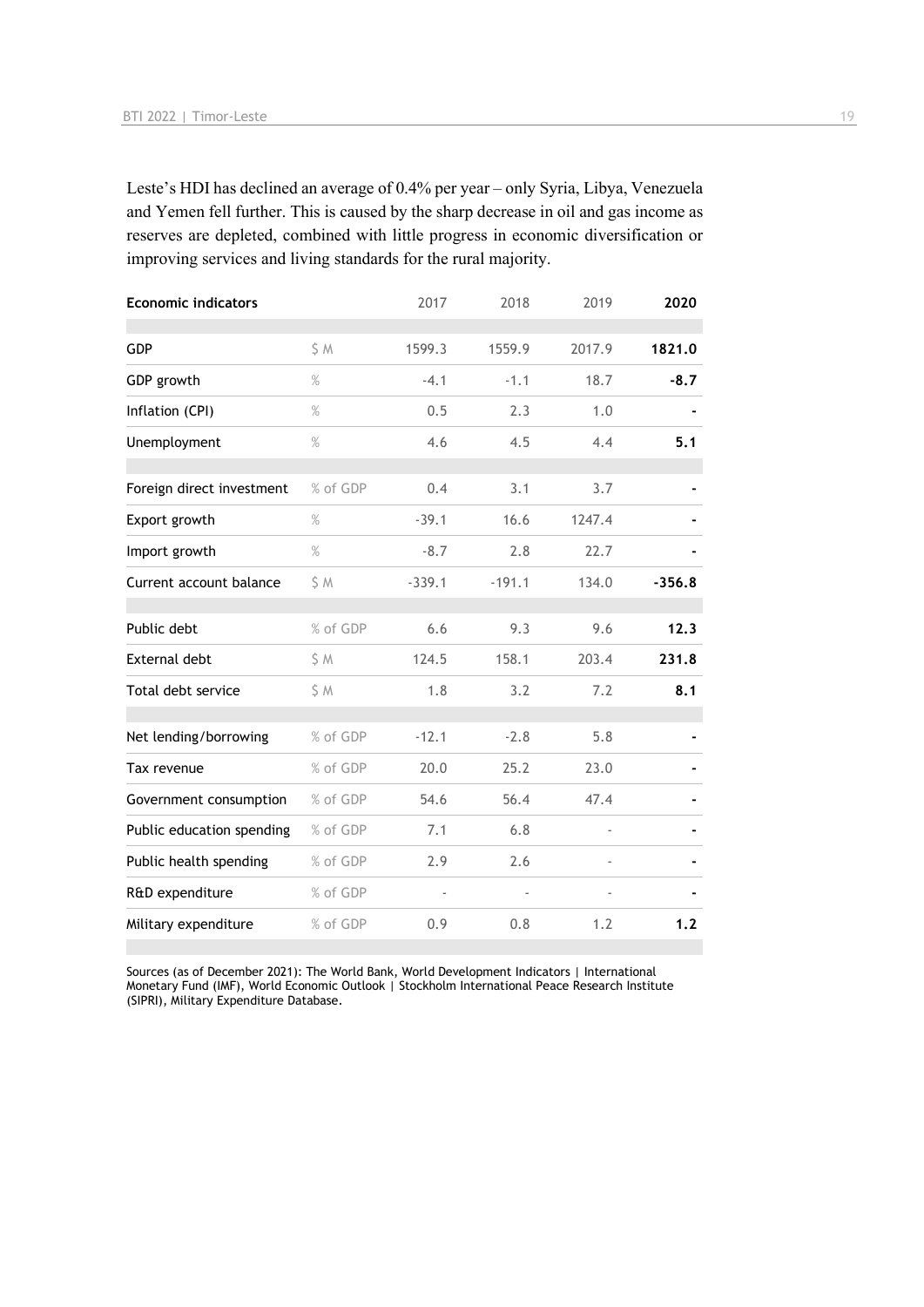#### **7 | Organization of the Market and Competition**

Although Timor-Leste has free-market policies (and is moving toward privatization of essential services like water and electricity), many pre-COVID-19 challenges limit business development.

In spite of a sizable public sector, national and international private enterprises are welcome in Timor-Leste. The country uses U.S. dollars as its currency, guaranteeing full convertibility.

The constitution prohibits non-citizens from owning land, so foreign investment often involves local partners or long-term leases. Market access is otherwise devoid of significant barriers, although domestic markets are small, and few entrepreneurs or skilled workers. The state is the principal customer for many private sector businesses.

In some sectors, laws give preference to local contractors, suppliers and workers; but in practice this is not a significant barrier to foreign companies. Tariffs are low and imports enter freely. Foreign investors are lured with tax incentives. State regulations are not detrimental to the establishment of private enterprises and do not interfere with market prices.

Levels of poverty provide few domestic markets for locally-produced goods, which limits opportunities for "market-based competition." Since most consumers are in rural areas and have little money and few choices about where to obtain goods, market principles often do not apply.

In the World Bank's 2020 Doing Business report, Timor-Leste ranked 181 of the 190 countries included. While it ranked 68 on Starting a Business, it was below the median on every other component and among the world's worst-performing on Registering Property, Enforcing Contracts and Getting Credit.

In early 2021, the government attempted to address some of these issues by acceding to the 1958 UN Convention on Recognition and Enforcement of Foreign Arbitral Awards and by enacting a legal regime for voluntary arbitration.

The government has invested substantial amounts in port and cement projects operated by private companies and is discussing similar investments in a luxury resort. The state-owned oil company, funded by public funds in the absence of its own revenues, is a partner in several joint exploration ventures, although none are yet in production. Foreign investors were already reluctant to invest in Timor-Leste's nascent petroleum industry before the COVID-19 pandemic. However, the government is conducting a long-delayed bidding round for new oil and gas exploration, which will close in October 2021.

Market organization 4 $\frac{22}{10}$  $-06$  $\overset{4}{\bullet}$ o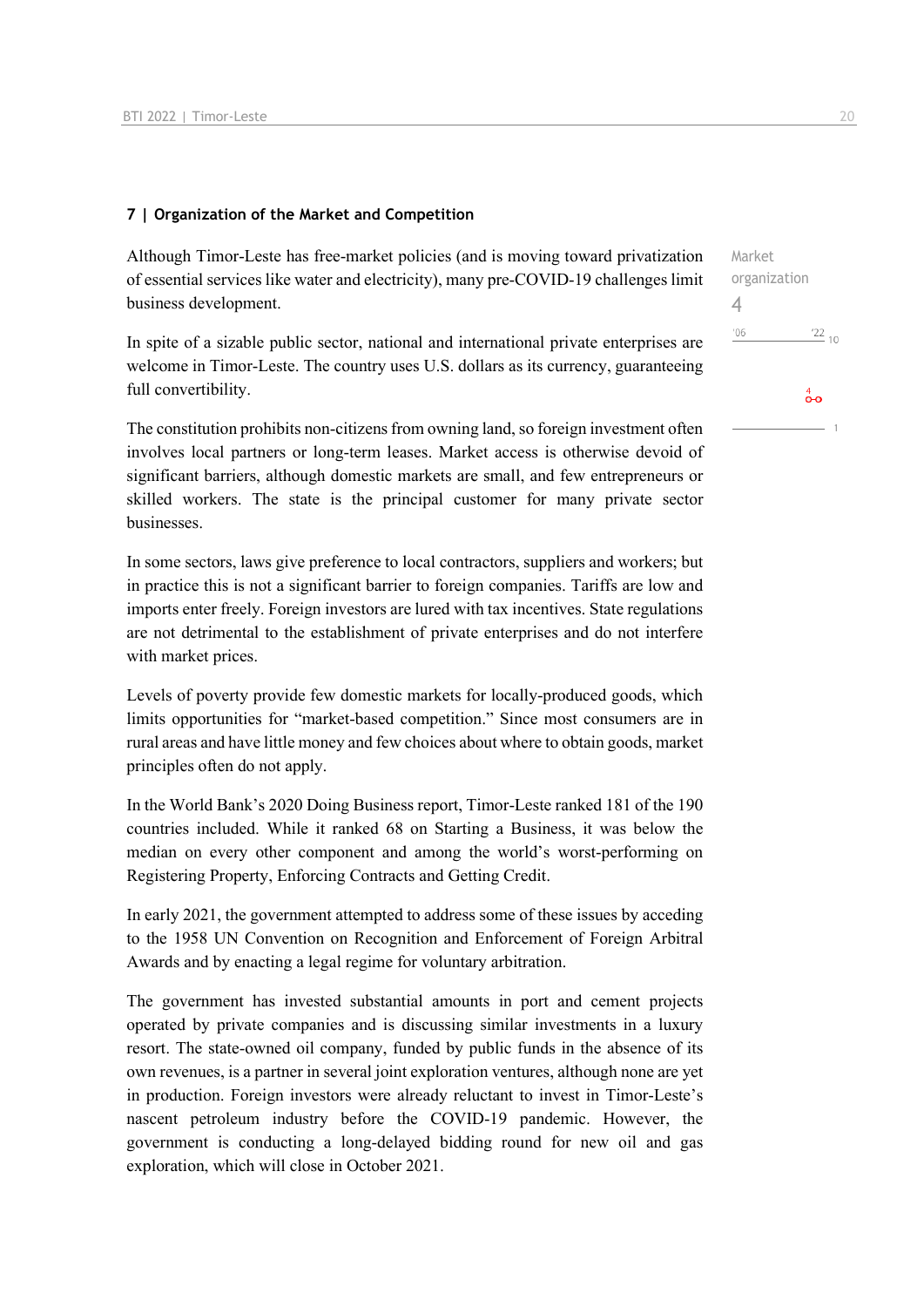It is notable that the state has spent considerable oil and gas funds developing two major infrastructure projects: the Tasi Mane oil and gas project on the south coast, and the ZEESM (Special Social-Economic Market Zone) project in Oecussi. The premise of both these state-led developments is that the initial state investments will attract private investors, but to date there is no evidence that this approach will attract Foreign Direct Investment.

The majority of households live by working in the informal sector, and the above indicators are not relevant to them. Only about 23% of the working-age population are in the cash economy (about 27% are subsistence farmers or fishermen, 21% students, and the remainder are retired, unemployed, or do unpaid household work).

There are very few large companies in Timor-Leste, and most of those that do exist are government contractors. Therefore, there is little need for state protection of competition, and the state does little to prevent collusion. The state, however, is supportive of competition and dismantled the telecommunications monopoly in 2012. Competition is unfettered between importers and retailers, both foreign and domestic, who sell to the public.

The majority of large government construction or supply contracts go to foreign companies or to local brokers for foreign companies. Clientelistic practices often determine decisions on public tenders, and well-connected local businesspeople win many state contracts. Many tenders are single source.

Trade policy is very liberal, with low import duties (average 2.5%) and low tax rates. The government has been trying to join the Association of Southeast Asian Nations (ASEAN) since 2011; when Timor-Leste is admitted, there will be "free trade" with the countries who supplied 82% of goods imports in 2020. Timor-Leste's pursuit of WTO admission, pending since 2016, has progressed during the period under review.

The country joined the International Centre for the Settlement of Investment Disputes in 2016.

However, trade is virtually unidirectional, with most containers leaving empty after unloading their cargo. In 2020, goods imports totaled \$497 million, while non-oil goods exports were \$15 million, predominantly coffee. Oil export information is problematic because it's a finite, non-renewable form of wealth and official data is inconsistent and incomplete. In 2019, services imports totaled \$447 million, with exports of \$91 million.

In 2020, Indonesia supplied 37% of goods imports, with 23% coming from China (including Hong Kong), followed by Singapore and Malaysia. Most natural gas exports go to Japan after being liquefied in Australia. Oil is sold at sea to various partners, and non-oil exports (primarily coffee) in 2020 were primarily sold to Canada, the United States, Indonesia, China and Australia.

Competition policy 2  $'06$  $\frac{22}{10}$ 



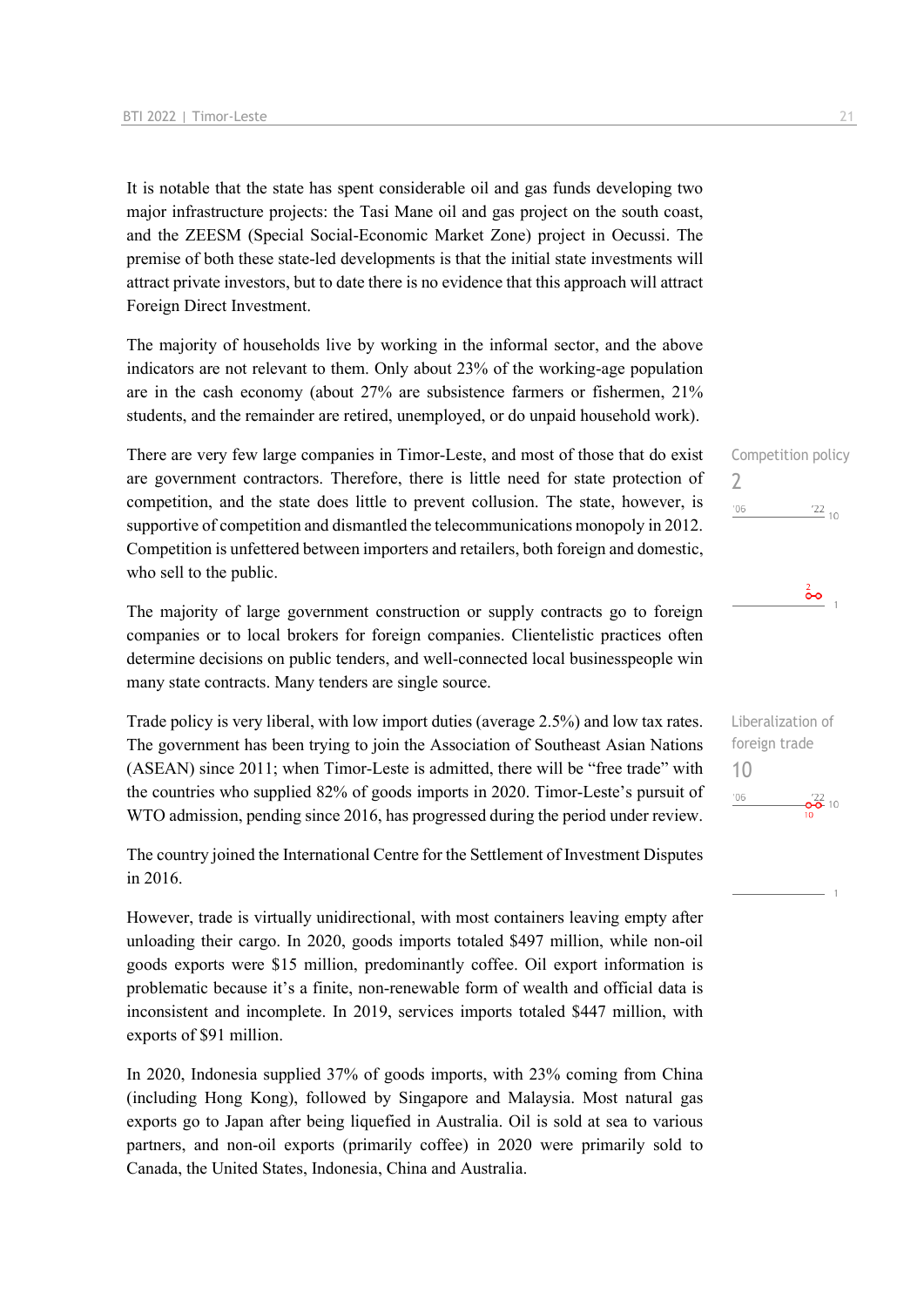There are low non-tariff barriers to international trade, and the government is spending a considerable sum of money on improving infrastructure for international shipping, road transport and air travel.

The national banking system is small, although a number of microcredit programs operate around the country.

All private sector commercial banks in Timor-Leste are branches of banks from Portugal, Indonesia or Australia, operating under the supervision of the central bank of Timor-Leste. The state-owned National Bank of Commerce has received repeated "re-capitalization." Few bank branches or ATMs are available outside major cities.

Capital markets are poorly differentiated, and banks are reluctant to offer loans due to previous patterns of default. According to the World Bank's October 2020 Timor-Leste Economic Report, non-performing loans have been 5-6% since the beginning of 2018, with no increase during the COVID-19 pandemic.

In January 2021, the central bank warned the public about "illegal financial activities" which purport to offer loans or accept deposits at very attractive terms.

#### **8 | Monetary and fiscal stability**

Timor-Leste uses the U.S. dollar as its currency, and therefore has no control over its stability or foreign exchange rates, although effective exchange rates vary in this import-dependent economy. The country has established a central bank as an independent monetary authority, which issues coins.

After public spending stabilized in 2013, annualized inflation rates (based on consumer prices) have remained under 1.2% (except in 2018, when it was 2%). Prices are generally lower in Baucau (the second largest city) than in the capital Dili or rural areas.

Timor-Leste has no public debt to individuals, although the recently-enacted 2021 State Budget envisions the first issuance of a small amount of government bonds.

Foreign debt is low. Contracts signed for loans from the World Bank, ADB and Japan total \$475 million, of which less than half has been disbursed to date, to build road projects. The 2021 state budget authorizes up to \$420 million in new loan contracts, and less transparent methods may be used to secure financing for future petroleum projects.

Since oil and gas revenues declined in 2015, Timor-Leste's current accounts balance fluctuates with the (unrealized) price of its investments in international stocks and bonds. Trade in non-oil goods and services runs an annual deficit of approximately \$1 billion.



| Monetary stability |                 |
|--------------------|-----------------|
| 8                  |                 |
| '06                | $\frac{22}{10}$ |
|                    | း<br>၀၀         |
|                    |                 |
|                    |                 |
|                    |                 |
|                    | 1               |
|                    |                 |
|                    |                 |
| Fiscal stability   |                 |
| 5                  |                 |
| '06                | $\frac{22}{10}$ |
|                    |                 |
|                    |                 |
|                    | န္              |
|                    |                 |
|                    | 1               |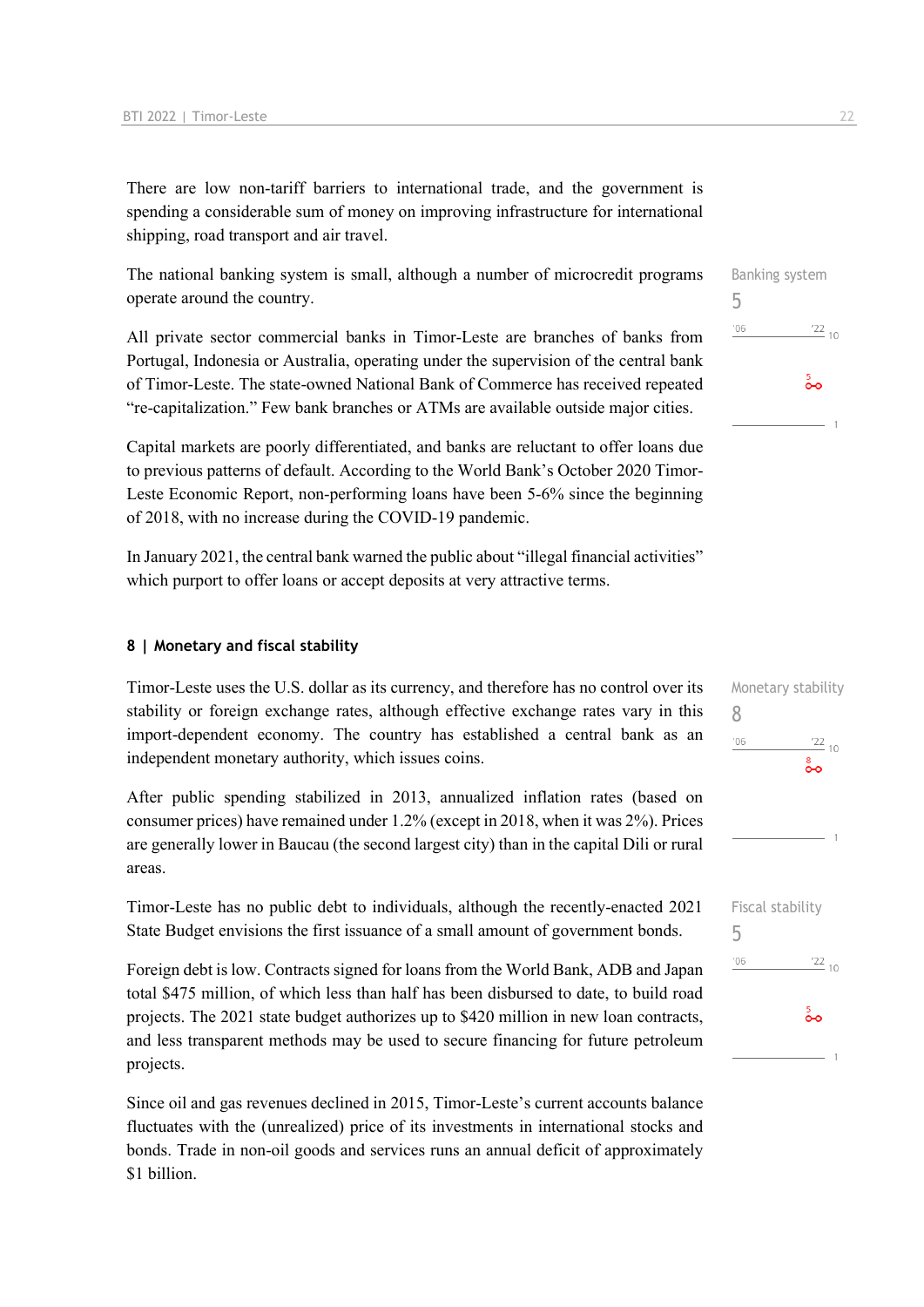Approximately 80% of state expenditures are paid out of the sovereign wealth "Petroleum Fund," allowing spending to exceed revenues (including for COVID-19 pandemic-related measures) without incurring debt. The fund, which currently holds about \$19 billion (10 times the 2021 state budget), no longer receives significant oil and gas income; it is mostly invested in volatile, overseas financial instruments which did well in 2019/20, after falling in 2018. Some projections indicate that the Petroleum Fund could be entirely exhausted within a decade. The Estimated Sustainable Income formula for Petroleum Fund withdrawals has been exceeded every year except one since 2009. Since 2015, withdrawals have averaged double the sustainable level. Although this declined slightly in 2019 and 2020 due to reduced government spending, the government plans to withdraw nearly twice as much from the Petroleum Fund in the period 2021 – 2024 as it did between 2017 and 2020.

State spending during 2020 was lower than in prior years, notwithstanding COVID-19-related measures, because of the mid-year change of government and the delayed enactment of the 2020 State Budget, which only came into effect in mid-October 2020.

Policymakers believe that the country will receive substantial rents from petroleum and mining in the future, as it did between 2006 and 2014. However, this is unlikely to happen, and the state continues to spend far more than domestic revenues can support. The Petroleum Fund is unlikely to last more than a decade.

#### **9 | Private Property**

The constitution reserves land ownership to Timor-Leste citizens and allows for individual property rights.

Three fundamental land laws enacted in 2017 formulated the first comprehensive framework for individual property rights. Timor-Leste is transitioning from a hodgepodge of often illegitimate "legal rights" granted by Portuguese colonizers (until 1975), and Indonesian occupiers (1975 – 1999), together with collective and customary rights based on Timorese culture.

Property rights will be clarified through the recognition of prior property rights, with compensation when claims overlap. The laws also establish rules for state expropriation of and compensation for private land. In addition, the laws recognize informal property rights and community ownership. However, subsidiary regulations for the new regime have not yet been developed and it is still not fully functional. Like the Pacific states, much of the country, especially in rural areas, is subject to customary ownership rights. These rights are generally respected, though they can and are modified by state action for major development projects, and compensation regimes are often controversial.

Moreover, safeguards to protect community rights during state expropriation (or state-assisted expropriation by large companies) are not always effective.

Property rights 4 $\frac{22}{10}$  $'06$  $\overset{4}{\bullet}$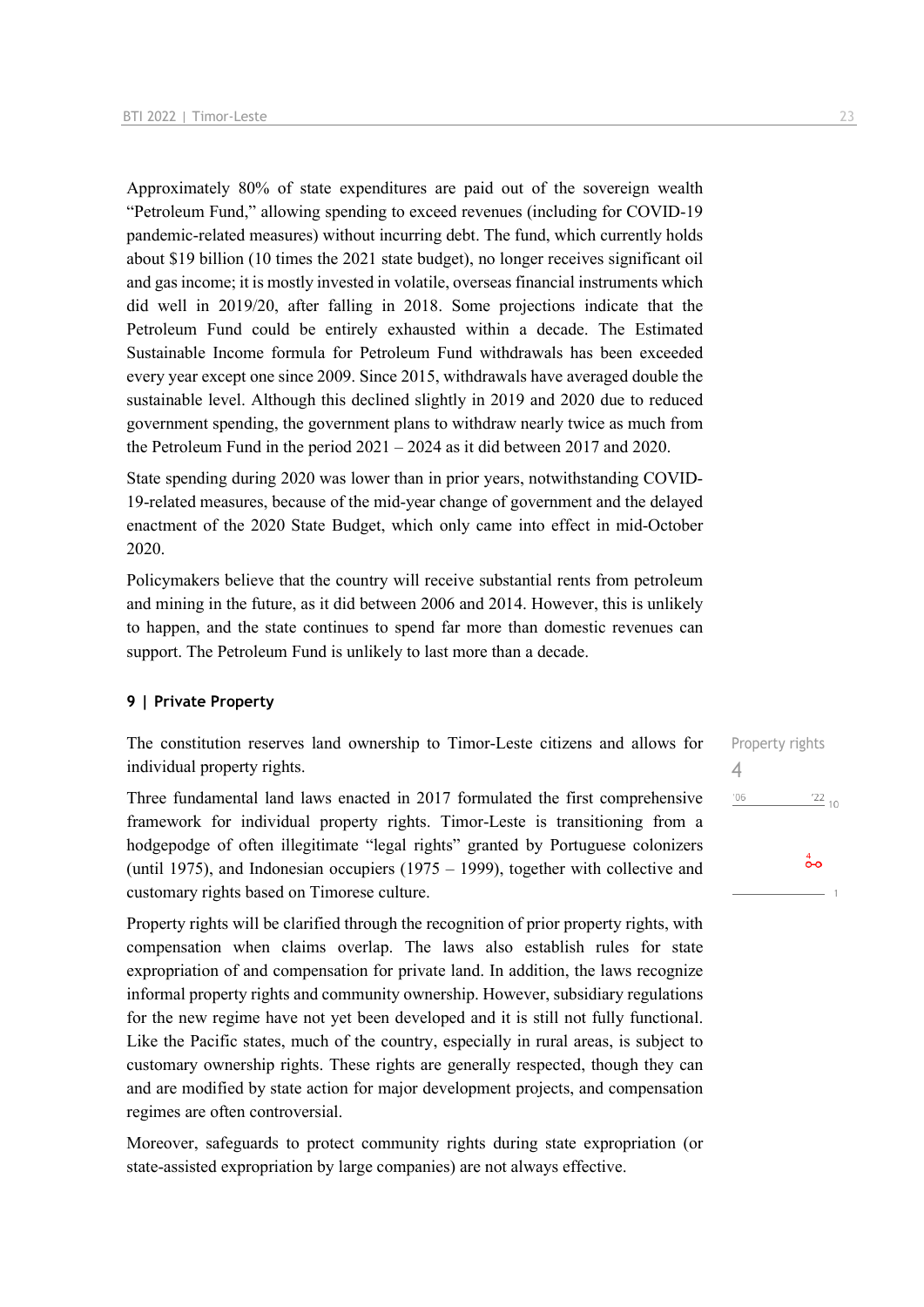Private enterprises are legally allowed to operate in Timor-Leste, and the state has tried to offer local entrepreneurs legal security and a substantial share of the opportunities to take public contracts – although this has sometimes been conducted in a clientelistic fashion.

There has been no privatization of state-owned companies, of which there are only a few. Utilities are mixed: water, roads, ports and electricity are state-owned, petroleum and telecommunications are predominantly private, and both public and private actors are involved in TV, radio, health care and education. The government is establishing state-owned companies for water and electricity supply, which have been handled by the Ministry of Public Works.

The (subsidized) state-owned TimorGAP petroleum company has yet to generate any revenues and receives rapidly-increasing annual subsidies (\$71 million in 2021) in anticipation of future projects. In 2019, it borrowed \$650 million from Timor-Leste's sovereign wealth fund to purchase a majority share in the Greater Sunrise offshore gas and oil field. TimorGAP has had new leadership since mid-2020, but it is too soon to assess whether this will lead to a change of direction.

The state has also created public-private partnerships or bought shares in nominally private companies in sectors including a container port, cement production and telecommunications, with action in water and health care under discussion. Airports and ferries are owned by the state.

Although the state allocated \$333 million in 2020 for COVID-19 pandemic relief measures, little of the \$126 million spent by the end of November went to private companies, as most was paid directly to individuals.

#### **10 | Welfare Regime**

Timor-Leste has been constructing a welfare regime delivered by the public sector.

Social welfare is supported by public spending in several areas: health care, which will receive approximately 6% of the 2021 state budget; education (10%); and direct payments (e.g., for veterans, young people, mothers, pensions) (12%).

Some of these programs are politically motivated (e.g., the veterans' pension was designed to buy peace, and recognize those who carried out the struggle for national liberation, while a generous pension scheme has been established for former parliamentarians and public officeholders). A contributory social security regime for retired public and private employees was established in 2017, although few people are receiving benefits yet, due to the country's young population and the small number of people in formal employment (subsistence and informal workers are not covered).



Social safety nets 6 $\frac{22}{10}$  $-06$  $\mathring{\mathbf{a}}^{\mathfrak{b}}$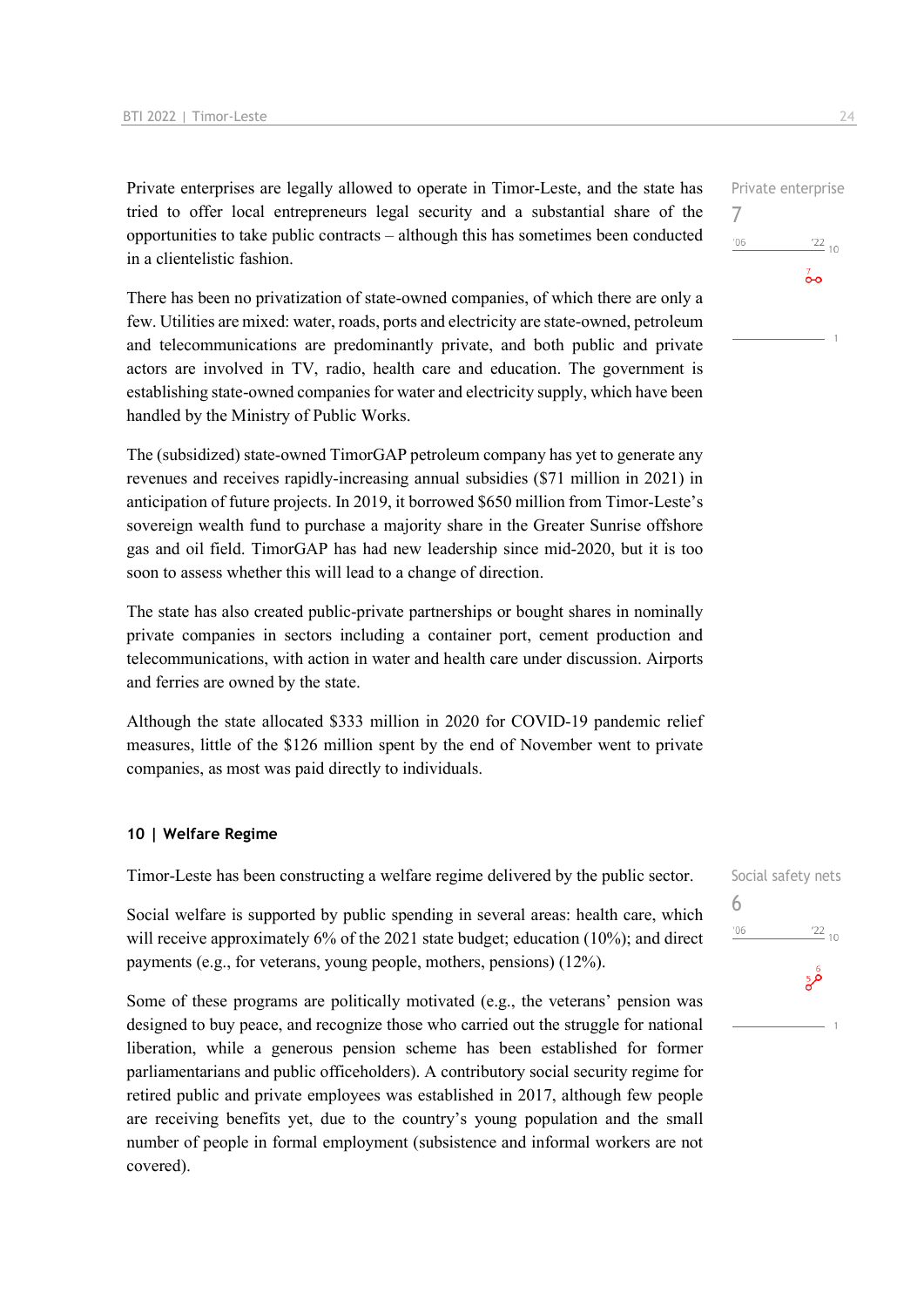The majority of these systems are not available to non-citizens. There are few foreigners in Timor-Leste. They are rarely as poor as most Timorese citizens and therefore rarely require social safety nets.

Religious institutions, some communities, and extended families, also provide informal support for those most in need.

In response to the economic impact of pandemic control measures, in April 2020 the government instituted monthly \$100 cash transfers to every household in which no individual earns more than \$500 per month, which covers the vast majority of the population. In November 2020, the government began to distribute a monthly "cesta basica" (basic basket) including \$25 per person worth of food and necessities to everyone, using non-imported materials as much as possible. Both programs, which had problems with initial implementation, have been extended into 2021, but it is too soon to assess the extent to which they alleviated the increased hardships caused by pandemic prevention measures, or how they will affect overall economic and inequality data.

Timor-Leste is to some extent a dual society. The quarter of the population who live in the main urban areas have greater education, employment and health care opportunities, and exposure to other possibilities, although women have fewer than men. Conversely, in rural areas, "customary" principles that discriminate by gender, disability and age are still important factors. Before the COVID-19 pandemic-related travel limitations, the most affluent or well-connected went overseas for health care and education.

About 3% of the public education system – School Learning and Teacher Training Centers (Centros de Aprendizagem e Formação Escolar/CAFE), located in larger towns – operates with aid from Portugal and in Portuguese language with significantly more resources than the rest of the public school system.

School enrollment is currently higher for girls than boys (who are often put to work by their families). However, because many public schools do not have running water or functional toilets, some girls drop out when they reach puberty.

Private sector employment is a small segment of the overall economy. According to the government's 2018 Business Activities Survey, 38,700 men and 14,200 women were employed in the private sector (the working-age population is about 800,000), a decline of 18% for men and 5% for women since 2014. A large number of women work in the informal sector as market sellers, farmers and household workers, although most are unpaid.

Timor-Leste has a legally-mandated requirement that every third candidate on party lists for parliamentary elections is a woman (there are currently 27 women out of 65 members of parliament). Women are less well represented in leadership positions; they hold eight of the 45 top executive positions. At least two thirds of public sector jobs are filled by men, and the disparity is greater outside of the capital. Discrimination by religion, ethnicity and race are less pervasive.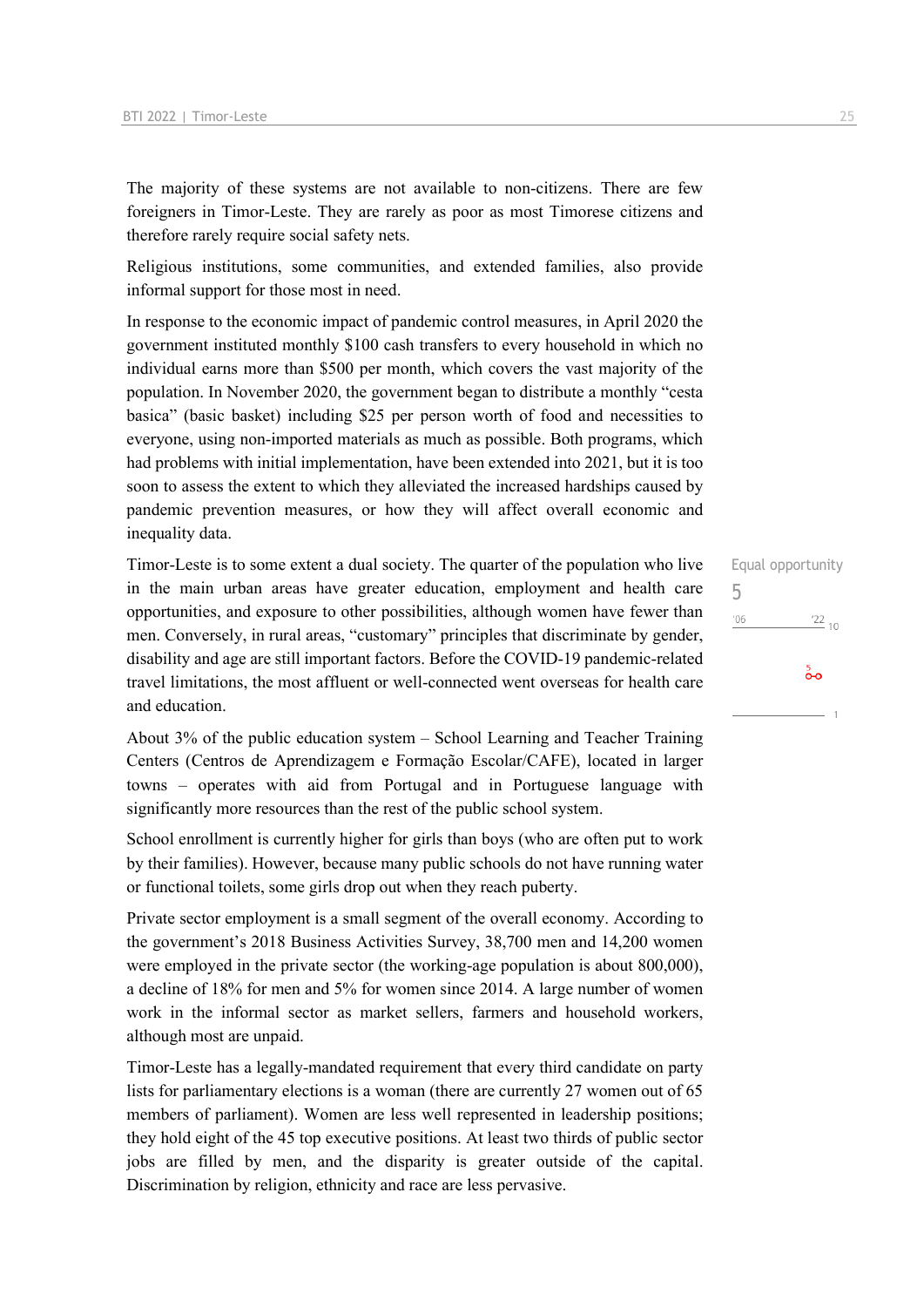Although discrimination is legally prohibited (except for sexual orientation), political and family connections continue to be important for higher-level public sector positions, although this is partly because of the very small number of educated and experienced people in the country. The legacy of pre-2002 colonialism and occupation is slowly changing, although people and companies connected to political parties in power are more likely to secure jobs and contracts. In addition, companies operating in Timor-Leste are allowed to employ non-citizens if they can show that they have been unable to recruit Timorese citizens with the necessary skills.

#### **11 | Economic Performance**

Timor-Leste's economy depends on the conversion of finite, non-renewable oil and gas wealth in the Timor Sea into monetary assets, which began in 2005 and has been tailing off since 2014. Timor-Leste's fossil fuel assets were responsible for the significant growth of the country's Petroleum Fund, which now holds about 10 times the annual state budget. The Petroleum Fund shields the economy from fluctuations in oil prices and investment revenues, at least for the moment.

Although government debt and financial balances have been managed responsibly to date, when the oil wealth (60% of which has been saved and invested) is exhausted in approximately 10 years, the situation will change drastically unless the domestic economy has been significantly diversified.

Although the 2018 maritime boundary agreement with Australia removed some obstacles to the exploitation of more oil and gas fields, Greater Sunrise remains the only reserve which could conceivably provide more than 1/20 of the \$23 billion in revenues already received from the nearly-depleted Bayu-Undan. Progress on Greater Sunrise is still stalled, due to debates over development modality and a lack of financing. Many hope that other undeveloped fields will provide significant revenues in the future, but this is doubtful.

In mid-2020, the newly-restructured government replaced leaders of three key petroleum institutions, and they may take a more realistic approach.

Many internationally-used statistical measures do not accurately represent Timor-Leste's situation, because of the dominance of offshore oil revenues and overseas investments, which are not consistently captured in GDP. The large role of public spending in the formal economy and the large subsistence/informal sector also make it difficult to use conventional measures. Nevertheless, annual petroleum revenues averaged more than double non-oil GDP between 2007 and 2013. In 2020 they were one-fifth as much and will soon be zero. The World Bank estimates non-oil GDP in 2020 to be about what it was six years earlier.

Output strength 3 $'06$  $^{22}$  10  $a^4$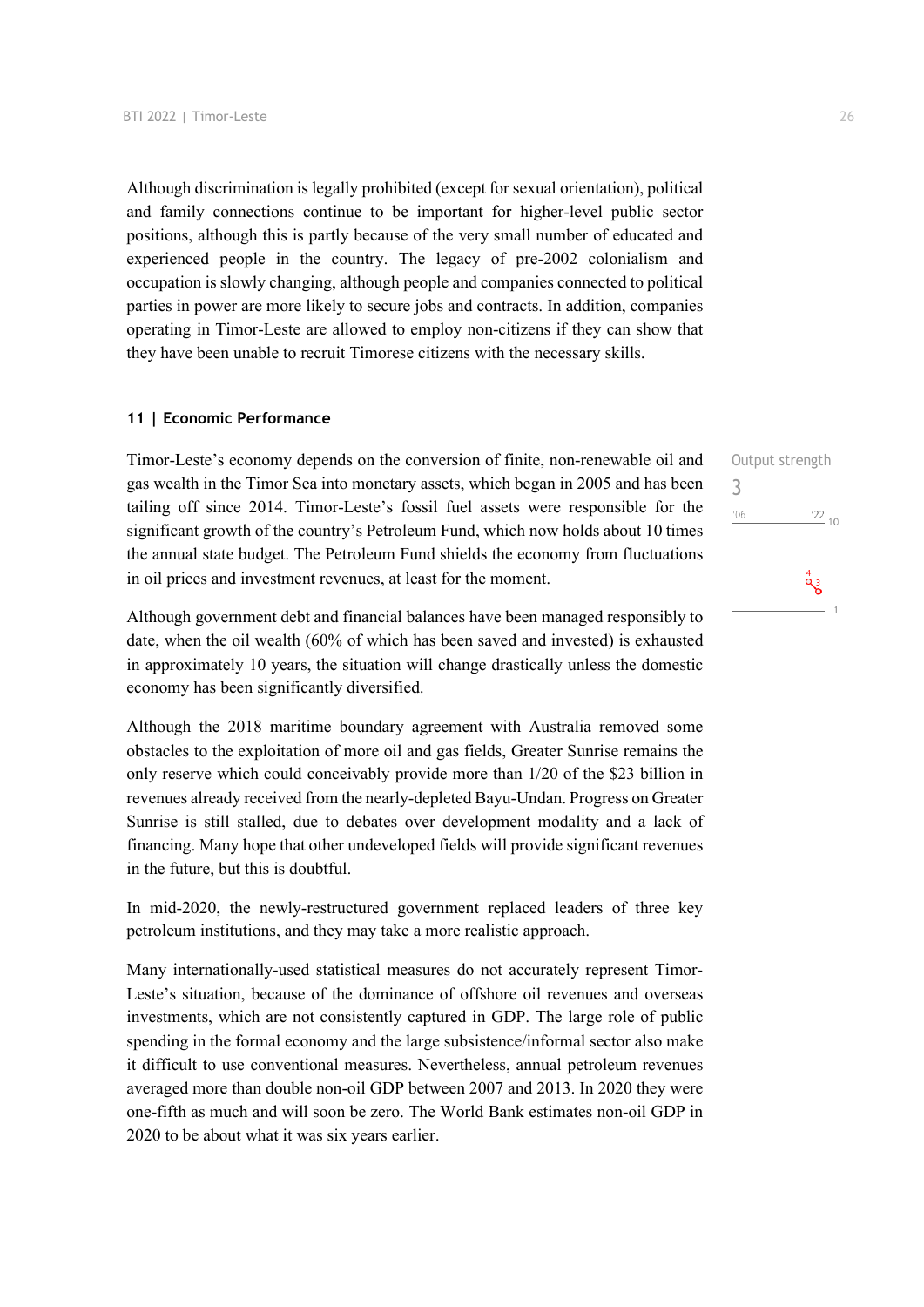State spending comprises the majority of the economy; in recent years approximately 80% of the state budget was financed with withdrawals from the Petroleum Fund. Since 2015, Petroleum Fund income is derived primarily from overseas financial investments, which did well in 2019/20, providing four times as much revenue as oil and gas. However, this is not a reliable source of income for the future.

Although real non-oil GDP per capita grew an average of 2.8% per year between 2011 and 2016, nearly all of that growth was in construction and public administration, paid for by the state. The productive sectors of agriculture and manufacturing are shrinking.

Formal unemployment is higher in urban areas and among young people. Only about 15% of the working-age population is formally employed. Prices are stable, but higher than in neighboring countries.

#### **12 | Sustainability**

Even though the constitution establishes the importance of protecting the environment, the legal framework concerning the environment is still only intermittently effective. In 2012, the Environmental Basic Decree Law came into force, which sets the framework for other environmental legislation, such as the Environmental Licensing Law and the Biodiversity Law.

Environmental concerns are represented in law and in official discourse. However, large public policy projects normally take precedence over those concerns, and environmental licensing laws are rarely enforced. CSOs and international agencies encourage the executive to pay more attention to environmental concerns, but real incentives are missing most of the time. Public programs for renewable energy have been largely abandoned.

In recent years, public awareness and government policy on personal environmental behavior has improved (such as littering and plastic bags), but environmental concerns are rarely reflected at a more macro level, such as the effects of infrastructure projects, energy use, or fossil fuel extraction. Flooding, partly due to deforestation and unmanaged construction on river banks, is common during the wet season in the country's monsoonal climate.

Responsibility for environmental regulation for petroleum-related projects has been transferred from the secretary of state for environment to the National Petroleum and Mineral Authority, and is very weak. Some private/NGO-led reforestation projects, and the rise of a new Green political party, suggest positive developments in sustainability, though state action remains limited.

Environmental policy 4 $'06$  $\frac{22}{10}$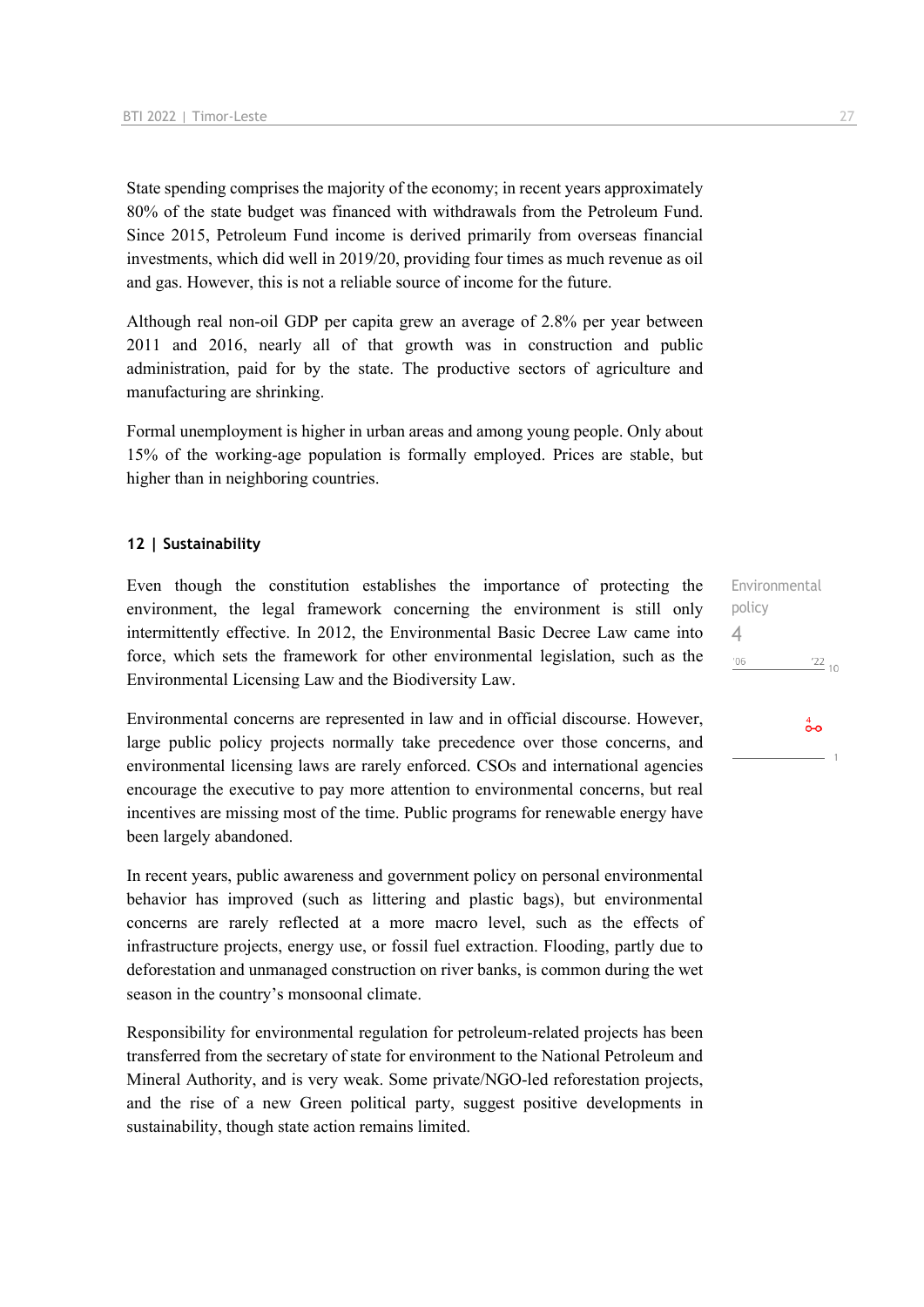Inclusive, high-quality education is a stated goal of the authorities, but progress has been slow. Although some improvements have been made in curriculum and school enrollment rates, the education system, especially in rural areas and for impoverished people, is far from adequate.

Primary schools exist throughout the country, but their quality is often poor. A new primary school curriculum was introduced in 2015, withdrawn in 2017 and reinstated in 2018. Although the new curriculum is leading to better materials and instruction, most schools are grossly under-resourced, with large class sizes, few textbooks and in poor condition. Many teachers require more training and experience. However, selective Portuguese-language public schools in urban areas (serving about 3% of Timor-Leste students) receive special assistance from Portugal and higher government allocations, and therefore have more resources, as do the Catholic and international schools (accessible to students from those families who are able to afford them).

Secondary education is concentrated in the municipality capitals, making it harder for many children to attend.

The standards of public and private universities are well below international norms; students who have the opportunity usually attend overseas universities, often funded by the government or donor scholarships.

Education accounts for only 10% of the 2021 state budget, although this is 43% higher in dollar terms than the average for  $2016 - 2020$ . The government plans to hire more teachers and improve education infrastructure.

The country's UN Education Index score is 0.510 (2019).

The literacy rate among young people (15- to 24-year-olds) is 84%, and marginally higher for women than for men. Adult literacy is approximately 68% (UNICEF); many older people were not educated during Portuguese and Indonesian rule.

R&D is very limited, although bi-annual academic conferences and a small number of journals are raising its profile in the country. Academic positions at Timorese universities tend to be teaching rather than research focused, and the government is yet to enact a national research policy. Before the COVID-19 pandemic, many public and private projects relied on technical advisors from overseas.

Education policy / R&D  $\Delta$  $106$  $\frac{22}{10}$  $\overset{4}{\bullet}$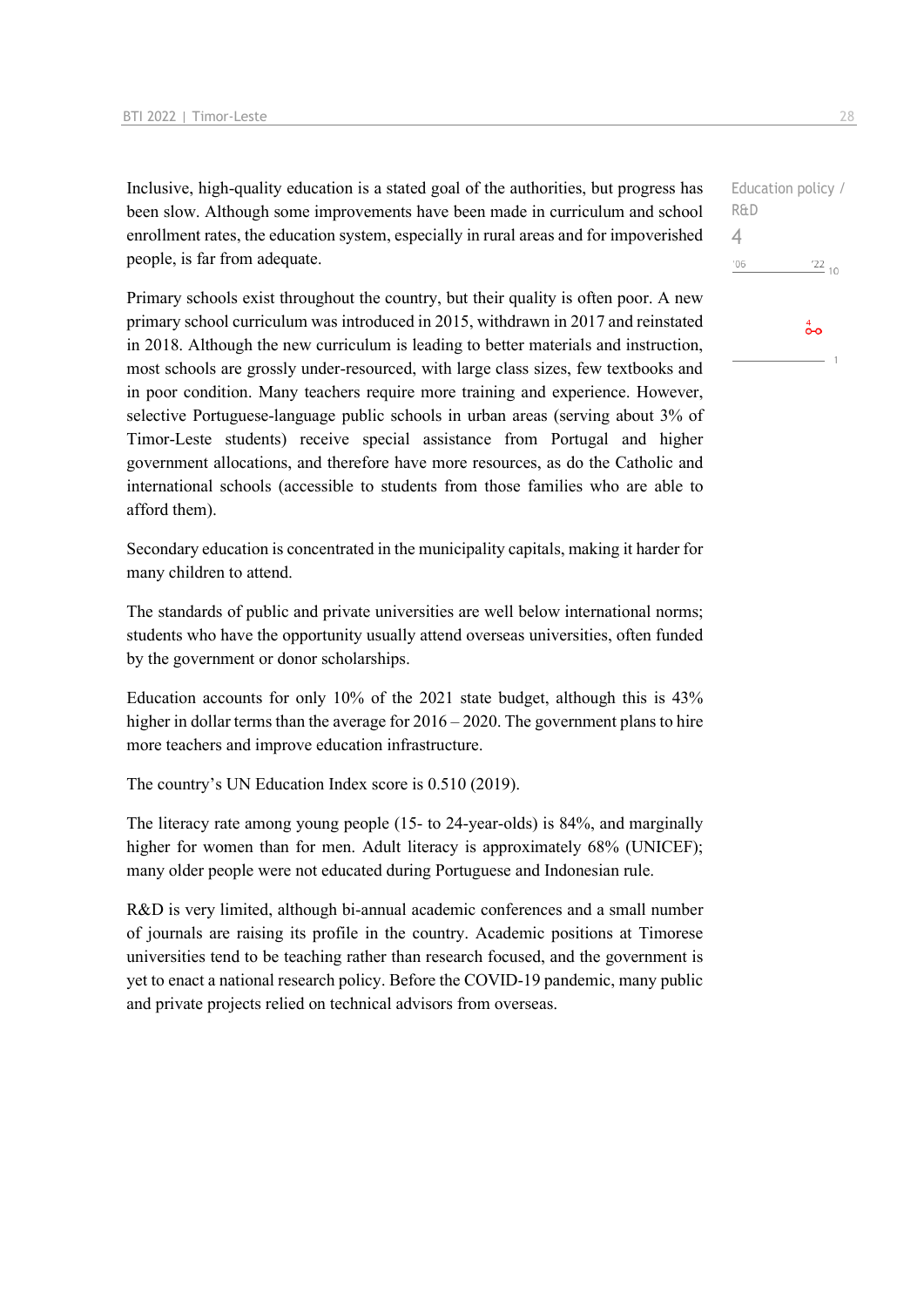## Governance

## I. Level of Difficulty

Timor-Leste is a small country and has been self-governing for only 19 years. Much of the adult population still suffers from PTSD and other damage from 24 years of Indonesian occupation and resistance, which was preceded by 400 years of Portuguese colonial rule; neither did much to develop human or economic resources. When the Indonesians withdrew in 1999, they destroyed all the electricity and communications infrastructure, and burned down about 75% of the buildings.

Given this background, the new nation, including its political leaders, has done remarkably well in building a democratic state governed under rule of law. However, they are still in an adolescent phase, and most of the principal political players were heroes of the independence struggle. They excelled at resistance, but have habits of clandestine leadership, lack of consultation, oppositional and hierarchical command – different skills than those optimal for peacetime democracy. Likewise, many senior leaders are former military personnel, rather than civilian resistance figures. Before 2000, very few citizens or leaders had ever lived under a government that even pretended to respond to its people; the learning curve is challenging.

However, the median age of the population is under 20. The postwar generation is playing a growing role in society and is being socialized in a democratic environment.

The post-conflict nation began with widespread poverty and illness, and a very small number of educated people or people with managerial experience. Virtually all the teachers returned to Indonesia in 1999. Although progress has been made and people are much freer than they were before 1999, household economies are less improved, especially for the majority who live in rural areas, largely through subsistence agriculture. Although an increasing number can access electricity and mobile phones (including expensive internet), water and rural roads are still lacking in many places. In 2014 more than 40% of the population lived below the national poverty line; although no more recent figures are available, there has not been much change since then.

Public administration is centralized, with little authority or resources devolved to regional or local levels. Education – both academic and technical – remains a major challenge with a large demographic "youth bulge," under-resourced universities, and insufficient vocational training.

**Structural** constraints 7 $106$  $^{22}$  10  $\overline{0}$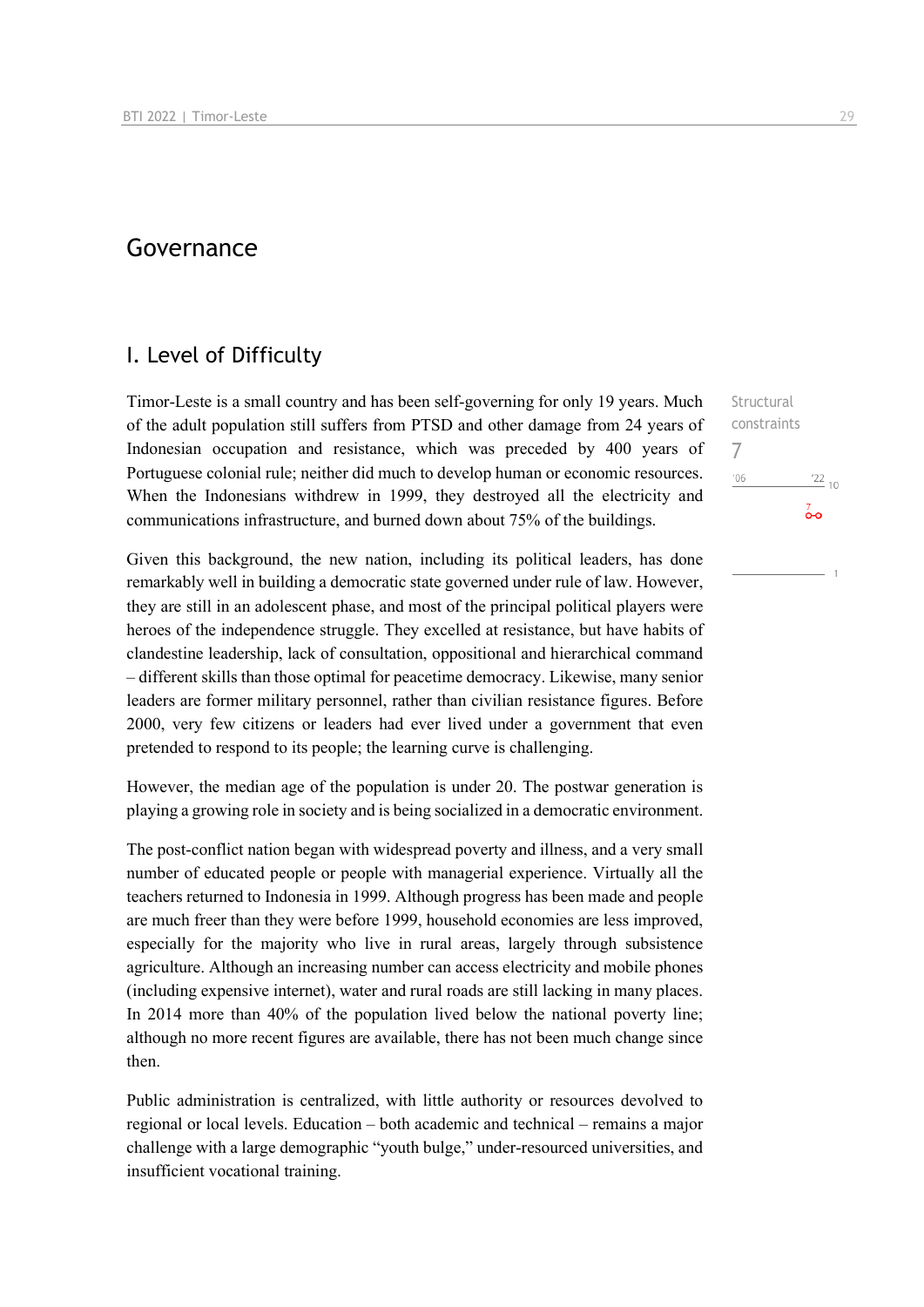Things could have been much worse – offshore oil and gas reserves have compensated for the inadequate local economy. Since 2005, Timor-Leste has received \$23 billion in petroleum revenues, which were deposited into its Petroleum Fund and have earned \$8 billion in investment returns. \$12 billion has been spent from the fund (paying for approximately 80% of all state activities) and, if current trends continue, the fund could be entirely depleted within a decade.

This extractive windfall has created a political and economic mindset that cannot envision more sustainable economic development. The non-renewable "resource curse" brings unrealistic expectations that it will continue into the future. It constrains policy decisions that would invest in human resources, agriculture or sustainable industries.

Because of its size, relative isolation and precautions taken, Timor-Leste has so far avoided community spread or deaths from COVID-19, though a minor outbreak in March 2021 occasioned the first lockdown in Dili. Although pandemic precautions have created economic and social hardships, they have also catalyzed the formation of a more stable governing coalition and provided an opportunity to amend some policies in a more sustainable direction. At the time of writing, it is too soon to know whether this opportunity will be taken.

During the Indonesian occupation, there was no democratic space for civil society until 1998. After the 1999 independence referendum, a large number of groups formed, including many people who later went into government. Many CSOs are still active, but this brain drain, as well as the waning interest of international donors in Timor-Leste, has reduced their engagement. CSOs are registered with the Ministry of Justice, and most are members of the NGO Forum, which helps coordinate activities. Many Timorese NGOs rely on funding from the Timor-Leste government, discouraging them from actions which might discomfort the authorities.

In addition, there are a wide range of religious, veterans and sports associations. Political organizations, often connected to political parties, are also active.

In spite of this wide variety of opportunities for civic participation, most people struggle to survive day-to-day, and do not engage. CSOs tend to rely more on paid staff than on volunteers.

Timor-Leste is a dual society, in which life in the capital city, exposed to ideas from overseas and forms of cosmopolitan life, contrasts sharply with the majority of the country, which is predominantly rural and dominated by customary practices.

The state recognizes the legitimacy of traditional forms of community organization as long as community groups do not contravene the constitution or the law. This arrangement enables non-state organizations to continue. Traditionally, participation in civic life was limited, and there was clear discrimination against women and young people. Formal state mechanisms for local authorities (such as suco councils – or

Civil society traditions 5 $'06$  $\frac{22}{10}$  $\frac{5}{00}$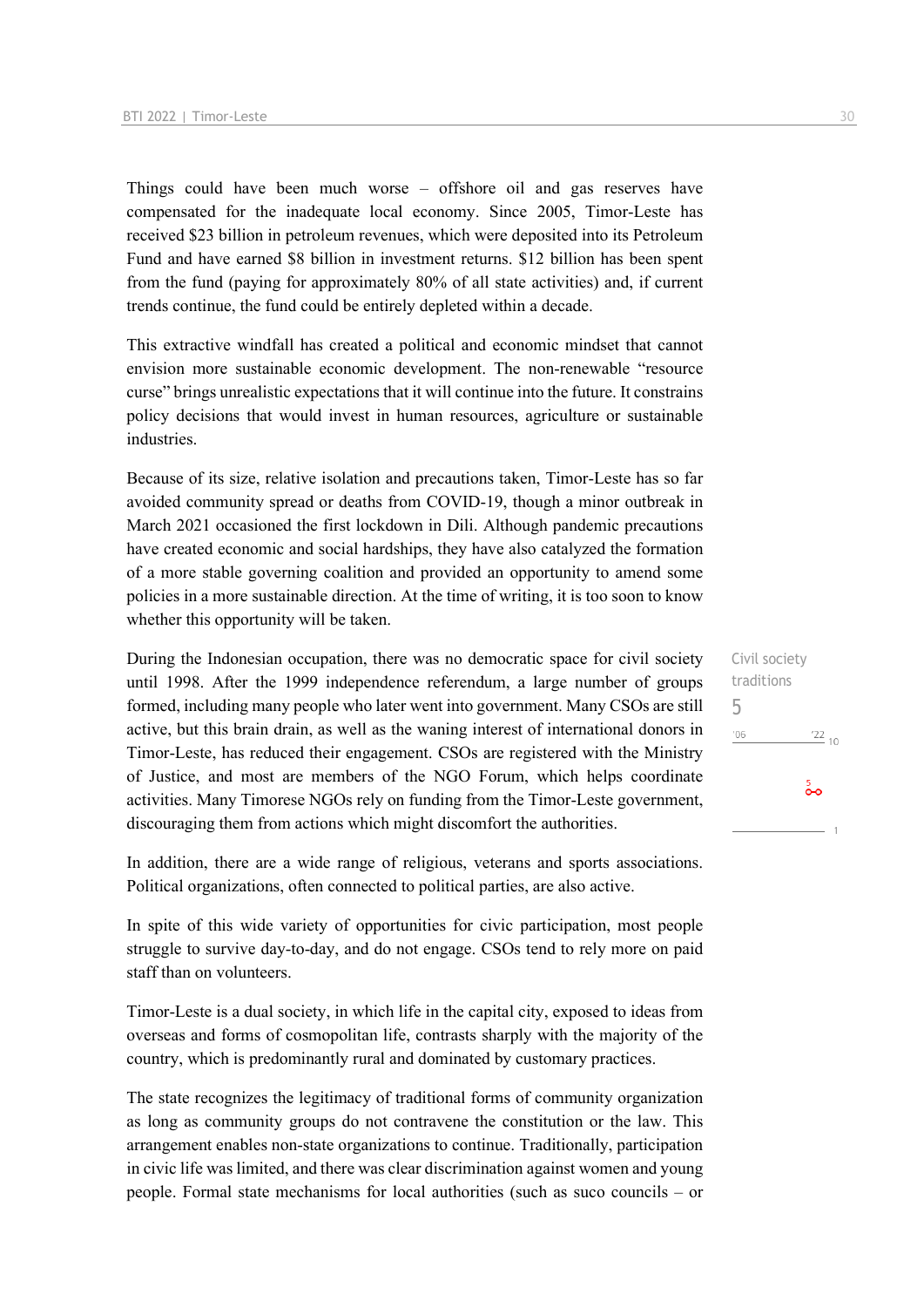village councils) require female and youth members, but women are still rare in local leadership positions.

Social trust is fairly strong, although political and historical differences occasionally come to the fore. In particular, people who supported Indonesia's occupation are often distrusted, although no actions are taken against them by the state or by individuals.

The history of Timor-Leste since the restoration of independence began with a few episodes of violence. However, since 2009, the country has been largely peaceful and no significant incidents of political violence, either by the government or people, have occurred since 2014. Religion and ethnicity are not factors of conflict. The political elite has alternated between consensus and heated verbal confrontation – all within the constitutional framework for debate. Partisan polarization, which began after the mid-2017 election, became calmer after a new ruling coalition was elected in 2018, but re-emerged along different lines in late 2019.

During 2020, partisan disputes intensified as the composition of the governing coalition changed again; in May 2020, CNRT members of parliament destroyed the speaker's dais to protest what they saw as an invalid process. However, this conflict has not escalated into violence, notwithstanding occasionally harsh rhetoric and disinformation spread on social media. CNRT, now in opposition, often calls the coalition illegitimate and has walked out during key debates and votes.

The threat of COVID-19 did much to lessen the confrontational nature of politics in 2020, making the president's reluctance to remove the incumbent administration seem less controversial to many voters. It was also a factor in the consolidation of a new governing coalition, when alliances were forged over the issues of extending emergency decrees.

There are no religious or ethnic conflicts, and political polarization does not impact the majority of people.

|     | Conflict intensity |
|-----|--------------------|
|     |                    |
| '06 | $\frac{22}{10}$    |
|     |                    |
|     |                    |
|     |                    |
|     |                    |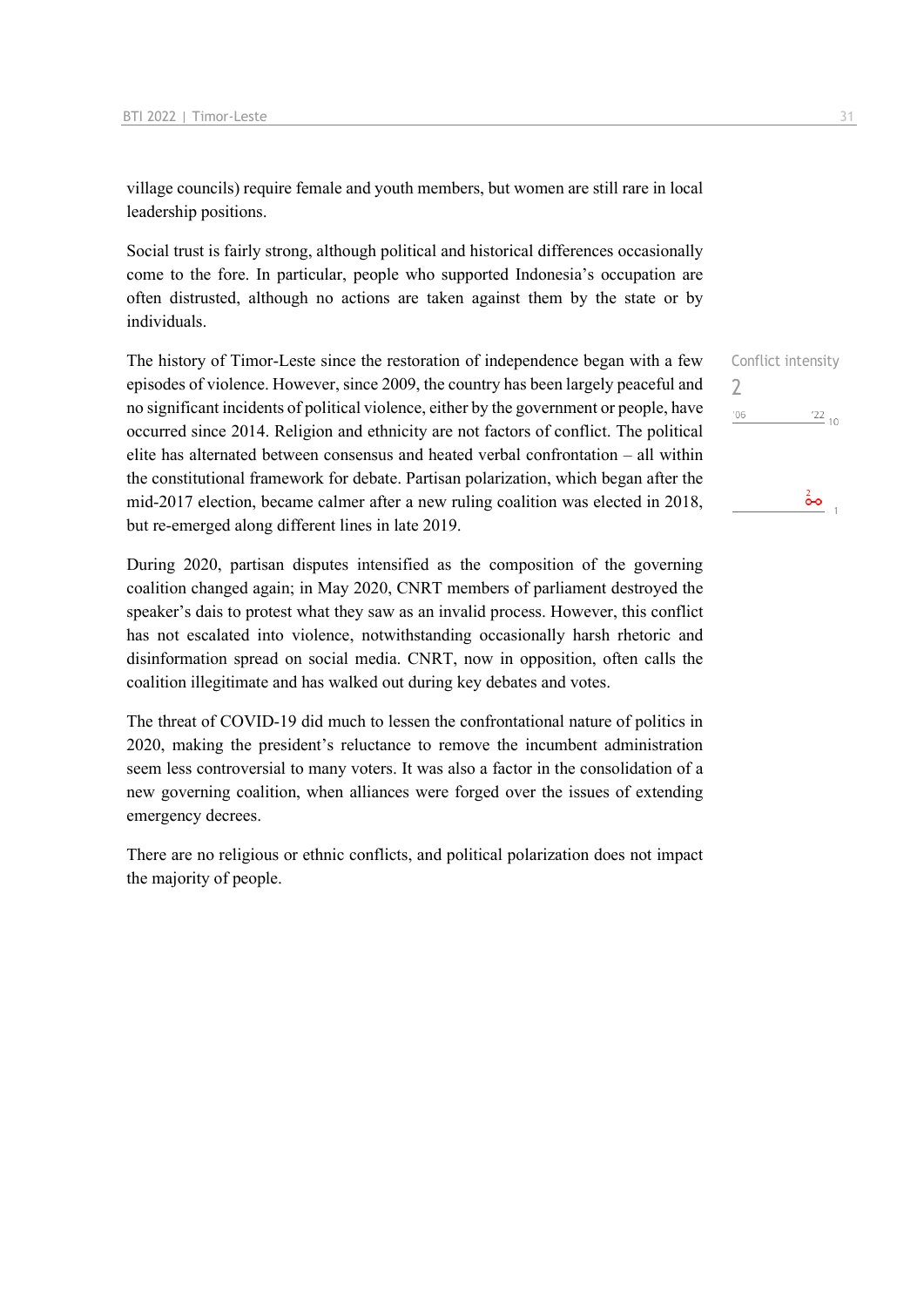### II. Governance Performance

#### **14 | Steering Capability**

In 2010 the government produced a National Strategic Development Plan 2011 – 2030, but it has been only selectively implemented. This plan is primarily aspirational, with many broad goals and no costings or detailed paths to implementation. Like the Bible, it is frequently cited by all political parties to justify what they intend to do, while nothing is said about the many sections of the plan that are ignored. Although more than half the period covered by the plan has elapsed, there has been no public assessment or revision of the plan, and many of its targets for 2020 were not met.

The principal political party in the governing coalition changed in 2017, 2018 and 2020, and most ministers changed as a result. When a new political grouping assumes power, they often discard systems and human capacity that their predecessors had developed. However, the announced programs of each government are fairly consistent over time, and some projects that were started by a previous administration will continue.

Since 2009, under four different prime ministers, state budget allocations have favored large infrastructure projects. Although every government says that its priorities are health care, education, water supply and agriculture, in total these receive less than a fifth of the state budget  $(16-18\% \text{ in } 2017 - 2019, 13\% \text{ in } 2020,$ and 18% in 2021).

Except during 2017, and the second half of 2020 when they were out of power, CNRT-dominated governments have strongly promoted a major petroleum infrastructure project on the south coast, which would require the investment of more than \$15 billion, crowding out other significant economic development. The social and economic return from these projects is dubious, but powerful political forces (including many misinformed citizens) support them, which is a manifestation of the "resource curse" thinking that has resulted from the financial domination of petroleum over the last decade. In mid-2020, the leadership in the petroleum sector was changed. The new leadership, including the responsible minister, have called for studies to reassess the validity of this project. However, so far, policies and budget allocations are similar to what they were previously.

Because state spending makes up the majority of economic activity, rent-seeking by contractors, employees and pensioners is common. As shown in recent years, a relatively small downturn in public disbursements has widespread economic effects.

#### **Ouestion** Score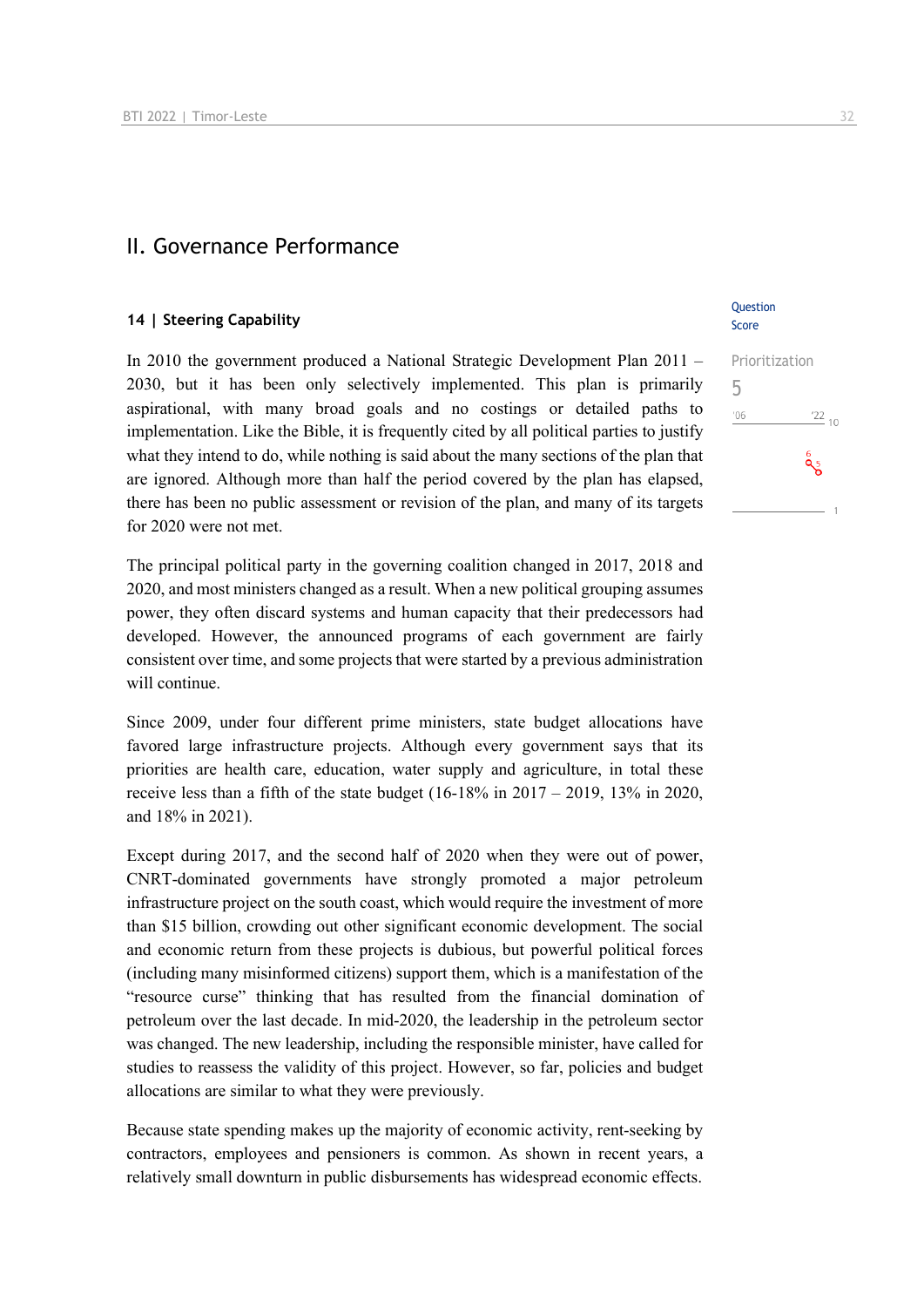Although the Petroleum Fund can probably finance the state for another decade, the lack of private sector economic activity and non-oil government revenue, and the country's dependency on imports, will have serious consequences when the fund runs out – unless the economy is rapidly diversified or not-yet-developed petroleum reserves turn out to be much more lucrative than informed, objective observers expect. The new government is yet to clearly identify its own approach to the management of the as-yet-undeveloped Greater Sunrise field, and it is unclear what alternative long-term policies have replaced those of the CNRT, which is currently out of power.

The COVID-19 pandemic State of Emergency, in effect since April 2020, and the economic recovery measures implemented a few months later, are intended to prevent disease and relieve short-term economic distress. However, they have sparked a broader conversation over sustainable development, reducing import dependency and promoting local agriculture which may have more lasting, beneficial effects. The August 2020 Economic Recovery Plan stresses investment in human resources, agriculture and diversification, and its author was subsequently named minister for finance, so actual government priorities may become more aligned with rhetoric.

The number of COVID-19 cases in Timor-Leste rose rapidly beginning in February 2021, even though they are still low compared with most of the world. The government has imposed a "lockdown" in about half the country, restricting travel and economic activities, and requiring people to stay at home except for specified, urgent reasons. There may be a supplemental 2021 budget to address these unexpected expenses, and, during the first quarter of 2021, short-term prevention and relief received more attention than longer-term priorities.

Timor-Leste has defined strategic goals and elaborated public policies to respond to them. Plans involve both public spending and private investment. Some projections regarding the flow of private investment – namely foreign direct investment – seem to have been overstated, creating additional pressure. The continuing operation of the only significant, functioning, non-petroleum FDI project yet built – a Heineken beverage plant which opened in 2018 – is in doubt, and other promised large-scale projects (a cement plant and a tourist resort, both of which have the government as a minority investor) have not yet been built. None of the Strategic Development Plan's 2020 targets for petroleum infrastructure were even partially achieved.

The special zone of Oecusse, ostensibly developed as a "social market economy," has attracted negligible private investment, and consists mainly of publicly built roads, bridges, airports, irrigation and government buildings. The economic development components of its concept have not materialized, and about 40% of the \$625 million transferred to the Oecusse authority by the state between 2015 and 2019 has not been used and will pay for its future activities.

Implementation 6 $\frac{22}{10}$  $'06$ စိစ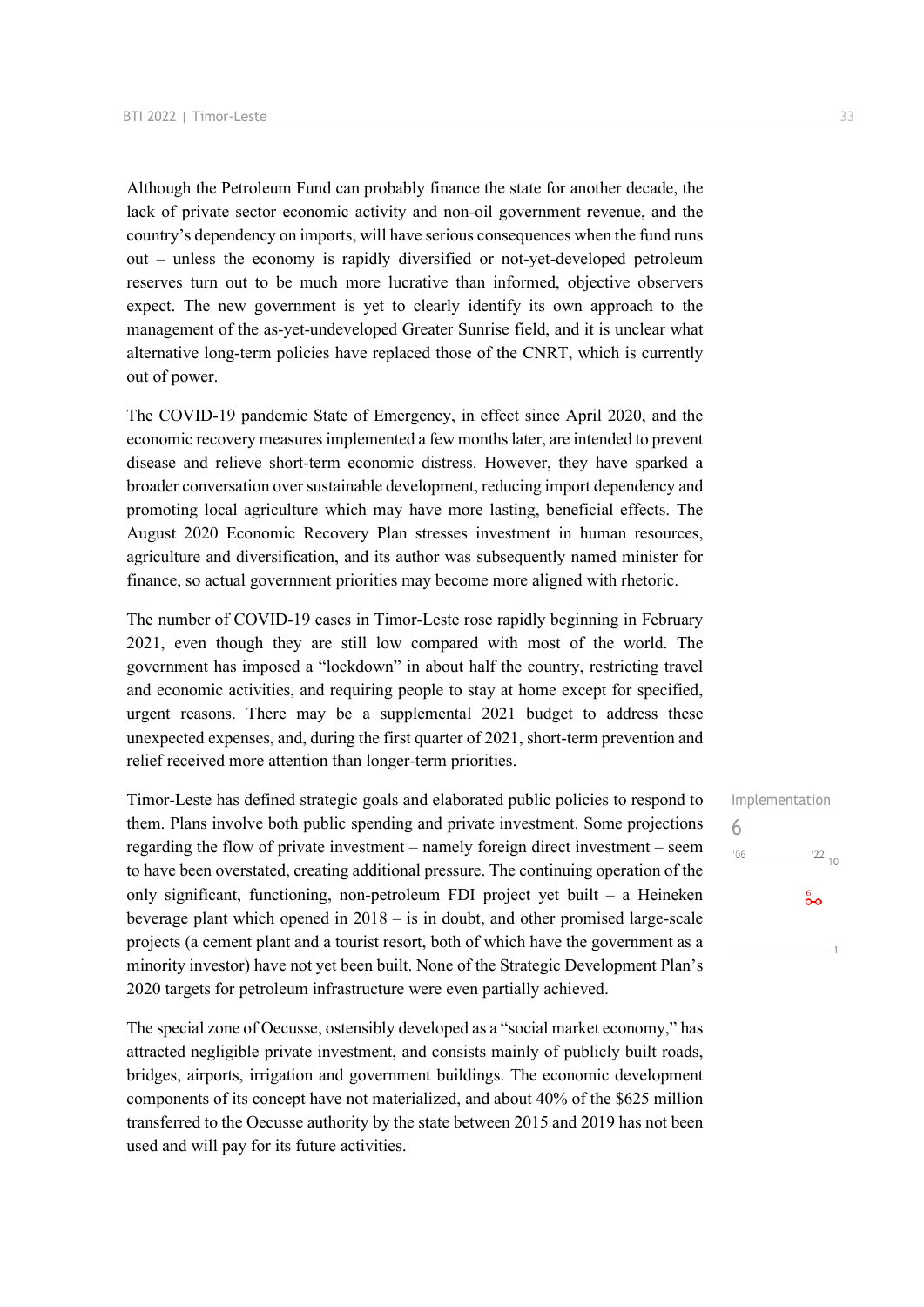Most large public infrastructure projects are repeatedly delayed and often poorly implemented. Partisan disputes and changes of government have further hampered policy implementation since 2017, mostly due to delayed budgets. There are also longer-term problems with capacity to achieve strategic priorities. Although a few priorities (such as electrification and maritime boundary negotiation) have met with significant success, broader goals regarding poverty, health care, economic diversification and import substitution have seen little progress.

Every government in the last decade has underlined health care and education as top priorities, and recent ones have added water supply and agriculture to this list. However, these areas do not receive adequate funding (less than 18% of state budgets) or political support to be implemented effectively. Although lip service is paid to economic diversification, governments have yet to develop policies that could move the country in that direction. It is much easier to pay for a few overseas scholarships or to send well-connected people abroad for medical treatment than it is to build a quality education or health care system which could serve the entire population.

Other problems stem from the need to develop an entire legal system from scratch in 2002. This new legal framework, especially when influenced by international advisers with limited understanding of Timor-Leste, often needs to be adjusted to local realities (a case in point is the 2017 Land Law for which implementing regulations have not been enacted).

The current executive entered government in May 2020, in the midst of the COVID-19 pandemic, and it is too soon to know how effective their implementation will be.

Because of low levels of experience in the public administration, Timor-Leste relied on international advisers after independence, seeking support from the international community to foster policy expertise and adopt new forms of organization. International consultants are a familiar presence in many departments, although their number and influence has decreased significantly over the last few years.

Today, it is rare for these foreign development workers, many of whom have limited understanding of Timor-Leste's situation and context, to perform more than an advisory role, as the power to make final decisions rests with Timorese officials. The exchange of good practices, for example, sending public officials abroad to study practices in other countries, and international cooperation, are two important tools which may have longer-term effects. They have been suspended during the pandemic. As younger people return from studying overseas, more diverse knowledge is increasingly available.

When officials travel overseas to visit, for example, petroleum infrastructure projects, they are shown around by the proponents and owners of these projects, and only hear about positive aspects. There is little interest or opportunity to learn about negative Policy learning 5 $^{\prime}06$  $\frac{22}{10}$  $a_{5}$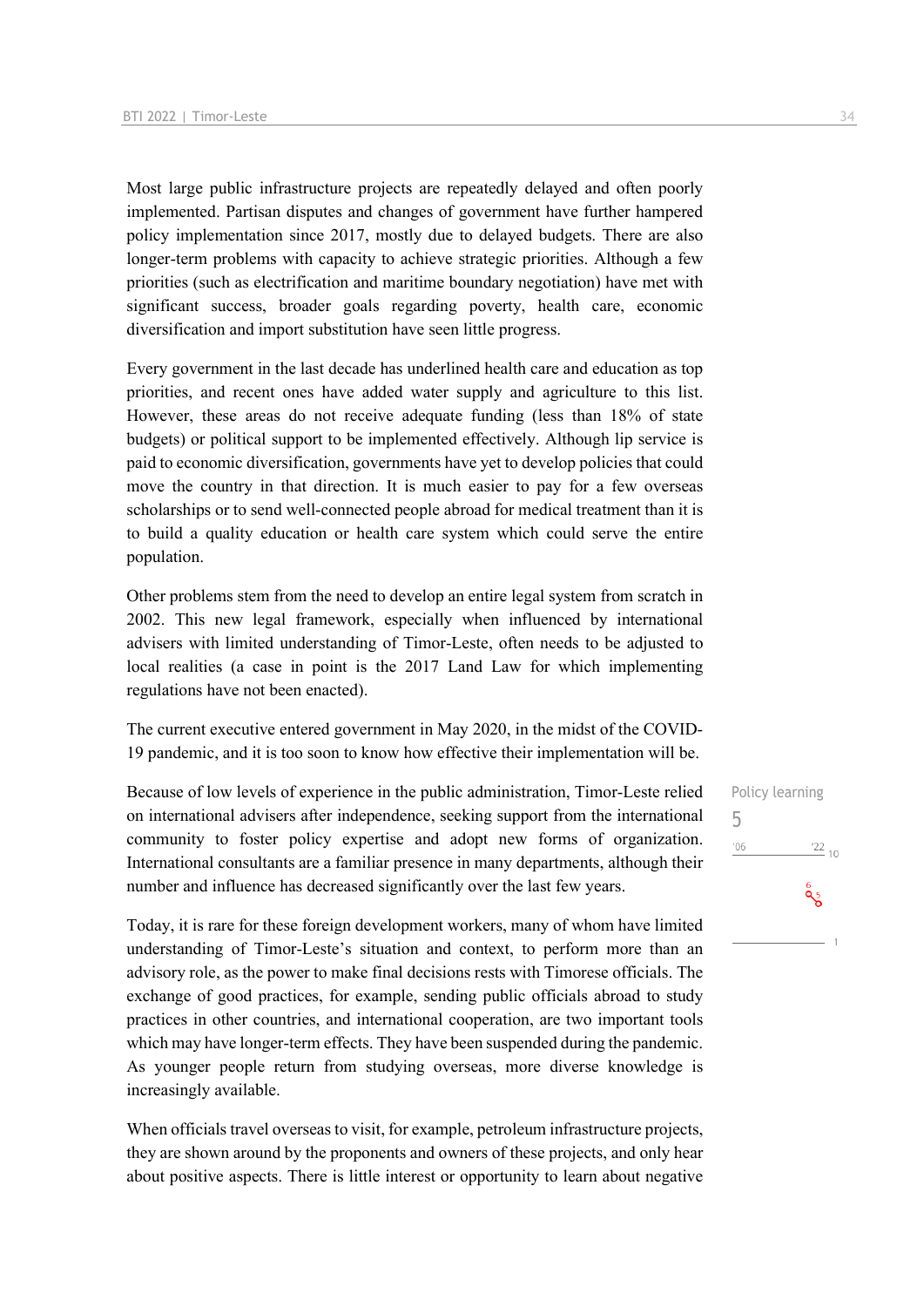social, environmental or community impacts, or about projects that did not meet expectations.

Since 2015, governmental leadership (most ministers) have changed every year or two, making it hard to innovate or be flexible. In addition, experiential knowledge is often lost during transitions.

No government has reassessed the 2010 Strategic Development Plan or initiated significant changes in policy direction, despite oil revenues coming in far below pre-2014 predictions.

Cosmetic changes in mechanisms (such as creating a new agency rather than fixing a dysfunctional one) occur frequently, but deeper or more effective changes in policy or implementation are rarer. In 2020, the administration introduced "program-based budgeting," but the initial implementation increases obfuscation and reduces transparency.

Monitoring past experiences is not systematically performed. New challenges have arisen in March 2021 with Dili's first lockdown, which will add to the experiences of health policymakers who have hitherto successfully pursued a strategy based on border quarantine.

#### **15 | Resource Efficiency**

Timor-Leste has been self-governing for 19 years, which should have been long enough to develop a cadre of professional, efficient administrative personnel. However, the civil service, bureaucracy and efficiency are still substandard. The heritage of Portuguese inefficiency, Indonesian corruption, and resistant defiance created an entrenched culture which has proven difficult to change.

Government administrative personnel represent a fifth of public spending (in 2021, 13% for salaries and 6% for "professional services") and comprise about 40% of the total employed labor force, mostly in urban areas. This cost is higher than the value of the services they provide. Recruitment draws from a limited pool of skilled applicants and is a mixture of competitive procedures and patronage. This, as well as a rigid hierarchy, often hinders effective management of human resources. The accountability of civil servants is gradually improving, but accountability of political appointees who head ministries and departments is largely nonexistent, except for those with the power to appoint other political appointees. Political dependency is significant and politically-chosen leaders rarely listen to advice from technocrats with different perspectives.

The state budget process is opened to scrutiny only once the administration proposes it to parliament, and large changes are rarely made at that stage. Annual budget deficits are made up with money from the Petroleum Fund. State debt is relatively

Efficient use of assets 4 $'06$  $\frac{22}{10}$ 

## $\overset{4}{\bullet}$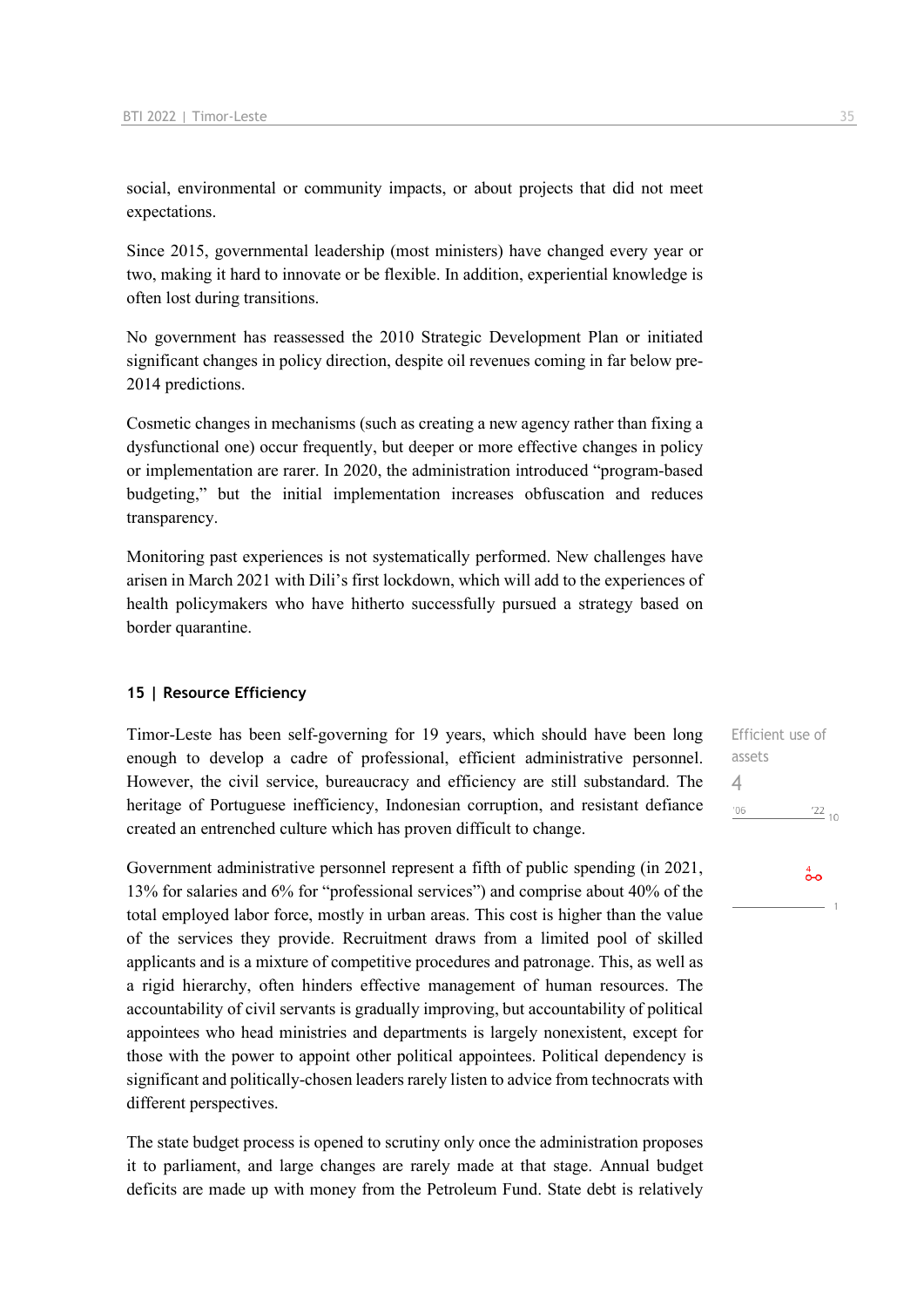low, but petroleum revenues have dropped sharply as oil and gas wealth is depleted, and the Petroleum Fund could be empty within a decade.

The Audit Court, mandated to review public contracts over \$5 million before they come into force, has prevented some significant mistakes, but some of its decisions have been overruled. However, new legislation exempts petroleum sector-related agreements from the chamber's purview, which could make corruption easier. Furthermore, recommendations by the Audit Court regarding state finances and performance are often not implemented. State accounts auditing and budget transparency are fairly good, although they have been deteriorating. The country's score on the Resource Governance Index dropped from 12 in the world in 2010 to 43 in 2017.

Budget execution varied between 84% and 91% between 2014 and 2019; recurrent spending is executed higher than capital projects, which are often delayed. Execution dropped to 76% in 2020 due to the COVID-19 pandemic and the late enactment of the state budget; recurrent execution in 2020 was the lowest since 2008. Many execution problems stem from poor planning and budgetary design. However, there is little assessment of the results or effectiveness of government programs, which often perform below expectations even when fully funded.

Despite constitutional prescriptions mandating a multilevel public administration, Timor-Leste remains very centralized. Local government exists and is regulated by law, but it is not treated as the lowest administrative level, but more as a formalization of "customary rights." Local leaders have little decision-making capacity or authority, and their only source of funding, the national government, allocates very little. Donors and others have long advocated more decentralization, but national governments have been reluctant to devolve much responsibility to regional or local authorities.

The one exception is the Oecusse enclave surrounded by Indonesia, which has less than 6% of Timor-Leste's population and has been "autonomous" since 2015 under a nationally-appointed regional authority funded by \$646 million from the national budget. This prototype of local autonomy has built an airport, bridges, roads and a power plant, but has not significantly developed the local economy or improved the living standards of the local population.

The COVID-19 pandemic has seen additional welfare allocations for families and some assistance to businesses, and these schemes have been administered in a relatively efficient manner.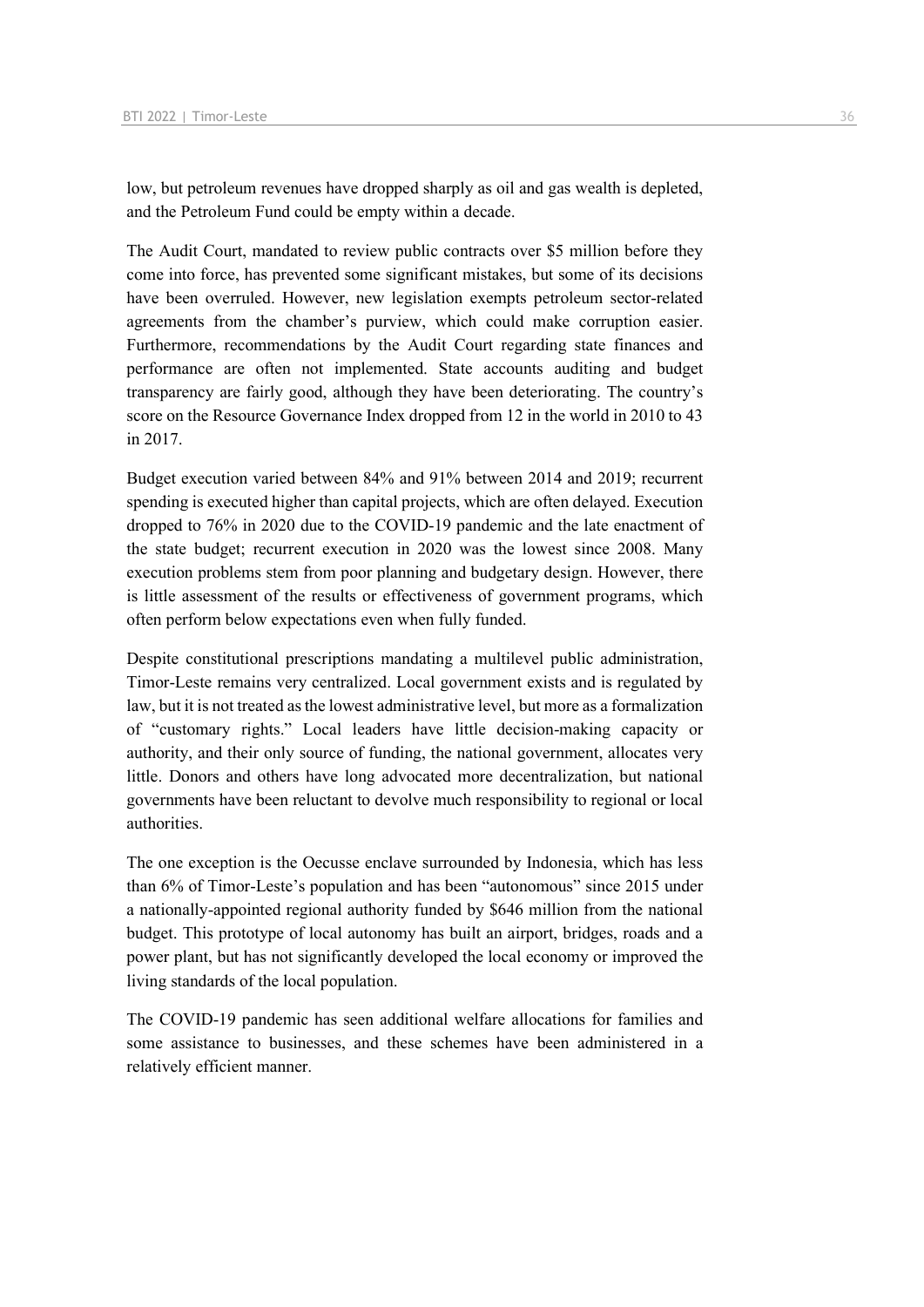Timor-Leste is a small country with a history of resistance and a very narrow educated elite from which political leaders emerge. Many of them have had personal rivalries and/or collaboration for decades in various contexts. More formal or professional styles of coordination are usually secondary to these relationships.

The government is challenged by conflicting objectives: the strategic plan to build mega-projects, public spending intended to attract private investment, economic diversification, human resource development, and the basic needs of a nascent welfare state with an impoverished population. Budgetary allocations often differ from stated policy priorities.

Since 2015, governments have included ministers from different political parties, which can lead to inconsistent policies, as partisans seek to reward their supporters. Policy coordination is relatively weak, although a few ministers are working to improve communication and coordination across the government, as is the Planning, Monitoring and Evaluation Unit (Unidade de Planeamento, Monitorização e Avaliação/UPMA) in the Prime Minister's Office. Most coordination is vertical through the UPMA or powerful ministers, rather than horizontal between ministries with specific portfolios. In particular, the role of the prime minister and the minister for the Council of Ministers are powerful actors in policy coordination, and success often depends on their capacity and performance. Limited technical expertise in the civil service makes it harder to coordinate, although this is gradually improving.

In some areas, such as environmental licensing and budgetary management, institutions in the petroleum sector have assumed authority that would logically belong to others.

Through an interministerial task force, coordination of COVID-19 policy implementation has been better than in other areas.

State spending is normally audited by parliament, which must approve the state accounts for the previous year, as well as by the Audit Chamber in the Court of Appeals which also has prior review power for large state contracts. However, the capacity and thoroughness of such audits is limited, and their recommendations are frequently ignored. Legislation passed in 2019 reduced the Audit Chamber's power to review contracts in the petroleum sector.

In 2020, Timor-Leste enacted an Anti-Corruption Law, bringing the country into compliance with the UN Convention Against Corruption that it had joined in 2009.

Party financing is limited to the electoral period and is subject to little regulation. There is public financing as well as private donations, and reporting requirements are not effectively enforced.

Conflict of interest regulations are rarely effective. High public officials must declare their assets to a court, but the declarations are not made public.

Anti-corruption policy 5 $-06$  $\frac{22}{10}$  $\frac{5}{20}$ 

Policy coordination 6  $^{\prime}06$  $122_{10}$  $\overset{6}{\bullet}$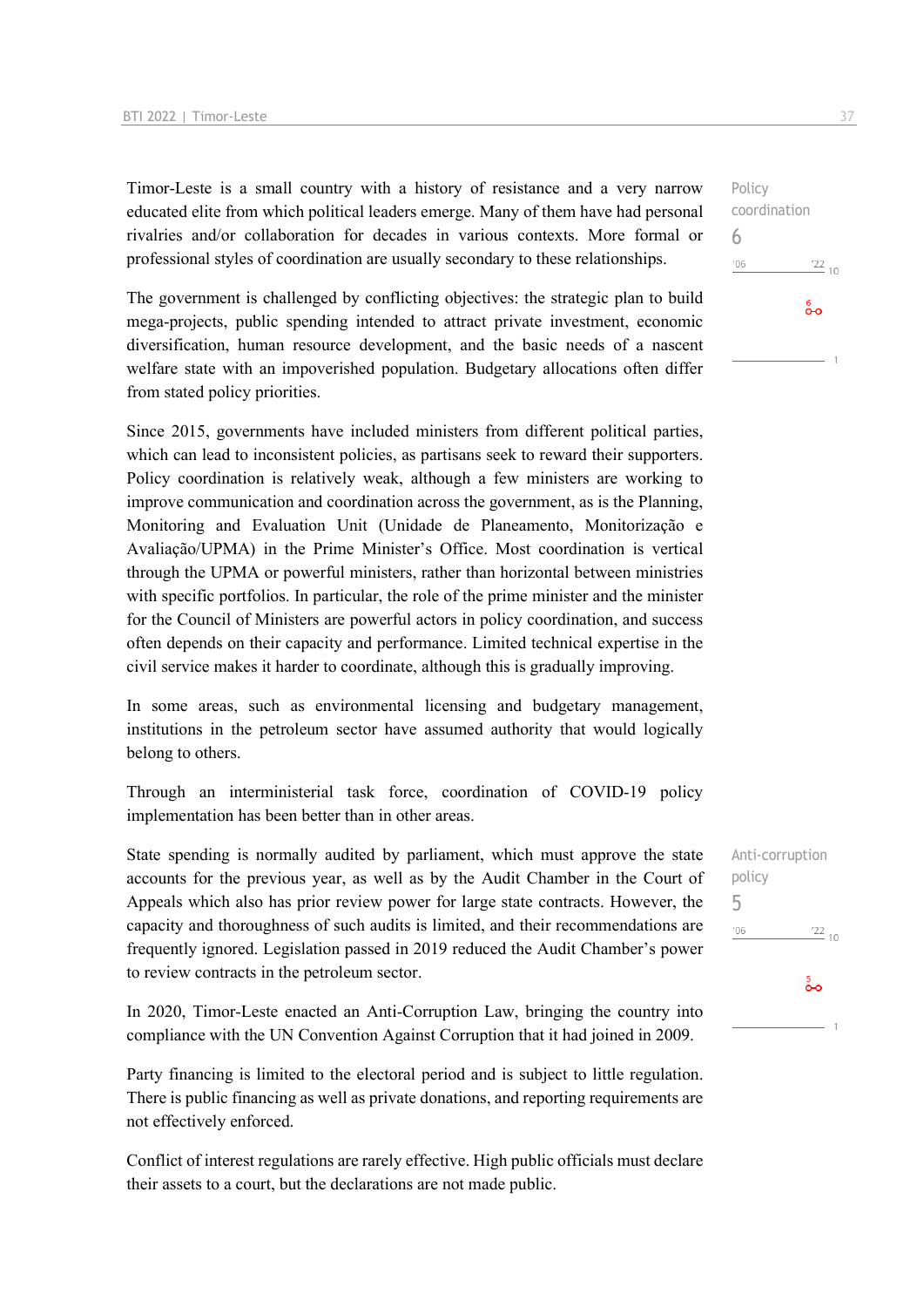Public procurement is usually transparent and merit-based, but contracts sometimes bypass the formal system or are conducted through political mechanisms. A public procurement website contains information on most tenders and awards, but it is difficult to use and shows a large percentage of single-source contract awards.

Similarly, laws which require environmental licenses for major projects are often violated without sanction by both public and private proponents.

Transparency, access to information, and audits of state spending were better in past years than at present, although they are still better than in most comparable countries. Although civil society organizations and journalists occasionally bring information on corruption to light, this is unusual and the local media rarely undertakes investigative reporting.

#### **16 | Consensus-Building**

Although there are significant political differences over the urgency and means to diversify away from dependence on petroleum money, there is consensus on democracy in theory. Democracy is working remarkably well for a 19-year-old nation emerging from centuries of foreign autocratic rule and a generation of brutal war. Some voices have shown sympathy for alternative modes of organizing the state, arguing for the need to limit the expression of "foreign," and sustain "traditional" values. In spite of occasionally bitter and vehement partisan disputes, all political actors support the constitution, the electoral system, and rule of law. Although many rural, impoverished people are not well-served by the political system, they do not question its structure or basis. Participation in elections remains very high, exceeding many other voluntary jurisdictions in the region and beyond.

Virtually everybody in the Timor-Leste elite agrees with market economy principles, although they don't always apply at the rural and community level, where subsistence and bartering is widespread. Although the government encourages cooperatives, they are relatively small and often based around extended families. There is a consensus behind joining ASEAN, with the unrestricted trade and travel that membership will involve. At present, most non-subsistence economic activity is driven by state spending, and rent-seeking dominates private sector decisions. In 2016, the first significant non-oil FDI took place (a Heineken beer brewery which may shut down soon). Other promised projects, including a limestone mine with cement processing, and a resort complex, have not proceeded despite the promise of significant government investment. State-subsidized projects in the petroleum sector, as well as ones to build electricity, roads, airports and other infrastructure, are contracted to companies from China or the international private sector. Although some in civil society question moves toward privatization (through PPPs) of the main port, health care, water supply and electricity, most major political actors support these initiatives. Consensus on goals 8 $06'$  $\frac{22}{10}$ စီဝ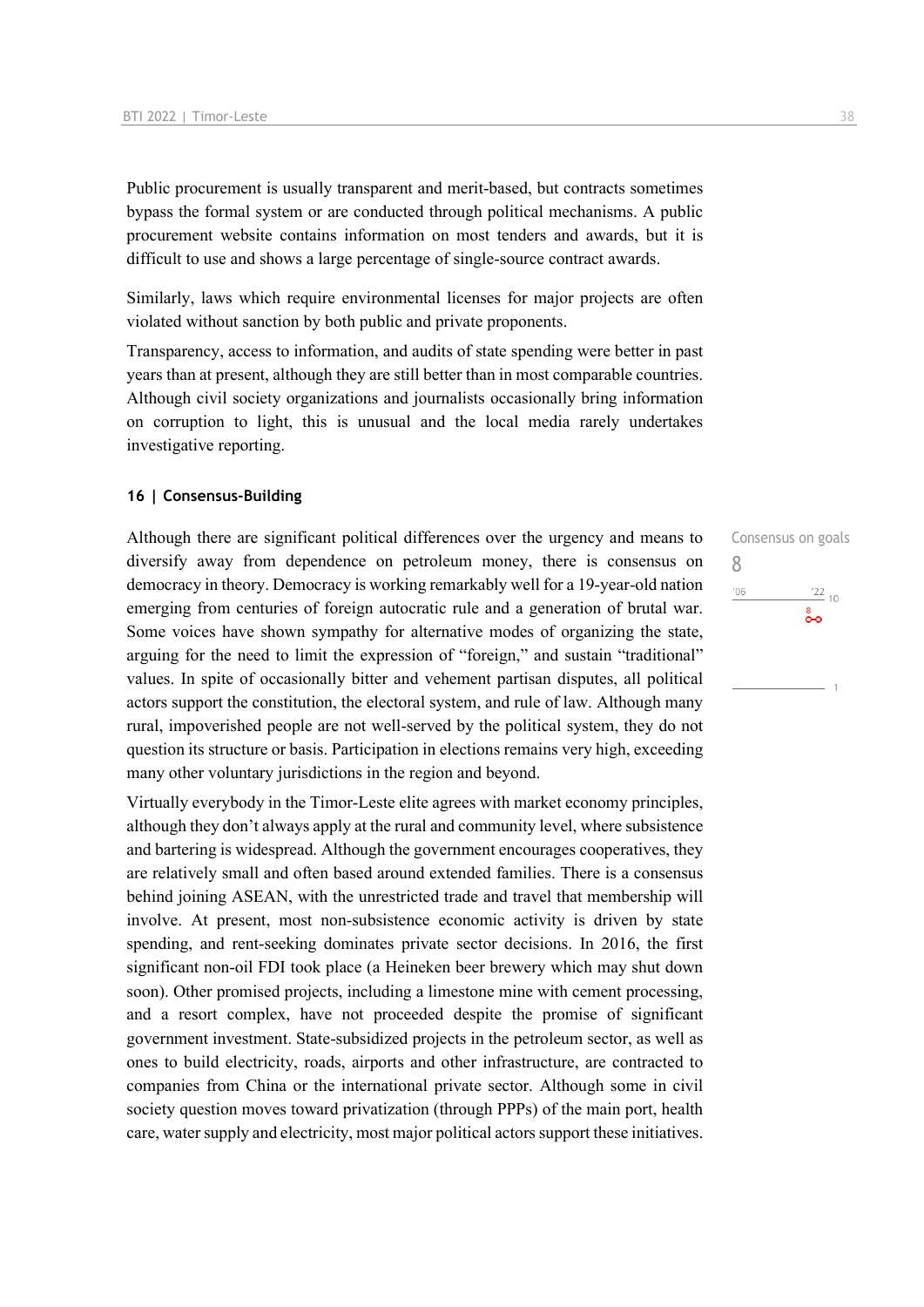In Timor-Leste, there are very few important actors who assume anti-democratic stances. Although internal decision-making of most political parties tends to be centralized in one leader, the proportional electoral system means the balance of power is spread among several parties, and their internal mechanisms do not encroach on the democratic processes of society.

Government policies have favored the emergence of a new entrepreneurial group and small middle-class population, which are linked to the operation of a democratic polity and thus have widened the social basis of democracy, although the rural majority remains largely disempowered.

Former military officers (e.g., Lú-Olo, Taur Matan Ruak and Xanana Gusmão) have donned civilian clothes to compete for electoral positions and do not seriously threaten democratic consolidation. However, as in most states that achieve selfgovernment after a long resistance struggle, the personal power of the heroes of liberation can undercut democracy for as long as they remain on the scene. The disproportionate political power, resource allocation and policy space granted to the petroleum sector to support its development also erodes democracy.

The constitution designed a political system that offers room for the accommodation of different interests. The ensuing institutions have been reasonably capable of managing dissent within democratic rule.

Although politicians and parties occasionally challenge democratic actions in the courts, the courts almost always rule on the merits and legalities of the case. Legal processes are followed, and their decisions are respected. Several "anti-system" actors who reject the 2002 constitution (including CPD-RDTL and Sagrada Familia) have featured on the political scene since 2002, but they have either been incorporated into the democratic process or been undermined by state sanction and policing actions.

The greatest cleavage is between urban and rural, which correlates with economic class. This can be seen in differences in livelihoods (government spending vs. subsistence farming), poverty and access to public services (education, health, water and transportation). However, it is not reflected in the political system, and leaders have been able to defuse or prevent all significant challenges for more than a decade. No political party represents the rural majority, although Khunto has a base among some rural communities, as well as among urban youth.

Conflict is averted largely through disempowerment, patronage and cooptation. Even when people disagree with the national consensus, they are unlikely to resort to conflict.

Political polarization is sometimes high, with tensions between FRETILIN and CNRT politicians. Smaller parties, including PLP, PD and Khunto, can align with either side. In mid-2020, a rearrangement of coalitions transferred FRETILIN from Anti-democratic actors 9  $106$  $rac{1}{2}$   $rac{22}{2}$  10

Cleavage / conflict management 7 $-06$  $\frac{22}{10}$  $\overline{0}$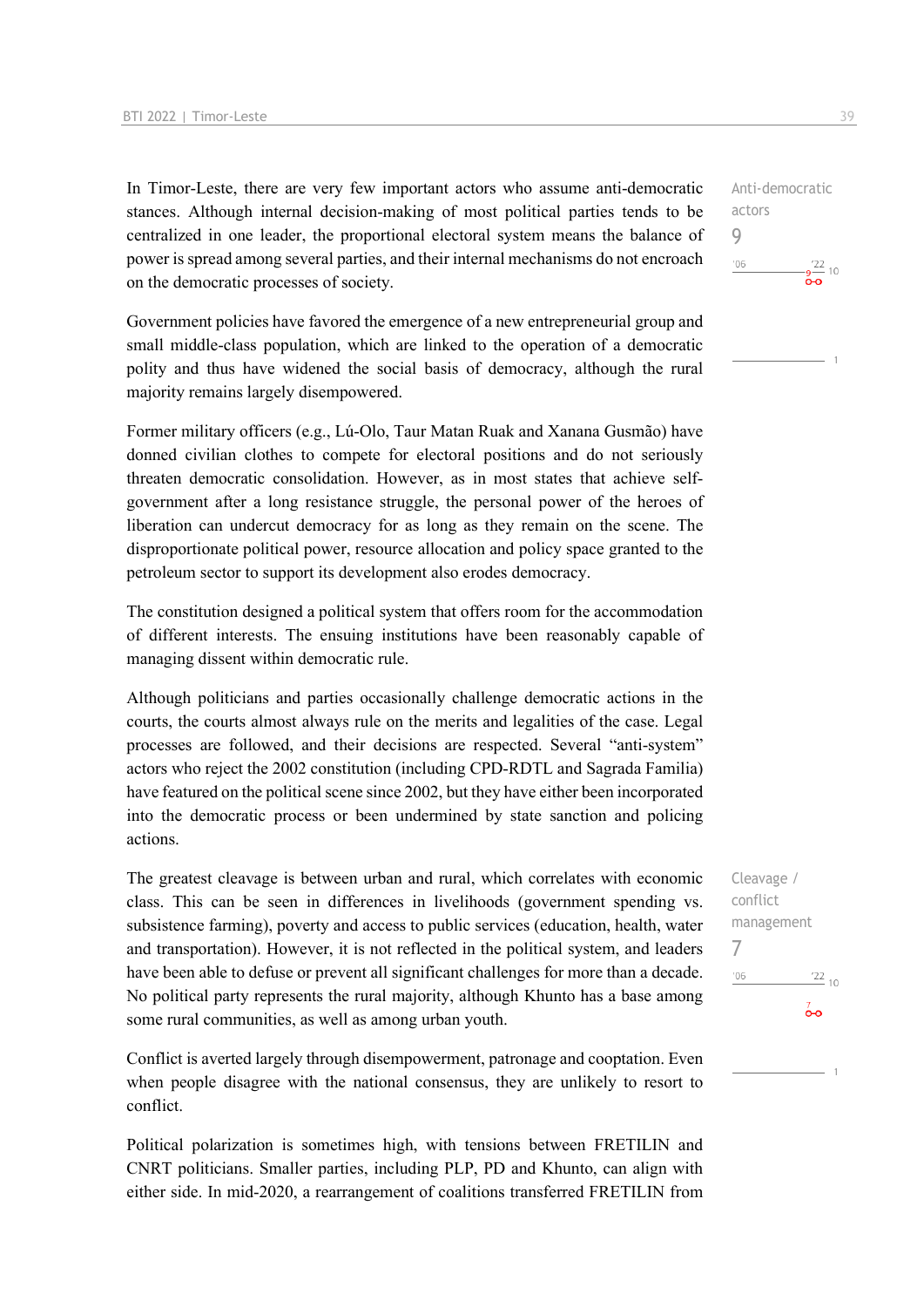opposition into government and CNRT from government to opposition, with PLP's Taur Matan Ruak maintaining his post as prime minister.

Although partisan polarization has been contained within the normal institutional framework, it can have significant social and economic impacts, such as by delaying enactment of the state budget.

Between 2018 and 2020, President Lú-Olo Guterres, the first elected president from a party leadership (FRETILIN), refused to approve several of Taur Matan Ruak's ministerial nominations from CNRT based on allegations of corruption. CNRT refused to name alternatives, so the government operated with several interim ministers. The conflict between the president and prime minister was contained within the constitution, and ended when the May 2020 rearrangement brought the president's party into government.

Although partisan rhetoric can be heated at lower party levels, the political divisions are like those in many other multiparty parliamentary democracies.

Civil society has significant space for self-organization and a fifth of Dili's population demonstrated for a just maritime boundary with Australia in 2015 and 2016. Students and young people vociferously protest perceived injustices, especially privileges for current or former officeholders. However, poor and rural people are less organized, vocal or influential.

Over the last few years, feminist and LGBTQ+ organizations have changed public attitudes. Women's and Gay Pride marches in 2018 and 2019 drew thousands and were supported by the majority of political leaders.

Given that 97% of Timor-Leste's population is Catholic, the Catholic Church receives respect from the authorities and is capable of influencing important decisions (e.g., in education, abortion or family planning). It has substantial influence in agenda-setting and policy formulation.

Community-level authorities have been integrated, to a large extent, into the democratic process, but have limited capacity to resolve issues locally. They often promote policy decisions made by national or local branches of the public administration. However, local conflict mediation by traditional leaders occasionally bypasses legal justice processes.

Since 2015, a government-supported Social Audit conducted by certain CSOs has reported on shortcomings in the implementation of some government programs.

Academics, scientists and professional institutions have less influence over public policy, although they contribute to educating the media and the citizenry. As the generation of resistance leaders ages, more space opens up for intellectuals and younger people.

Civil society participation 6 $'06$  $\frac{22}{10}$ စိတ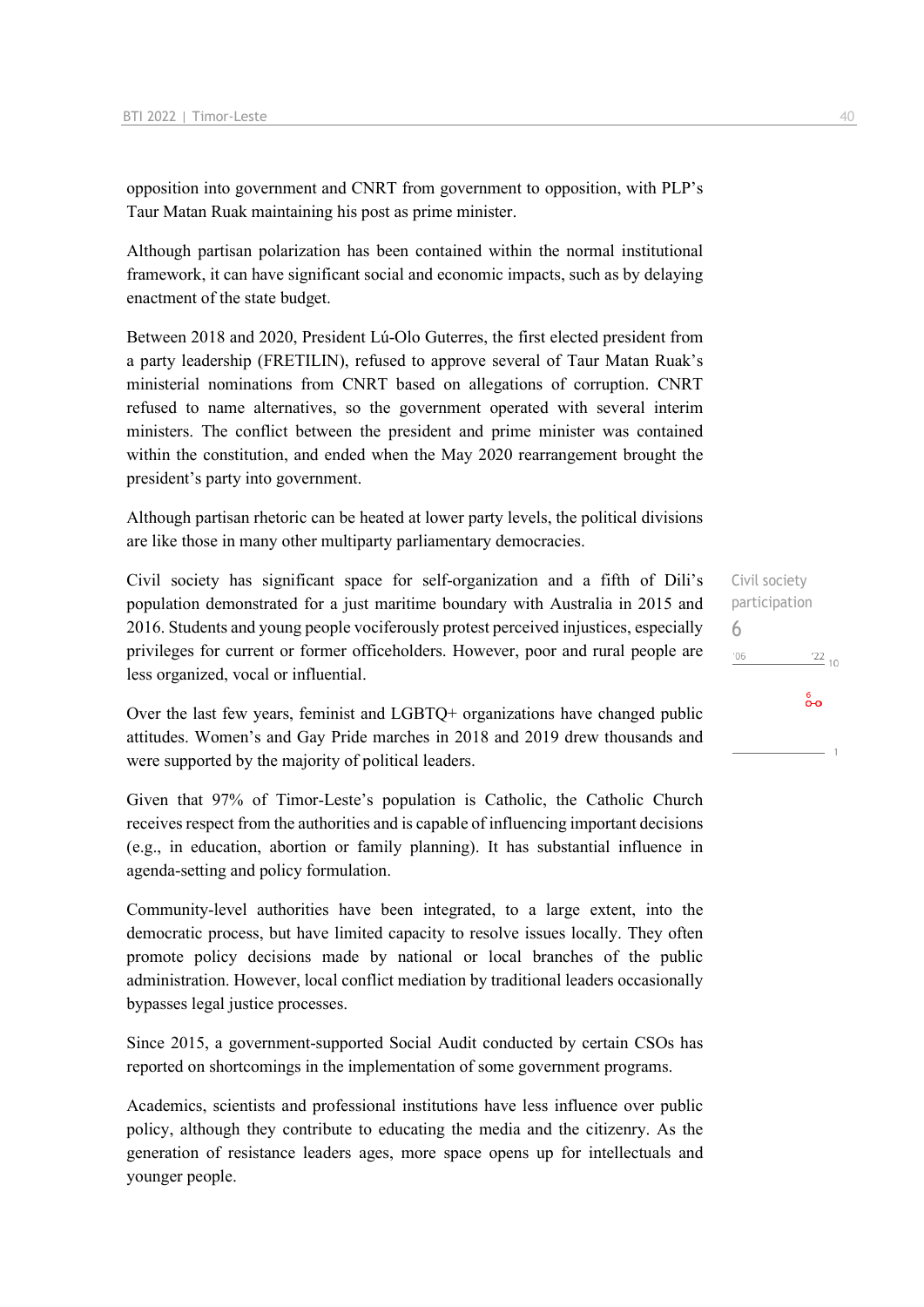Civil society groups actively debate policy issues, and their informal access to political leaders is common, partly due to the small size of the country and of the elite. However, formal mechanisms for public involvement in policymaking have narrowed in recent years, with fewer public hearings and consultations by government and parliament.

Nevertheless, there are lively debates (and no censorship) in both traditional and social media, in which the leadership participates.

The government's response to the COVID-19 pandemic has followed the same overall patterns, with civil society helping to educate, implement and monitor state of emergency measures.

Timor-Leste was born through a dramatic process of liberation, which began when the Portuguese dictatorship was ousted in 1974 and Lisbon began to decolonize. This was followed by a brief civil war and a large-scale illegal invasion and occupation by Indonesia (1975 – 1999), which resulted in the death of about a quarter of the population. After the United Nations supervised a referendum in 1999, in which 78.5% voted for independence, Timor-Leste and the United Nations set up a Commission for Reception, Truth and Reconciliation (CAVR), which produced a detailed report with many recommendations. However, CAVR did not have the power to grant amnesty for serious crimes (which were referred to the prosecutor) or pursue perpetrators residing in Indonesia. Greater success was evident in the reception of lower-level offenders returning to communities, who were required to confess the truth of their crimes to be received back into their villages.

During the era of the UN Transitional Administration in East Timor (1999 – 2002) and for a few years afterward, internationally supported prosecutors and courts dealt with some of the most high-profile crimes committed during the last year of Indonesian occupation. They indicted 391 people, including several senior Indonesian military leaders. However, all of the 87 brought to trial were Timorese, of whom 84 were convicted. None are in prison today. In Indonesia, an ad hoc human rights court conducted some sham trials, convicting no one. Although international officials promised in the first few years after 1999 that there would be no impunity, international attention has turned away from Timor-Leste.

The devastating impact of the brutal Indonesian occupation remains: PTSD, disabilities, destroyed families and property, and disempowerment. Most of the perpetrators remain at large in Indonesia, where some hold positions of power. As time passes (the majority of Timorese people are too young to remember the hardships personally) and Indonesia's democratic experiment becomes less democratic, these issues fade further into the background.

Reconciliation 6 $-06$  $\frac{22}{10}$ စိစ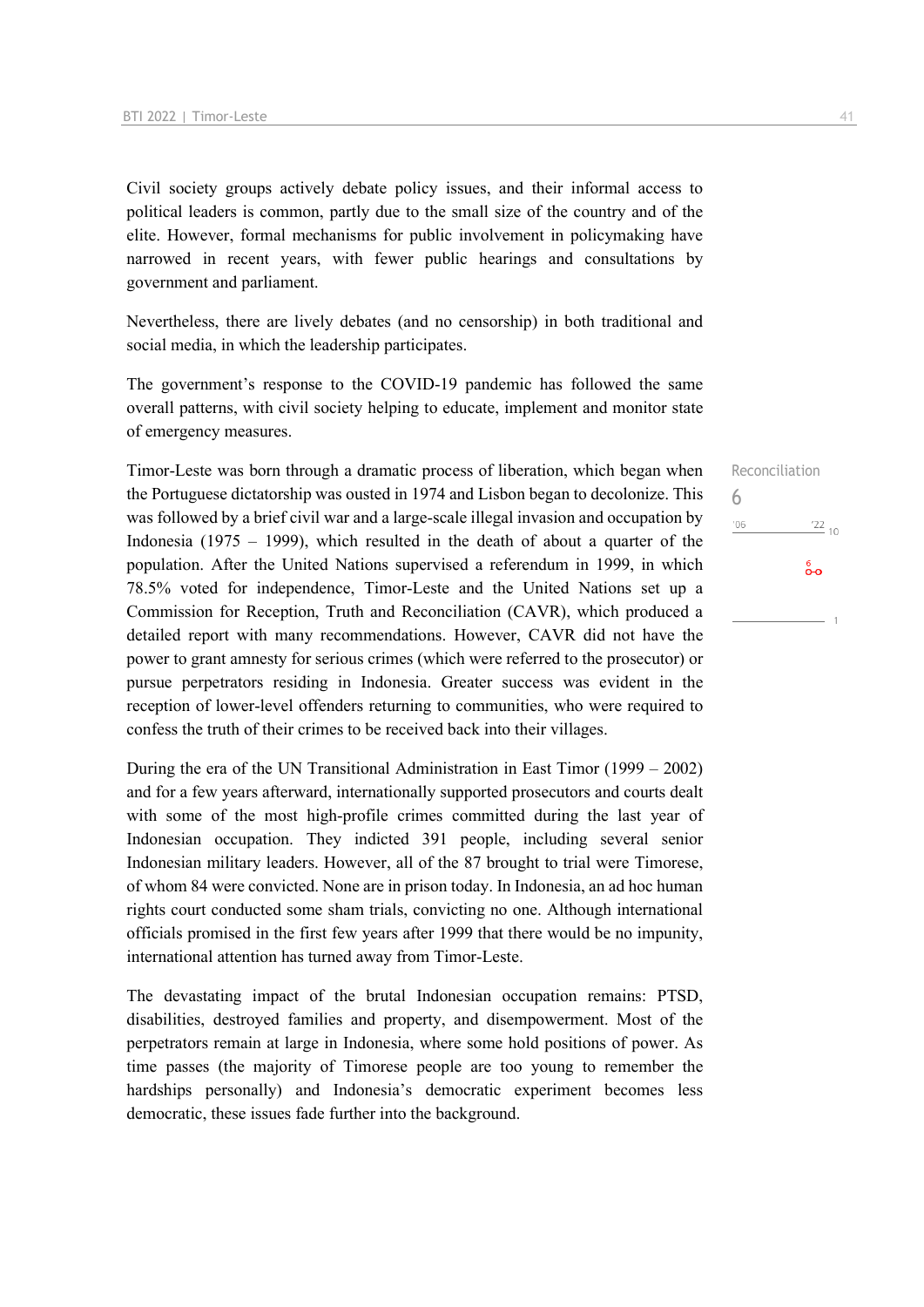After the CAVR report was issued, the two governments of Indonesia and Timor-Leste formed a Truth and Friendship Commission to discuss 1999 cases, but Indonesia has declined to fulfill most of its commitments.

Some recommendations from CAVR have been pursued by successive Timorese governments and reconciliation remains on the government agenda. However, the recommendations directed toward the international community have been largely ignored. In recent years, the Centro Nacional Chega!, established to oversee post-CAVR activities, has primarily served an educational function, although it is advocating for material support for some victims of the occupation.

Another aspect of this issue is the attention paid to those killed in the struggle for independence, which is required by the customary rules that remain deeply embedded in the country. The authorities have made substantial efforts to pay tribute to their memories, appeasing demands for the prosecution of perpetrators.

Post-independence resurgence of political violence in 2002 and 2006/07 has subsided, with disagreements having been moved into the legal electoral system. Although partisan disputes are sometimes heated, the laws and constitution are respected, and three changes of government have occurred since 2017 without violence.

#### **17 | International Cooperation**

International aid played a major role in Timor-Leste between 1999 and 2006, but the amount and importance of aid has declined in recent years as oil revenues increased. Donor contributions (direct budget support plus donor-run projects) averaged 13% of the combined sources budget between 2015 and 2020 (down from 80% between 2003 and 2006).

For a decade, Timor-Leste has been a world leader in the international movement by fragile states (G7+ group) to make assistance more responsive to their needs. Consequently, most development partners follow the government's lead. Timorese authorities meet regularly with donors to discuss medium- to long-term development strategies.

In sectors such as education and agriculture, the government has rationalized its own underfunding by the fact that donors were supporting programs, even though most donor programs lack the national reach or sustainability necessary for serious development.

Donors tend to focus on different sectors, such as water, security and governance (Australia), education (Portugal), agriculture (Germany) or infrastructure (Japan). Many UN and multilateral agencies have programs in the country.

Effective use of support 7 $'06$  $\frac{22}{10}$  $\overline{0}$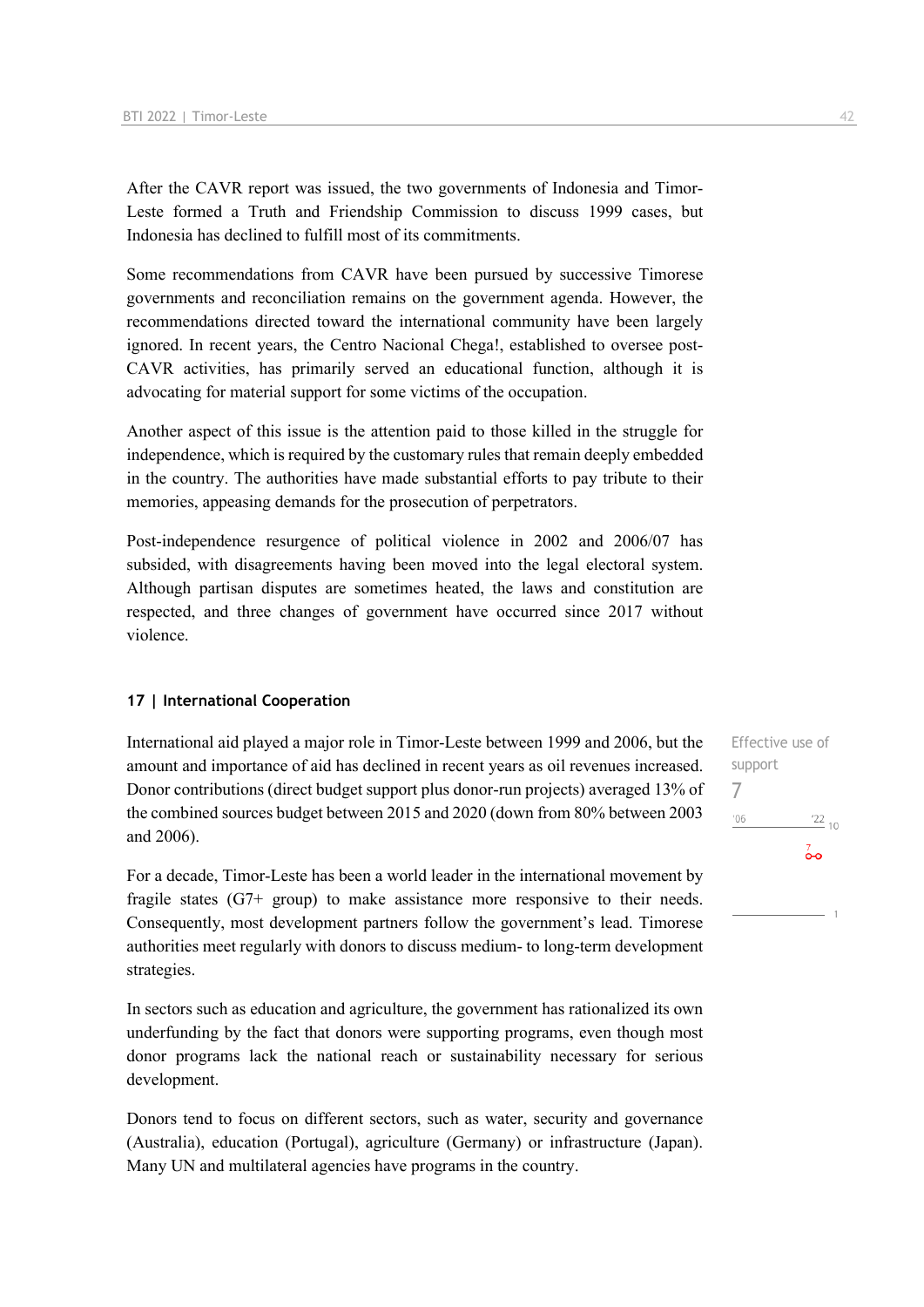The government maintains an Aid Transparency Portal, which provides information on donor programs and spending, and publishes a book on international support as part of the annual state budget package.

Previous governments built large infrastructure projects and hoped that petroleum extraction and processing would anchor future economic development. However, donors have usually avoided these areas, preferring to fund governance and training, education, health, water supply, and agriculture. The new government's long-term strategy is unclear, and during 2020 the largest donor-supported projects were for pandemic relief, as well as health, tourism, education and trade policy. As these are long-term investments in the country's future, it is unclear whether donor projects, which usually end after five years or less, will significantly contribute to Timor-Leste's development.

Timor-Leste is acknowledged as a reliable international partner by most bilateral and multilateral institutions. It has ratified many international conventions, although its capacity to fulfill reporting requirements is limited. It has joined multilateral institutions such as the United Nations, UN agencies, the World Bank, IMF, ADB and the International Centre for the Settlement of Investment Disputes, and usually complies with their regulations. In 2016, it applied to join the WTO and ASEAN. These applications are pending. Timor-Leste frequently participates in international conferences on climate change and in UN Human Rights Council processes, although participation has declined since 2017 and has usually been virtual during the COVID-19 pandemic.

Between 2015 and 2018, Timor-Leste invoked compulsory maritime boundary conciliation with Australia under the UN Convention on the Law of the Sea (UNCLOS). This was the first time that this mechanism had ever been used, and it successfully produced a Maritime Boundary Treaty which came into force in 2019, setting a global precedent. In addition, Timor-Leste helped establish and continues to lead the G7+ group of fragile states, is active in the Community of Portuguese-Speaking Countries (CPLP) and participates in regional fora in the Asia-Pacific area.

The main exception to the overall pattern is the country's inability or reluctance to convince international authorities to bring Indonesian officials to justice for crimes against humanity committed between 1975 and 1999.

# Credibility 9 $'06$  $\frac{22}{10}$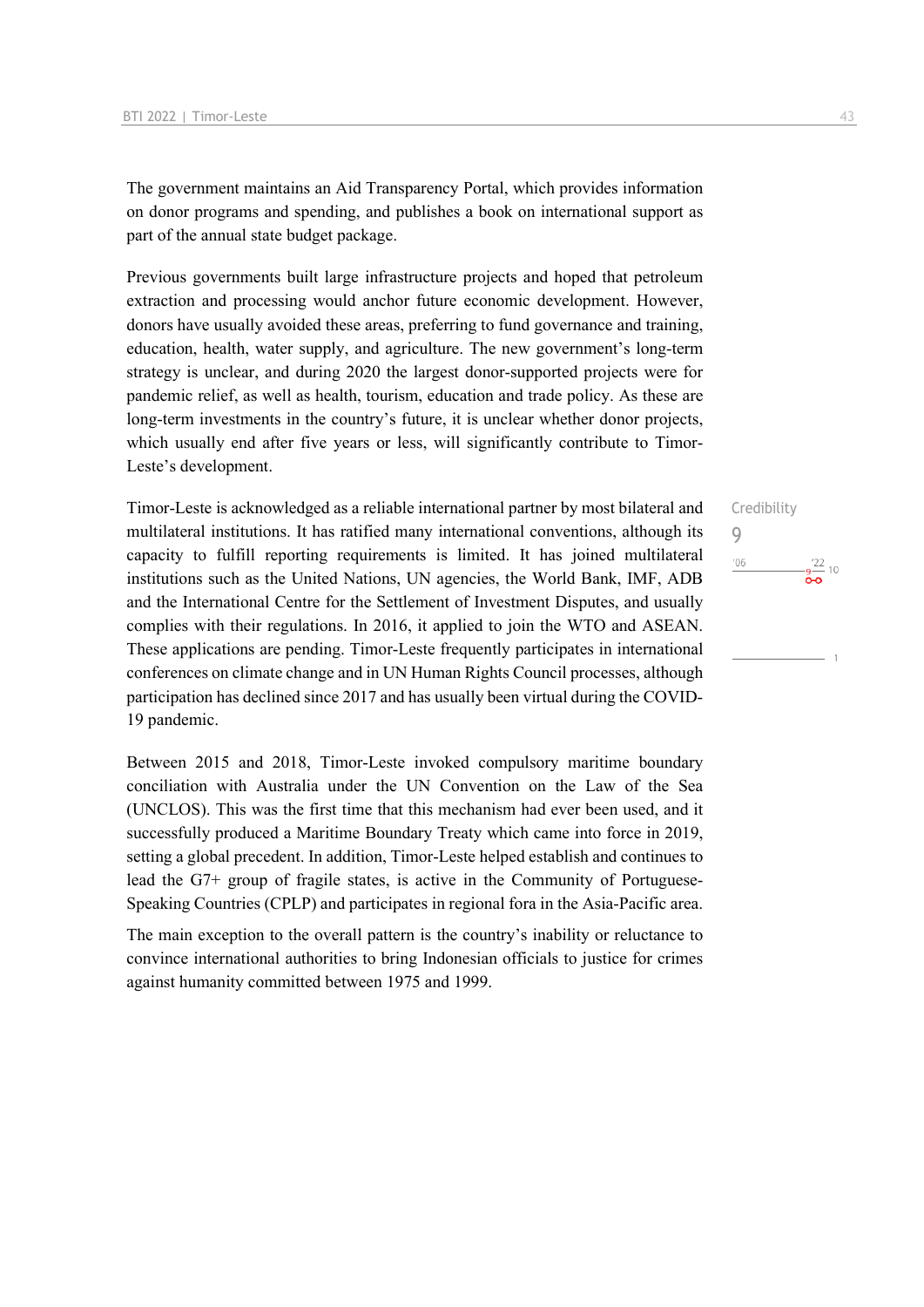The political leadership of Timor-Leste actively promotes good relations with its two much larger neighbors (Indonesia and Australia), both of whom supported the brutal occupation from 1975 to 1999.

In 2018, Timor-Leste resolved a long-standing dispute with Australia over establishing a permanent maritime boundary, using the UNCLOS dispute resolution mechanism. Good relations are demonstrated by the cross-border movement of people and capital, with Indonesian and Australian goods, contracting companies and workers moving to Timor-Leste, and Timorese nationals studying in Indonesia and working in Australia. All scheduled commercial air traffic to Timor-Leste departs from Indonesia or Australia, although it has been sharply restricted during the pandemic.

Timor-Leste has made joining ASEAN a policy priority for more than a decade, although the reluctance of some ASEAN members has delayed this so far. Although it has opted to align with Asia rather than the Pacific, the country takes part in fora in the Asia-Pacific region, including holding observer status in the Pacific Island Forum and Melanesian Spearhead Group.

Timor-Leste is a key member of the Coral Triangle Initiative on marine environmental issues and initiated the TIA-GT (Timor-Leste, Indonesia and Australia Growth Triangle) economic development group.

Timor-Leste is heavily dependent on imported goods and services, most of which come from nearby countries, especially Indonesia.

Regional cooperation 9 $^{\prime}06$  $-\frac{22}{9}$  10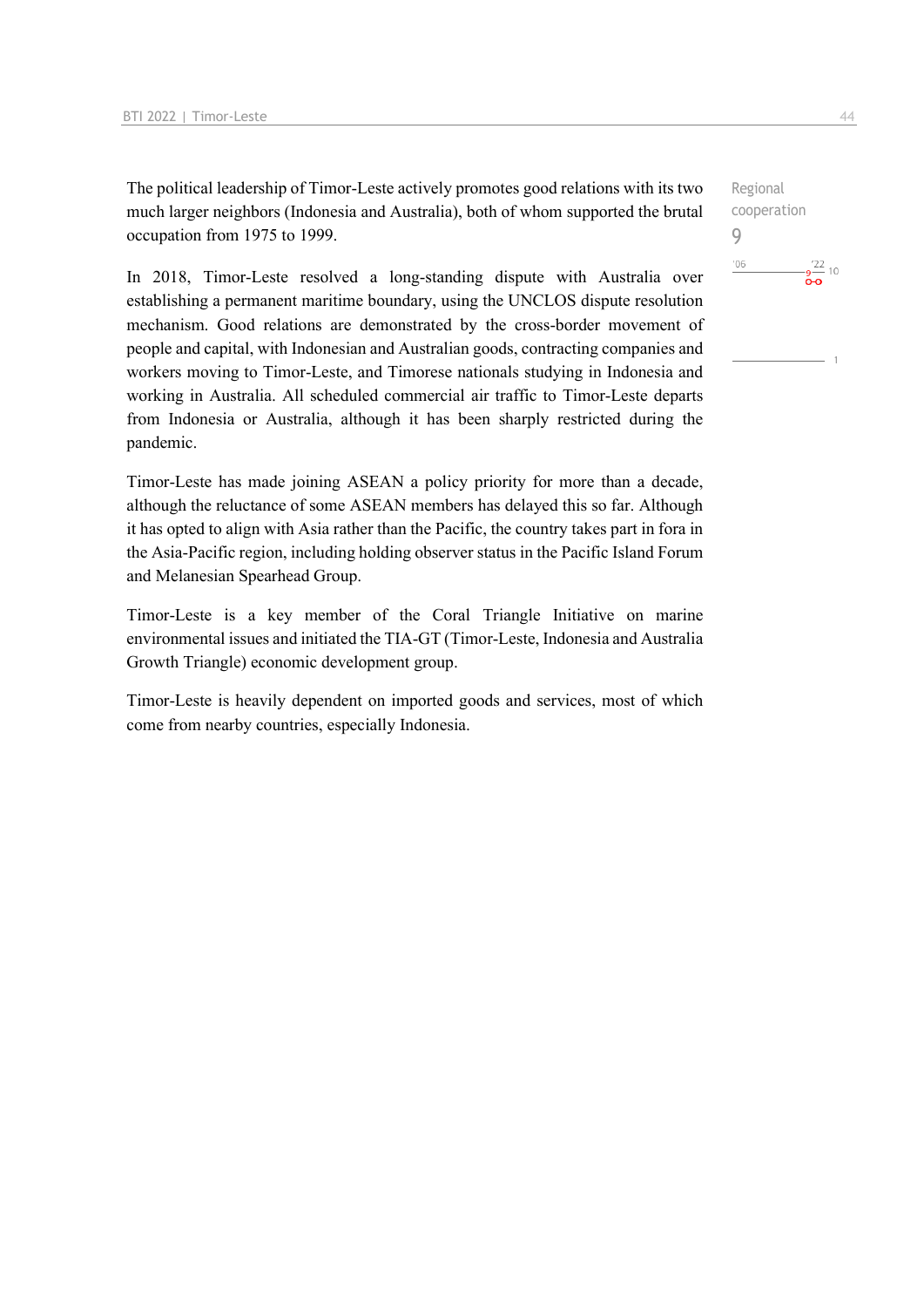## Strategic Outlook

The functional political arrangement since mid-2020 will likely endure until at least the 2023 parliamentary elections, except in the event that former prime minister and CNRT leader, Xanana Gusmão, runs in and wins the 2022 presidential election.

The small political elite, most of whom have been rivals since high school in the 1960s, are aging and have begun to devolve power to the next generation, which includes many technocrats educated since the 1990s. Programs will begin to outweigh personalities, political parties will become more internally democratic, and coalition-building will overcome resistance. Optimists expect that evidence-based decision-making will replace the wishful thinking and personal allegiances that have shaped policy direction to date.

It will take several years for the economy to recover from negative growth in 2017, 2018 and 2020. Although the Petroleum Fund can cover the recovery period, it is unlikely to last more than 10 years. Without this cushion from non-renewable oil and gas wealth and lucky timing of financial investments, Timor-Leste may be unable to meet the basic needs of its people as early as 2031. If stock markets crash, or politicians "invest" in projects without returns, insolvency could occur even sooner.

The older generation of leaders chose to hire foreign companies to build large projects like national roads, airports, power plants and petroleum infrastructure, rather than develop the human capital and decentralized systems (rural roads, water and sanitation, education, health care, agriculture) necessary for the country's future. Although citizens increasingly demand that their social and economic human rights be addressed, and government priorities in recent years have paid lip service to this, budget allocations need to change. Strengthening human capital will reinforce the country's capacity to drive economic development.

Large-scale pending projects, many of which have been delayed for years (including the Baucau cement plant, Pelican Paradise resort, Suai petroleum supply base, Betano oil refinery and south coast highway), will require tens of billions of dollars to build. To date, they have not attracted sufficient foreign investment, and should be carefully studied before the finite wealth of the Petroleum Fund is used to underwrite them. Objective, impartial, fact-based, realistic cost/benefit/risk evaluations, including environmental and social aspects and lost opportunity costs, are rare in Timor-Leste. They are essential if the remainder of the nation's petroleum birthright is to be used, as the 2005 Petroleum Fund Law stresses, "for the benefit of current and future generations."

A serious effort is required to develop non-oil sectors of the economy, based on Timor-Leste's greatest asset – its people. Although currently undeveloped oil and gas resources (including Sunrise) may fund the country for a few more years, they cannot match the amount of revenue already received. To reduce its trade deficit, Timor-Leste could strengthen the agricultural, light industry, and renewable energy sectors. Community-based tourism can generate much-needed foreign exchange, although the COVID-19 pandemic is likely to postpone its profitability.